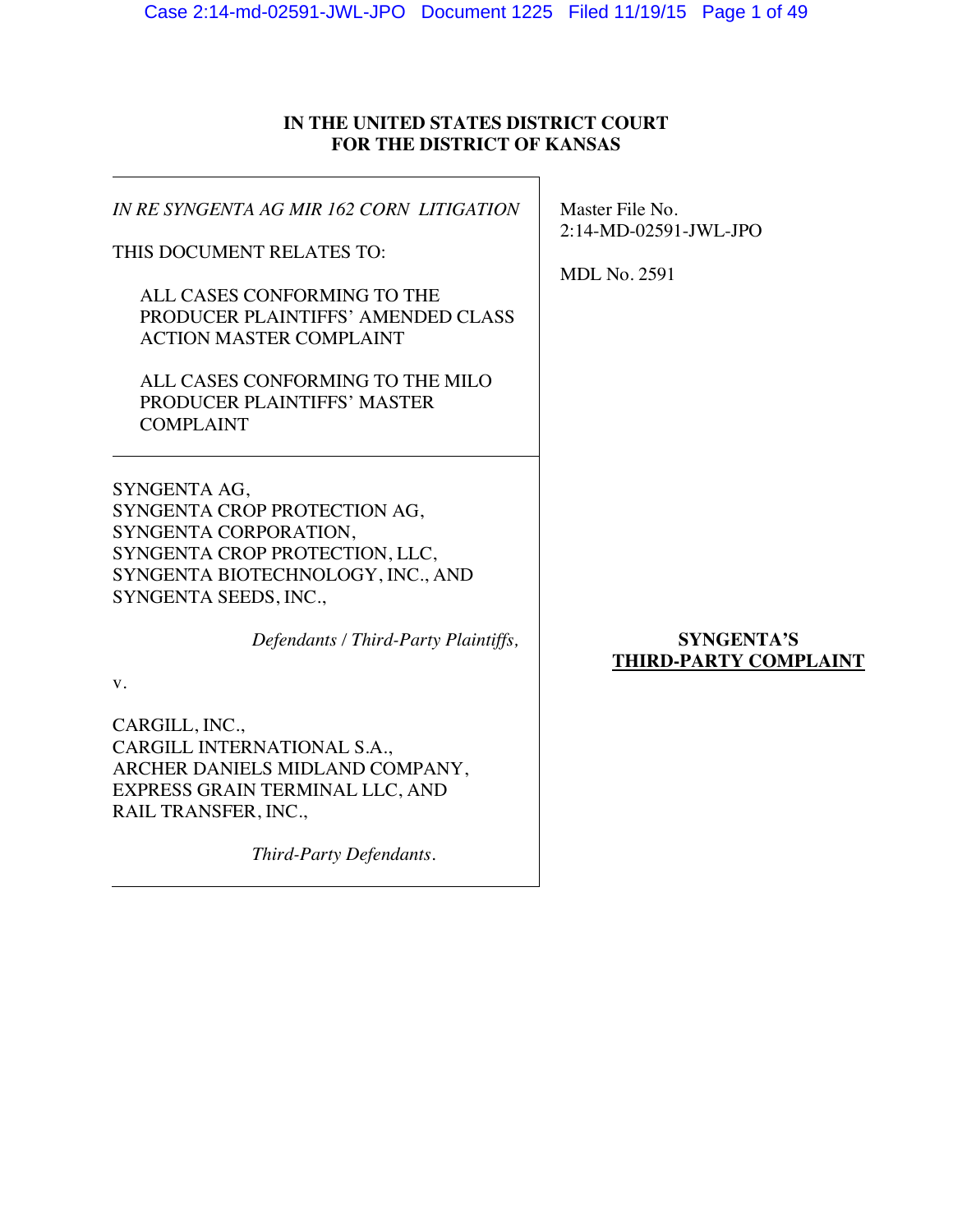# **TABLE OF CONTENTS**

| I.                                                                                                                                                                                                                                | Syngenta Commercialized Viptera And Duracade Corn Seeds Consistent With All |                                                                                                                                           |  |
|-----------------------------------------------------------------------------------------------------------------------------------------------------------------------------------------------------------------------------------|-----------------------------------------------------------------------------|-------------------------------------------------------------------------------------------------------------------------------------------|--|
|                                                                                                                                                                                                                                   | A.                                                                          | Syngenta Developed Two Innovative GM Corn Seeds Called Viptera And                                                                        |  |
|                                                                                                                                                                                                                                   | <b>B.</b>                                                                   | Viptera And Duracade Received All Required Approvals From Three                                                                           |  |
|                                                                                                                                                                                                                                   | C.                                                                          | Syngenta Commercialized Viptera Consistent With Voluntary Industry                                                                        |  |
| II.                                                                                                                                                                                                                               |                                                                             | The Role Of Grain Handlers And Exporters, Including Third-Party Defendants, In                                                            |  |
| III.<br>Even Though China Had Not Yet Approved Viptera For Import, The Third-Party<br>Defendants Accepted And Commingled Corn Containing Viptera Even Though<br>They Knew Or Should Have Known That It Was Likely To Enter Export |                                                                             |                                                                                                                                           |  |
|                                                                                                                                                                                                                                   | A.                                                                          | The Third-Party Defendants Knew Or Should Have Known That Viptera<br>Was Likely To Be In The Corn They Handled And That The Trait Was     |  |
|                                                                                                                                                                                                                                   | <b>B.</b>                                                                   | The Third-Party Defendants Knew Or Should Have Known That The Corn<br>They Handled Was Likely To End Up In Exports To Markets Where       |  |
|                                                                                                                                                                                                                                   | C.                                                                          | The Third-Party Defendants Nonetheless Commingled Corn Grown From<br>Viptera With Other Corn That Was Likely To Enter Export Channels 21  |  |
| IV.                                                                                                                                                                                                                               |                                                                             | Exporters, Including Cargill And ADM, Ship Corn Containing Viptera To China,                                                              |  |
|                                                                                                                                                                                                                                   | A.                                                                          |                                                                                                                                           |  |
|                                                                                                                                                                                                                                   | <b>B.</b>                                                                   | Cargill Knowingly Exported Corn Containing Viptera To China Without<br>Import Approval, And China Rejected Some Of Cargill's Shipments 22 |  |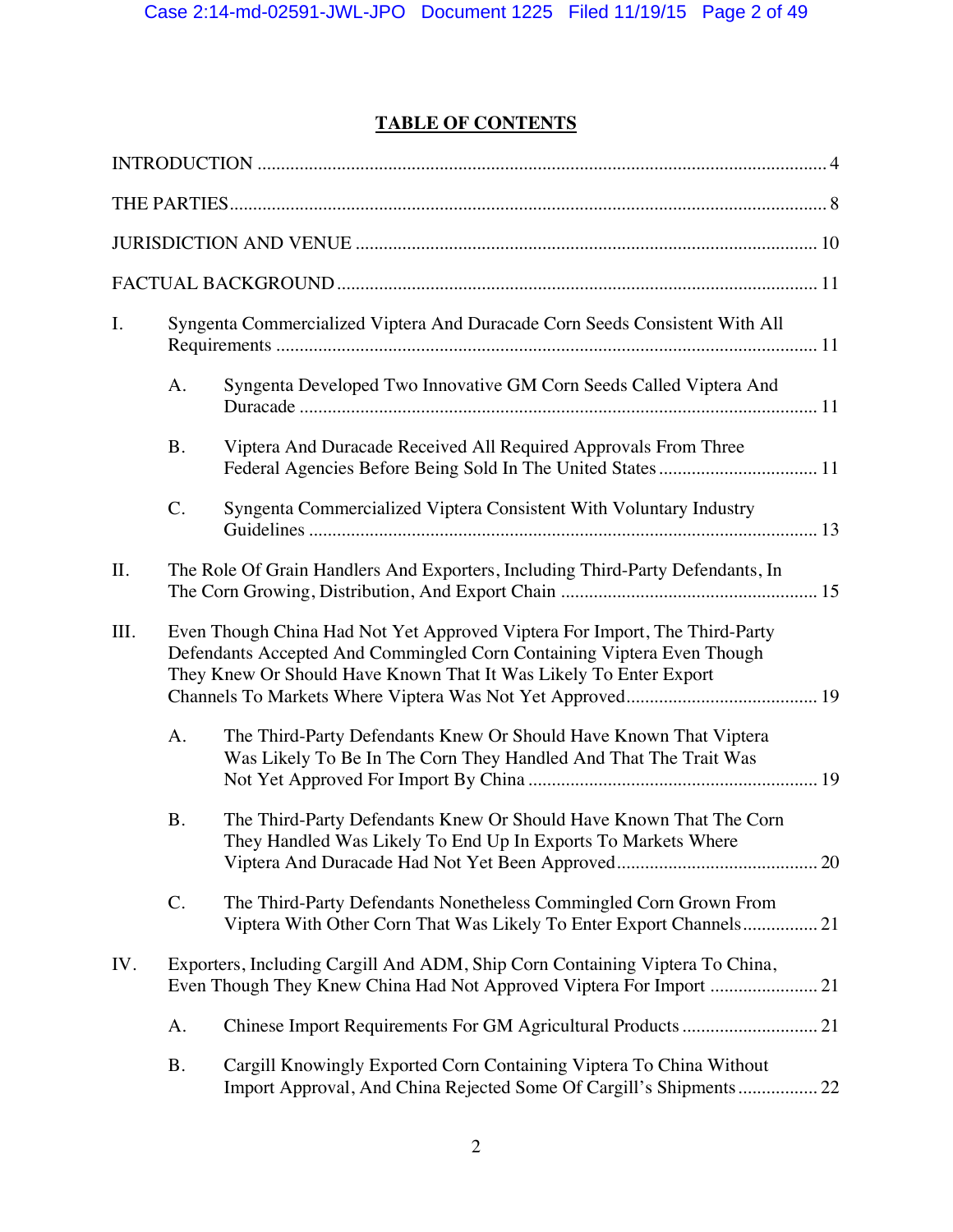|     | $C_{\cdot}$ | ADM Exported Corn To China That It Knew Or Should Have Known<br>Contained Viptera, And China Rejected Some Of ADM's Shipments  24 |  |
|-----|-------------|-----------------------------------------------------------------------------------------------------------------------------------|--|
| V.  |             | Plaintiffs Sued Syngenta Based On China's Rejection Of U.S. Corn Supposedly                                                       |  |
| VI. |             | The Third-Party Defendants Were Negligent And Thus Are Responsible For All                                                        |  |
|     |             |                                                                                                                                   |  |
|     |             |                                                                                                                                   |  |
|     |             |                                                                                                                                   |  |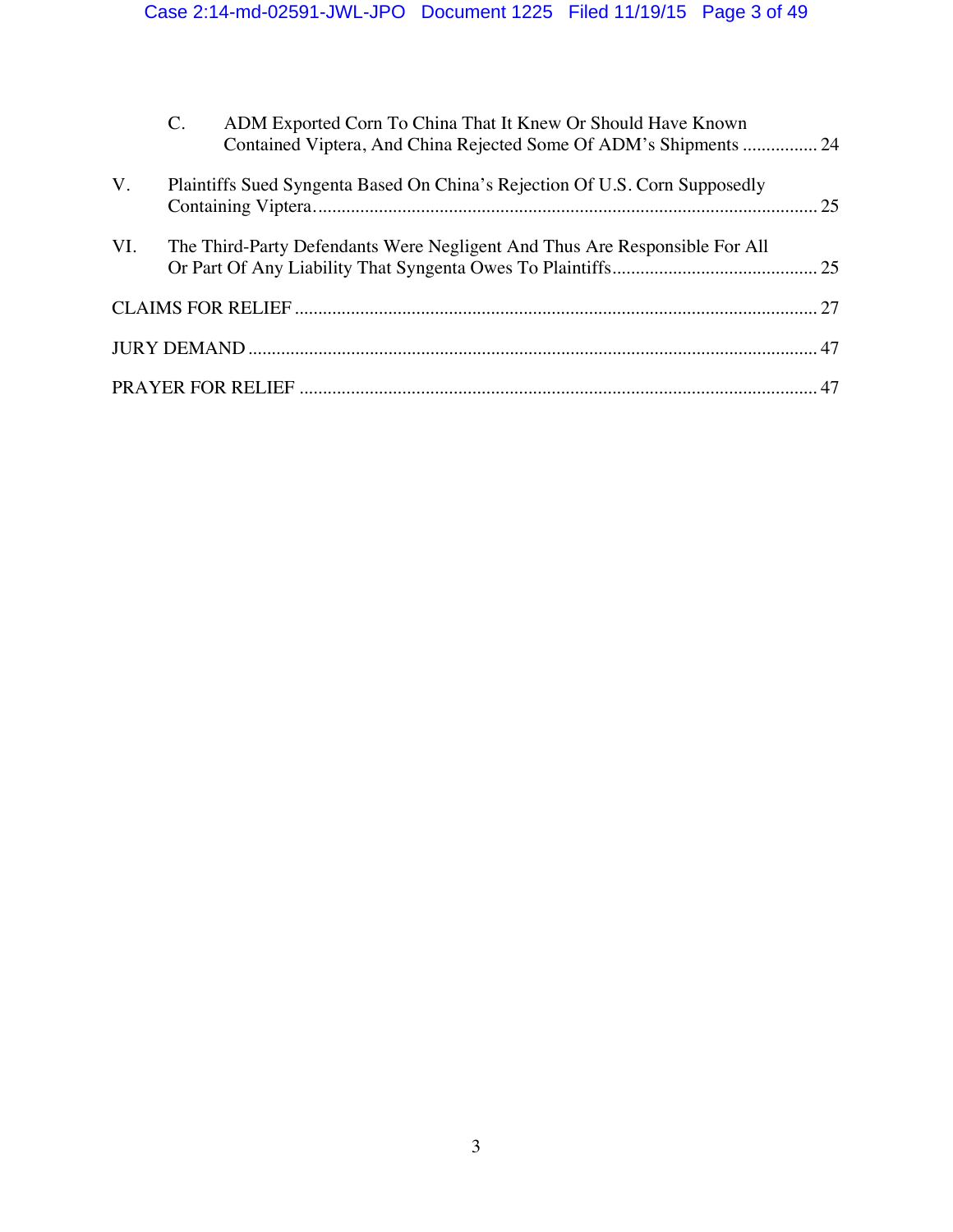Pursuant to Federal Rule of Civil Procedure 14(a), Defendants/Third-Party Plaintiffs Syngenta AG, Syngenta Crop Protection AG, Syngenta Corporation, Syngenta Crop Protection, LLC, Syngenta Biotechnology, Inc., and Syngenta Seeds, Inc. (collectively, "Syngenta") bring this third-party complaint for contribution and indemnity against Third-Party Defendants Cargill, Inc. and Cargill International S.A. (collectively, "Cargill"); Archer Daniels Midland Company ("ADM"); Express Grain Terminal LLC; and Rail Transfer, Inc.

### **INTRODUCTION**

1. This case arises from an unprecedented attempt by Producer and Non-Producer Plaintiffs ("Plaintiffs") to assert that it was somehow a tort for Syngenta to sell a genetically modified ("GM") corn seed called Viptera in the United States *even though* Syngenta had already received all required approvals from three U.S. federal regulatory agencies. Once the MIR162 trait in Viptera received those approvals, any corn grown from Viptera seed became, by law, fungible U.S. "yellow corn" (as defined by the U.S. Department of Agriculture). According to Plaintiffs, however, Syngenta had a duty to restrict the commercialization of Viptera in the U.S. because Viptera had not yet been approved *by China* for import into its borders. Plaintiffs assert that, given the way corn is handled in the American system for growing and distributing commodity corn by parties *other than Syngenta*—*e.g.*, producers, grain elevators, shippers, and exporters—it is inevitable that once seed with a particular GM trait is sold, that GM trait will become dispersed throughout the commodity corn supply. Under Plaintiffs' theory, the dispersion of the MIR162 trait contained in Viptera made it impossible for any U.S. corn to be exported to China after China began rejecting U.S. shipments in November 2013.

2. Syngenta rejects Plaintiffs' theories, including the theory that Syngenta or any manufacturer of advanced biotechnology has a duty to restrict the commercialization of a safe, effective U.S.-approved technology in the U.S. simply because that technology has not been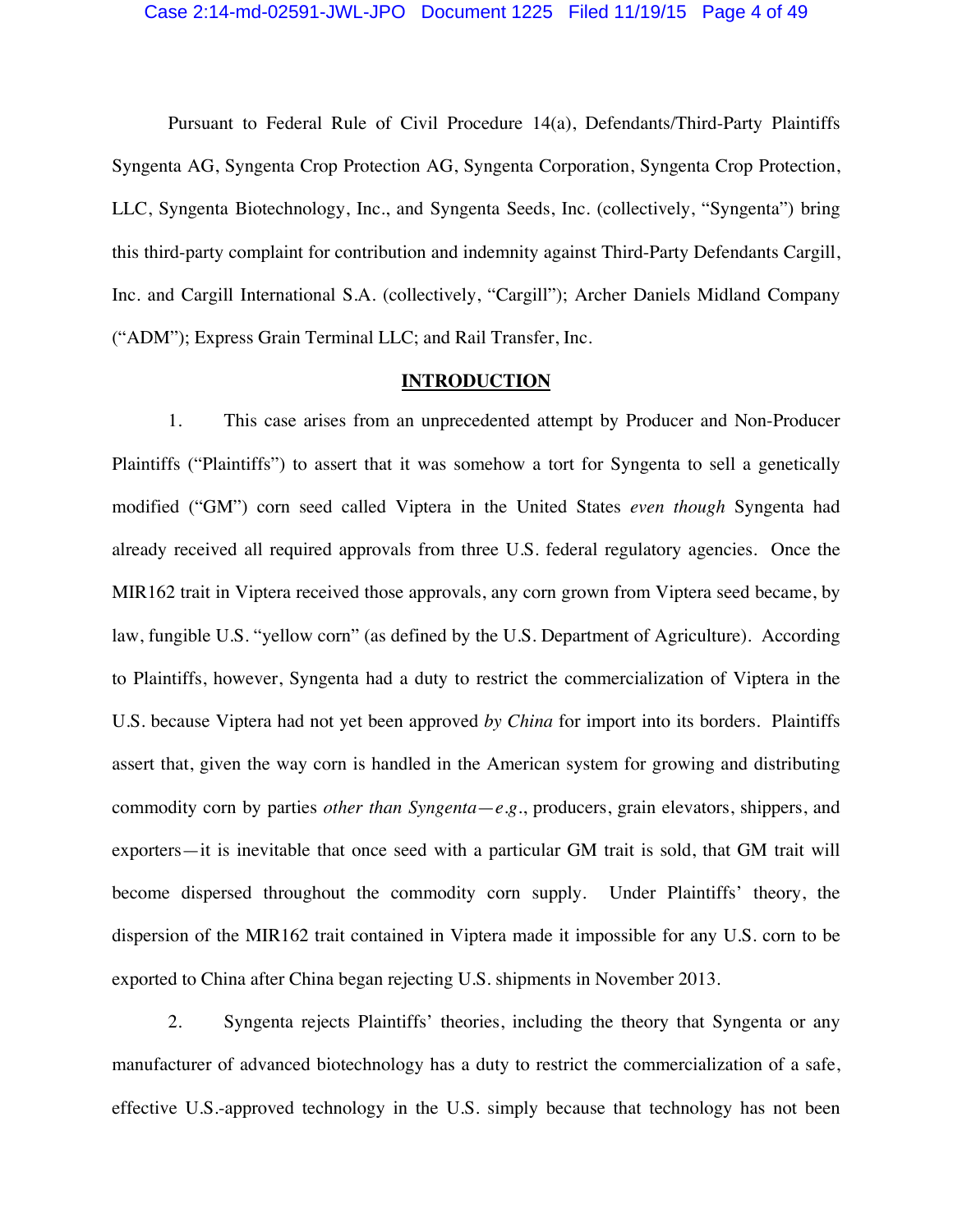### Case 2:14-md-02591-JWL-JPO Document 1225 Filed 11/19/15 Page 5 of 49

approved in China. Syngenta believes that once a GM trait has been approved for sale by federal authorities in the U.S., it is entirely lawful to sell seed with that GM trait, and any producer, grain elevator, or exporter who wishes not to handle corn exhibiting that GM trait is responsible for devising its own system for segregating its corn accordingly. Syngenta especially rejects the theory that Syngenta has a duty to control the way *third parties*—like the non-producers themselves—handle harvested grain grown from Viptera seed so as to keep it segregated from the rest of the corn supply.

3. Nevertheless, the Court has held, at least at the pleading stage, that Plaintiffs have stated a tort claim against Syngenta that can survive a motion to dismiss under the theory that, due to the "inter-connected" relationships in the corn industry, Syngenta had a duty to control "the manner, timing, and scope of its commercialization of . . . Viptera" so as to ensure that the presence of Viptera in the corn supply would not cause economic harm to others in the corn industry. Mem. & Order, Dkt. 1016 at 10, 17, *In re Syngenta AG MIR162 Corn Litig.*, No. 2:14 md-2591 (D. Kan. Sept. 11, 2015) ("MTD Order"). The Court's unprecedented ruling proceeds from the premise that the interconnected nature of the corn industry creates a duty for participants in the industry to operate their businesses for the "mutual economic benefit" of others, *id.* at 10, and a duty to restrict the spread of U.S.-approved GM traits solely because they have not been approved overseas. Syngenta respectfully disagrees with the Court's ruling on duty and will continue to challenge it as permitted under the applicable rules of procedure. The critical point here is that, *if* any such duty exists, the duty properly falls most squarely on the shoulders of the actors in the industry who actually accomplish the commingling that disperses a GM trait in the corn supply—namely, on the grain elevators, shippers, and exporters who commingle commodity corn together. It was their actions in indiscriminately commingling corn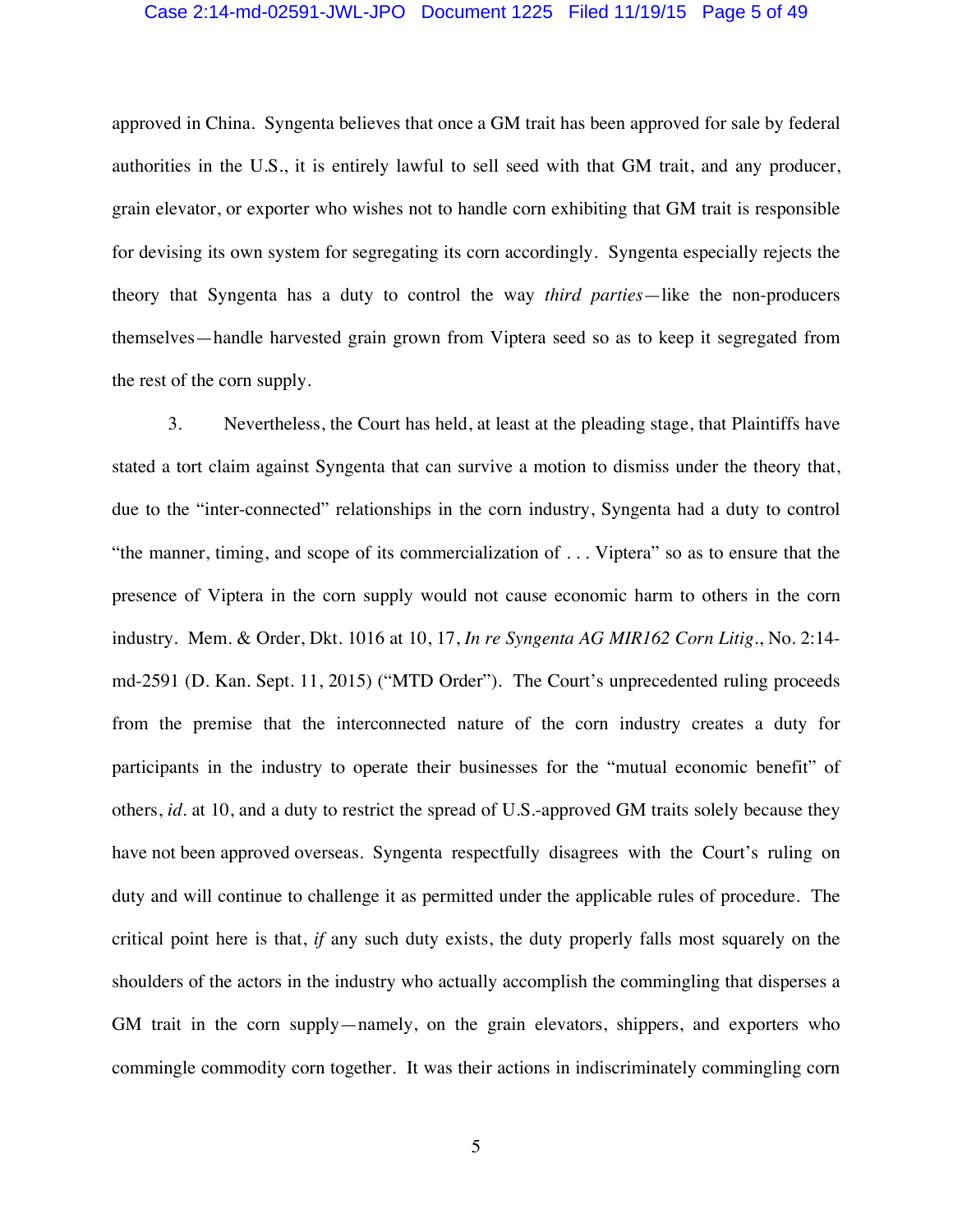#### Case 2:14-md-02591-JWL-JPO Document 1225 Filed 11/19/15 Page 6 of 49

from all sources—not Syngenta's action in merely selling fully approved seeds—that proximately caused the dispersion of Viptera throughout the corn supply. Syngenta therefore brings this Third-Party Complaint to ensure that, if there is any judgment imposing liability based on the presence of Viptera in the corn supply and the alleged consequent loss of the Chinese market, any liability is placed where it should be: on the grain elevators, transporters, and exporters who indiscriminately commingled corn and corn grain as they purchased, stored, transported, resold, and exported corn, including by intentionally delivering commingled corn including a mixture of Viptera and non-Viptera corn (and corn by-products) into export channels.

4. If anyone among the players in the "inter-connected" corn industry has a duty to segregate U.S.-approved corn based on the presence of GM traits so as to channel corn to different export markets based on which GM traits have been approved in certain countries, it is the Third-Party Defendant grain elevators, transporters, and exporters on whom the rest of the industry relies for responsibly gathering, storing, transporting and exporting U.S. corn. Third-Party Defendants, however, have made no attempt to segregate corn, including Viptera corn, based on the traits it contained and the countries where those traits had been approved. To the contrary, despite knowing that China had not yet approved Viptera for import and that the corn being delivered to them likely contained Viptera, the Third-Party Defendants took no steps to prevent Viptera corn (and corn by-products) from mixing with non-Viptera corn (and corn byproducts) and entering export channels.

5. The Third-Party Defendants' actions were particularly exacerbated by the decision of two exporters—Cargill and ADM—who elected to ship U.S. corn that they knew or should have known contained Viptera to China even though they knew that Viptera had not yet been approved there for import. Cargill and ADM each knew or should have known that a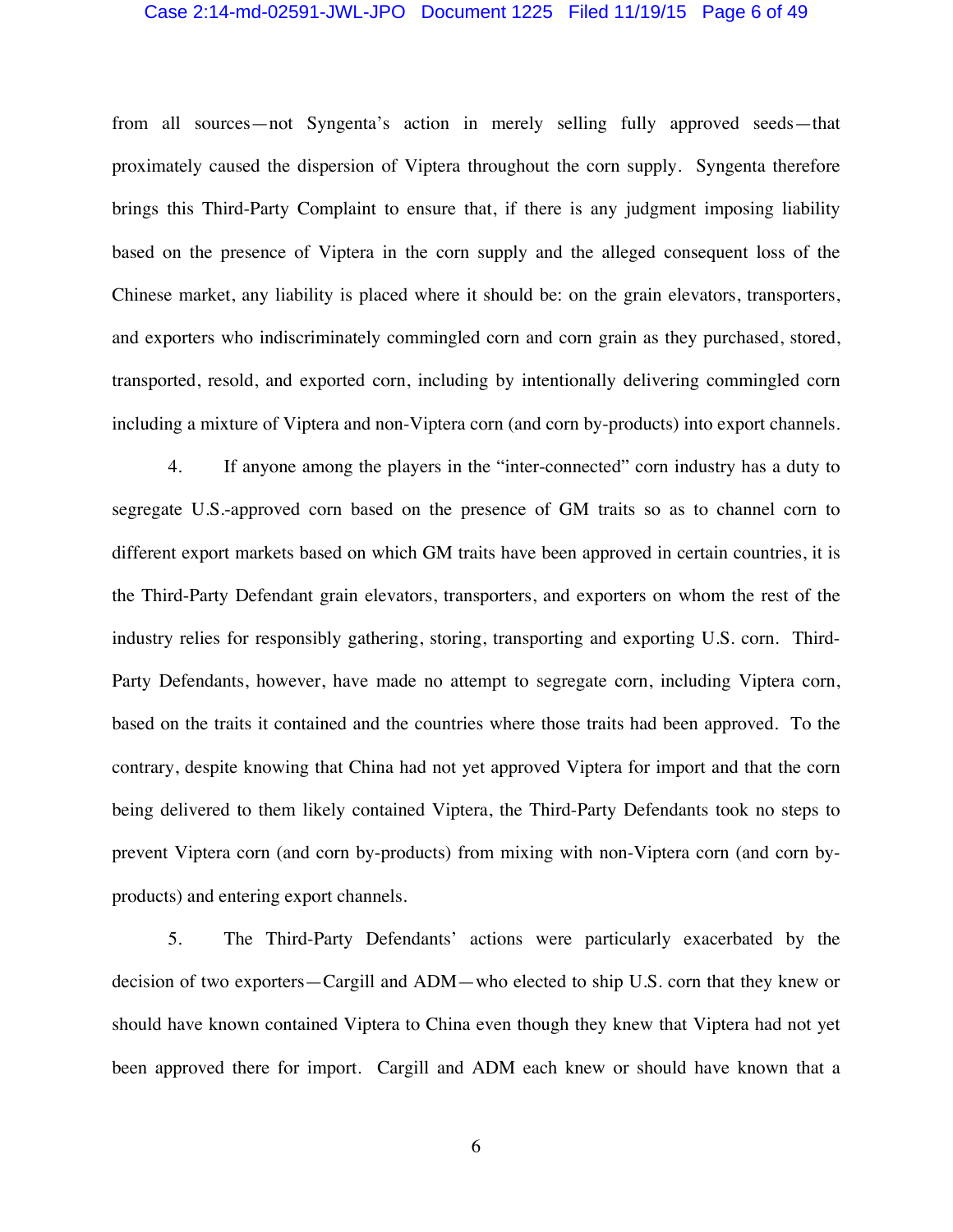#### Case 2:14-md-02591-JWL-JPO Document 1225 Filed 11/19/15 Page 7 of 49

significant percentage of their U.S. corn shipments to China would test positive for Viptera and thus would not meet Chinese import requirements.

6. In an effort to profit from record-high corn prices driven by corn shortages in 2011 and 2012, Cargill and ADM decided that it was in their economic interest to try to ship corn containing Viptera to China anyway. And they did so knowing that they did not have (and could not obtain) the biosafety certificate issued by Chinese regulatory authorities that was required by Chinese law to import corn containing Viptera. Although Cargill and ADM had successfully exported corn to China that likely contained Viptera in 2011 and 2012, in November 2013 they eventually lost their gamble: China began rejecting their shipments of U.S. corn for allegedly testing positive for Viptera. According to Plaintiffs' allegations, China eventually rejected all U.S. corn shipments.

7. Syngenta denies that it is liable to Plaintiffs. But if and to the extent that Syngenta is found to have any liability to Plaintiffs whatsoever, the Third-Party Defendants' actions—including the decisions by Cargill and ADM to ship corn containing Viptera to China in violation of Chinese import requirements—were the superseding and sole cause of any injuries sustained by Plaintiffs. At the very least, the Third-Party Defendants' negligence was a proximate cause of any injuries sustained by Plaintiffs, making the Third-Party Defendants jointly liable in contribution for their relative culpability.

8. Therefore, the Third-Party Defendants are or may be liable to Syngenta for all or part of the Plaintiffs' claims against Syngenta.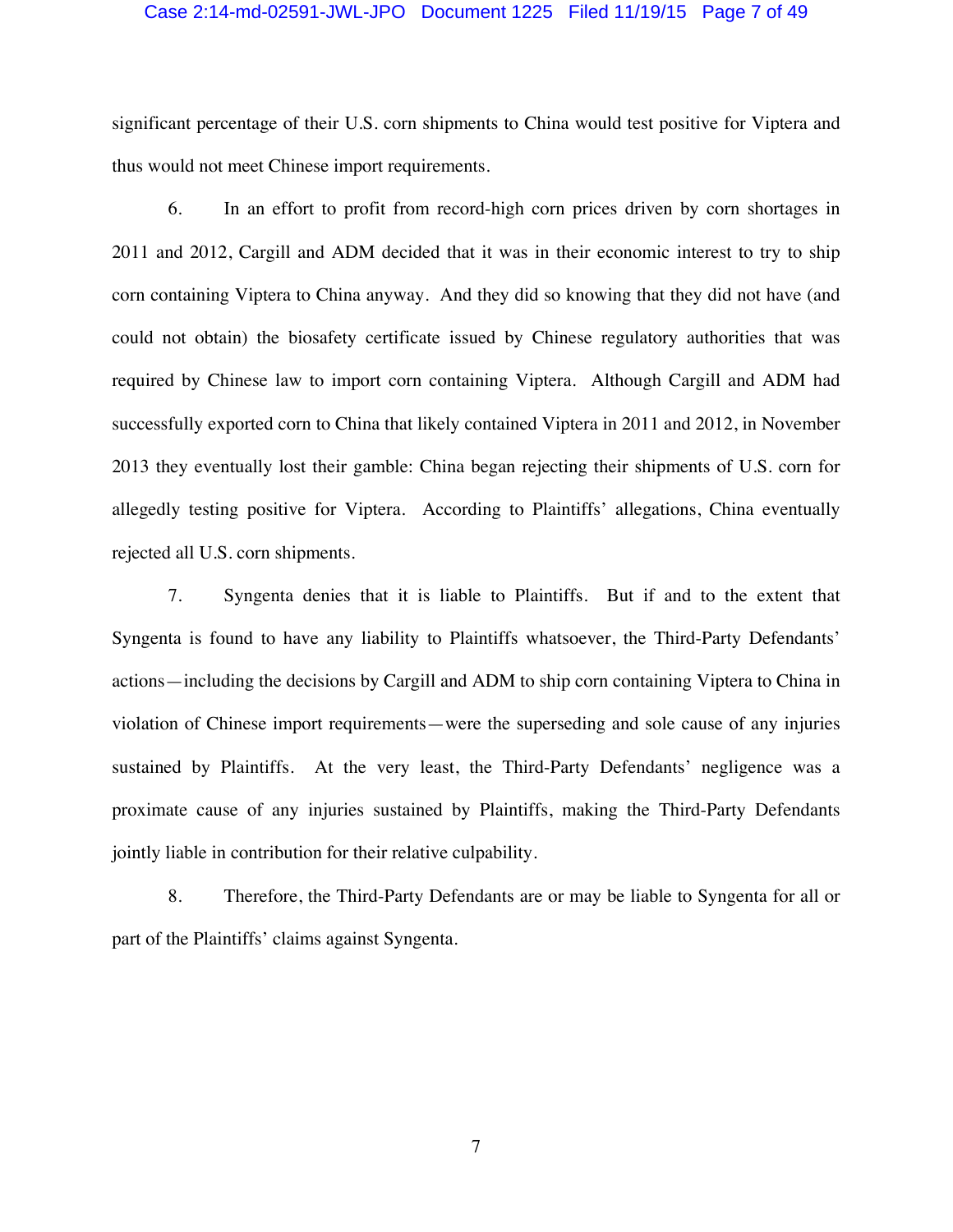#### **THE PARTIES**

### *Defendants/Third-Party Plaintiffs*

9. Third-Party Plaintiff Syngenta AG is a corporation organized under the laws of Switzerland with its principal place of business at Schwarzwaldallee 215, 4058 Basel-Stadt, Switzerland.

10. Third-Party Plaintiff Syngenta Crop Protection AG is a corporation organized under the laws of Switzerland with its principal place of business at Schwarzwaldallee 215, 4058 Basel-Stadt, Switzerland.

11. Third-Party Plaintiff Syngenta Corporation is a corporation organized under the laws of the State of Delaware with its principal place of business located at 3411 Silverside Road # 100, Wilmington, Delaware 19810-4812.

12. Third-Party Plaintiff Syngenta Crop Protection, LLC is a limited liability company organized under the laws of the State of Delaware with its principal place of business at 410 South Swing Road, Greensboro, North Carolina 27409-2012.

13. Third-Party Plaintiff Syngenta Biotechnology, Inc. was a corporation organized under the laws of the State of Delaware with its principal place of business located at P.O. Box 12257, 3054 East Cornwallis Road, Research Triangle Park, North Carolina 27709-2257.

14. Third-Party Plaintiff Syngenta Seeds, Inc. is a corporation organized under the laws of the State of Delaware with its principal place of business at 11055 Wayzata Boulevard, Minnetonka, Minnesota 55305-1526.

### *Third-Party Defendants*

15. Third-Party Defendant Cargill, Inc. is a corporation organized under the laws of Delaware with its principal place of business in Minnetonka, Minnesota. Cargill, Inc. owns and operates a network of grain and crop-input facilities in the United States and purchases, stores,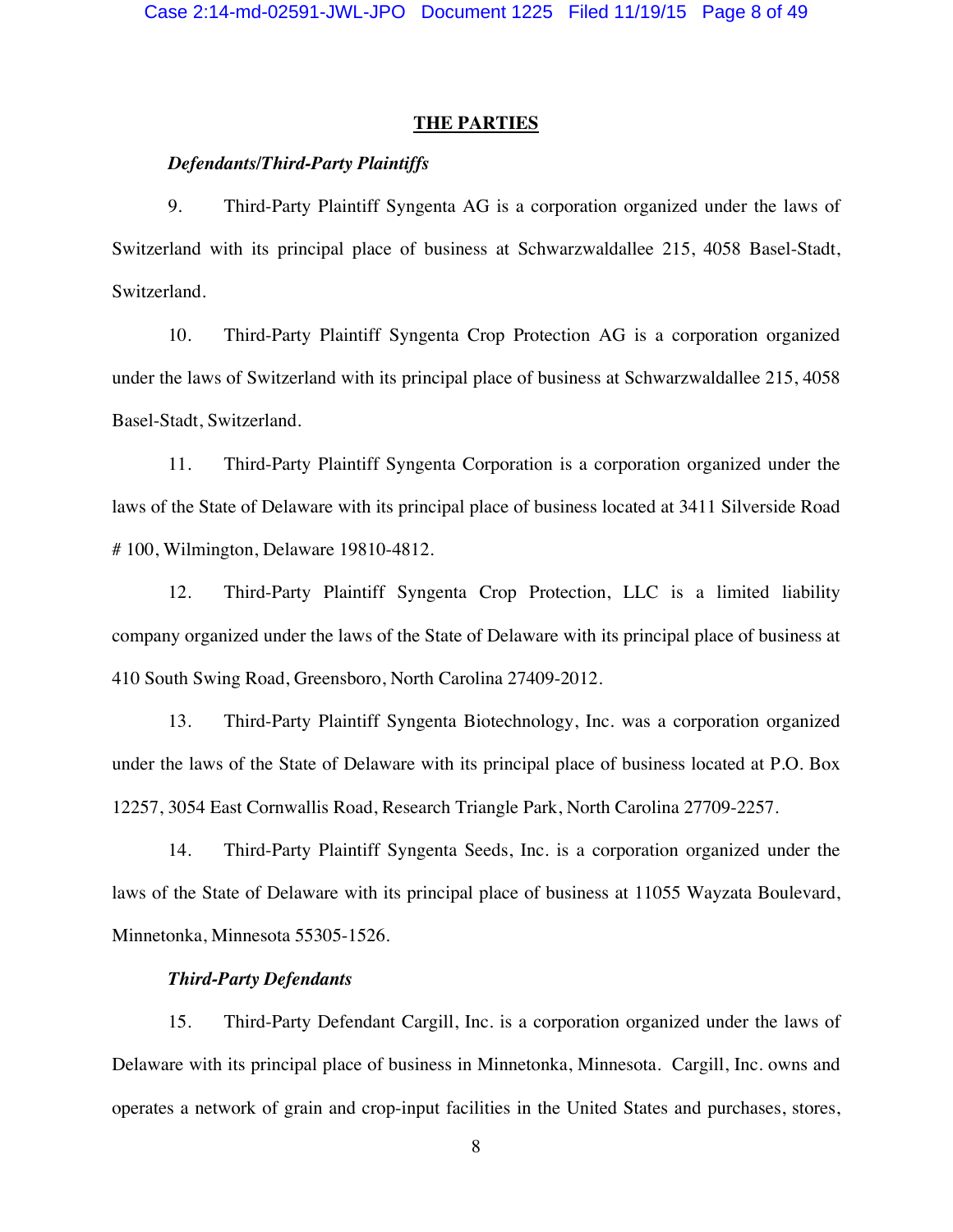#### Case 2:14-md-02591-JWL-JPO Document 1225 Filed 11/19/15 Page 9 of 49

and otherwise handles corn from U.S. farmers and grain handlers at facilities along the Mississippi, Illinois, and Ohio Rivers—including owning or operating storage warehouses in Alabama, Colorado, Illinois, Indiana, Iowa, Kansas, Louisiana, Michigan, Minnesota, Missouri, Nebraska, North Carolina, Ohio, South Dakota, Tennessee, Texas, and Wisconsin. Cargill, Inc. also owns or operates export elevators, including in Indiana, Louisiana, and Texas. On information and belief, Cargill sources corn from, stores, transports, or otherwise handles corn in or from farmers and other participants in the supply chain in all of the states in which Plaintiffs reside.

16. Third-Party Defendant Cargill International S.A. ("CISA," and collectively with Cargill, Inc., "Cargill") is a corporation organized under the laws of Switzerland with its principal place of business in Geneva, Switzerland. CISA is a wholly owned subsidiary of Cargill, Inc. that sells U.S. corn to overseas markets, manages much of Cargill's ocean-freight business, and contracts with both Cargill, Inc. and Chinese buyers for the sale and export of U.S. agricultural products, including corn, soybeans, and a corn by-product called Distiller's Dried Grain with Solubles ("DDGS"). On information and belief, CISA charters and operates vessels on the Mississippi River and conducts business with Cargill, Inc. at ports and export facilities in the United States such as Cargill, Inc.'s facilities in Louisiana, Indiana, and Texas.

17. Third-Party Defendant ADM is a corporation organized under the laws of Delaware with its principal place of business in Decatur, Illinois. ADM has an extensive network of grain elevators and grain handling and processing facilities (including country elevators, rail terminals, river terminals, corn plants, and port elevators) and transportation assets (including trucks, rail cars, barges, and ocean-going vessels) throughout the United States that it uses to buy, store, clean, process, and transport agricultural commodities, including corn. ADM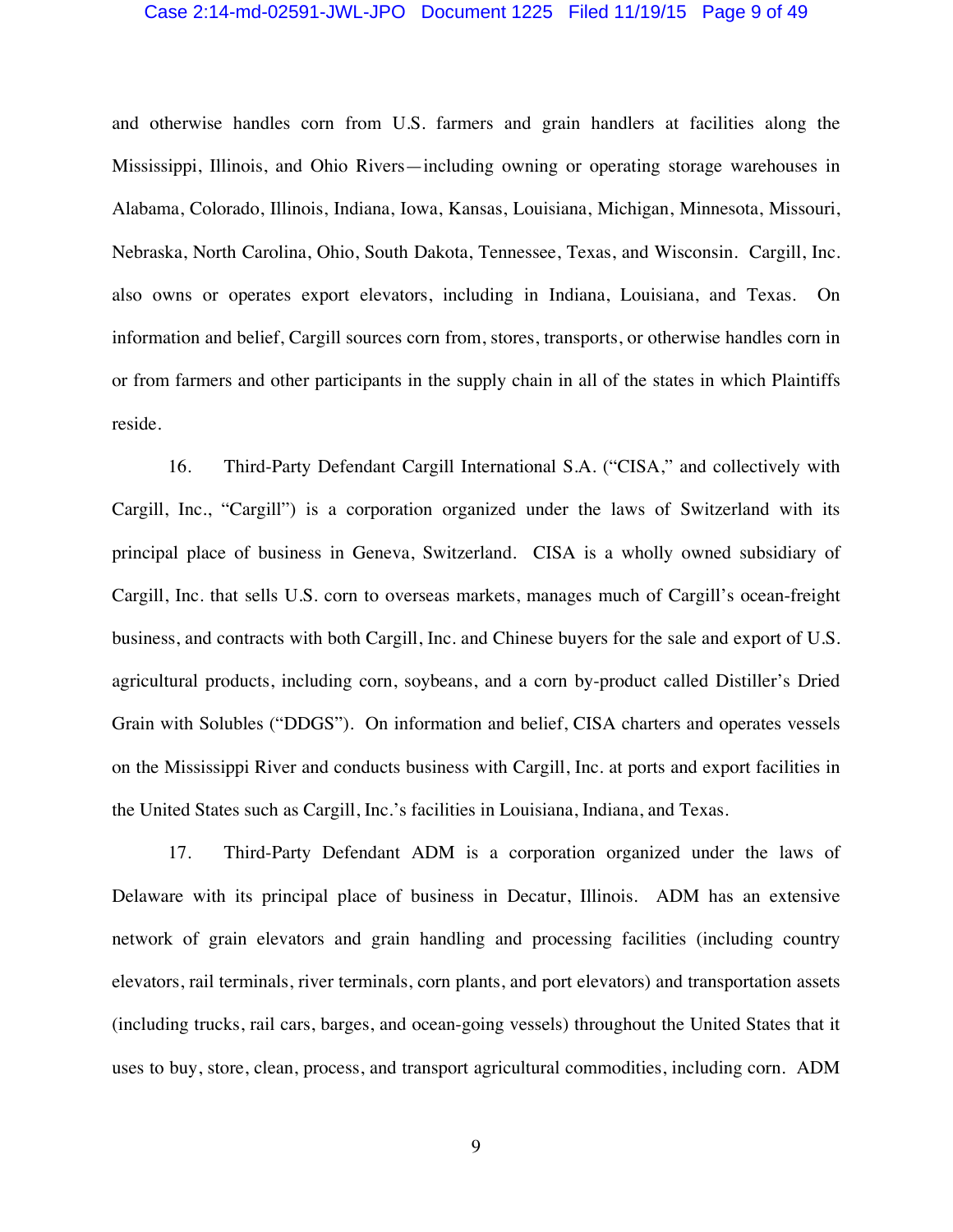#### Case 2:14-md-02591-JWL-JPO Document 1225 Filed 11/19/15 Page 10 of 49

also owns or operates grain storage warehouses and elevators, including in Arkansas, Georgia, Illinois, Indiana, Iowa, Kansas, Kentucky, Louisiana, Michigan, Minnesota, Missouri, Nebraska, North Carolina, North Dakota, Ohio, Oklahoma, South Dakota, Tennessee, Texas, and Wisconsin. ADM owns or operates export elevators, including in Ohio, Louisiana, and Texas. In addition, on information and belief, ADM sources corn from, stores, processes, transports, and otherwise handles corn in or from farmers and other participants in the supply chain in all of the states in which Plaintiffs reside.

18. Third-Party Defendant Express Grain Terminal LLC is a limited liability company organized under the laws of Mississippi with its principal place of business in Sidon, Mississippi.

19. Third-Party Defendant Rail Transfer, Inc. is a corporation organized under the laws of Minnesota with its principal place of business in St. Paul, Minnesota.

### **JURISDICTION AND VENUE**

20. This Court has supplemental jurisdiction over the subject matter of this complaint pursuant to 28 U.S.C. § 1367(a). The claims in this Third-Party Complaint are so related to and intertwined with the claims at issue in the remainder of the case, over which the Court has original jurisdiction under 28 U.S.C. § 1331, that they form part of the same "case or controversy" under Article III of the United States Constitution.

21. Because the claims asserted in this Third-Party Complaint are ancillary to the claims in the main cases filed by Plaintiffs against Syngenta, venue is also proper in this Court for pretrial proceedings and venue is proper in each of the courts in which Plaintiffs' cases were originally filed. *See, e.g.*, *Love's Travel Stops & Country Stores, Inc. v. Oakview Const., Inc.*, No. CIV-10-235-D, 2010 WL 4811450, at \*5 (W.D. Okla. Nov. 19, 2010) ("[T]he third party action is an ancillary proceeding that is incidental to the main action and thus requires no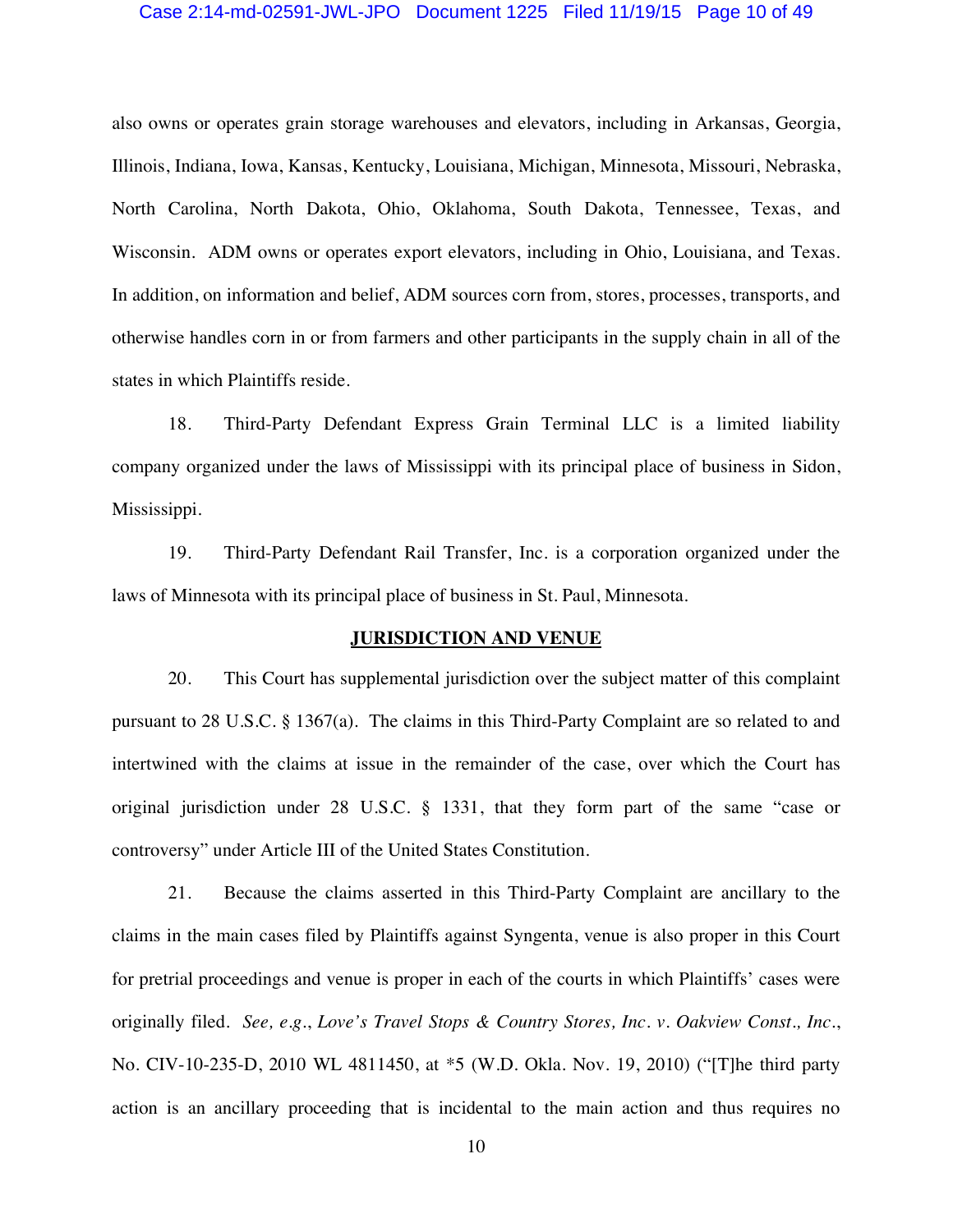independent basis of subject matter jurisdiction or venue."). By asserting that venue is proper for the purposes of pretrial proceedings with respect to this Third-Party Complaint, Syngenta does not waive its right to request that the cases filed against Syngenta be transferred back to the respective federal courts of origin for trial pursuant to 28 U.S.C. § 1407.

### **FACTUAL BACKGROUND**

## **I. Syngenta Commercialized Viptera And Duracade Corn Seeds Consistent With All Requirements**

- **A. Syngenta Developed Two Innovative GM Corn Seeds Called Viptera And Duracade**
- 22. GM corn makes up approximately 92% of all corn planted in the United States.

23. Syngenta develops, manufactures, and sells GM seeds. Two of its recent advancements are corn seed traits called MIR162 and Event 5307.

24. Each trait protects corn crops from various insects and pests, thus increasing crop yields and reducing the need for pesticides.

25. Syngenta incorporated MIR162 into its Viptera corn seed, making corn resistant to above-ground pests like Lepidoptera (caterpillars).

26. Syngenta incorporated Event 5307 into its Duracade corn seed, which helps control pests like rootworm.

## **B. Viptera And Duracade Received All Required Approvals From Three Federal Agencies Before Being Sold In The United States**

27. Before Syngenta began selling Viptera seed in the United States, Syngenta obtained the required approval of three federal agencies—the United States Department of Agriculture ("USDA"), Food and Drug Administration ("FDA"), and Environmental Protection Agency ("EPA").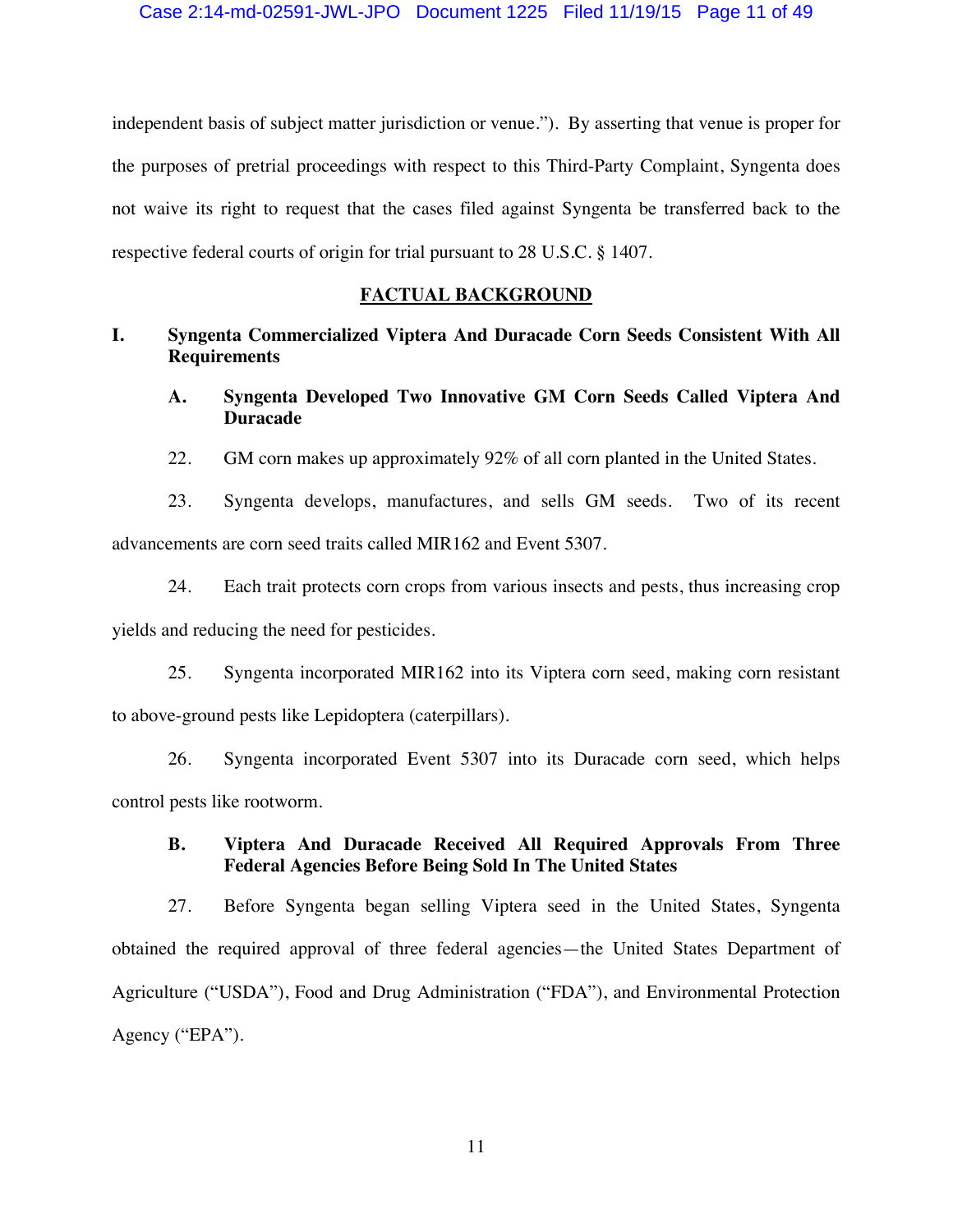#### Case 2:14-md-02591-JWL-JPO Document 1225 Filed 11/19/15 Page 12 of 49

28. The Environmental Protection Agency—which regulates the use, sale, and labeling of pesticides including those in GM traits—approved MIR162 in November 2008 and Event 5307 in July 2012.

29. In December 2008, the Food and Drug Administration ("FDA")—which oversees food and feed safety of GM plants—approved Syngenta's conclusion that food and feed derived from MIR162 are as safe and nutritious as food and feed derived from conventional corn. The FDA reached the same conclusion with respect to Event 5307 in January 2012.

30. In April 2010, the USDA concluded that MIR162 did not pose risks to humans, animals, or the environment, and approved MIR162 for deregulation without any restrictions on how it was to be sold, grown, or handled. In approving MIR162 for commercial sale, the USDA considered and rejected alternatives to full deregulation, including partial deregulation that would have imposed geographic restrictions on where seeds containing MIR162 could be planted.

31. By April 20, 2010, Viptera had thus received all approvals that were required for it to be sold and used without restriction in the United States.

32. Similarly, when Syngenta later developed Event 5307 for its Duracade corn product, Syngenta obtained the required approval of the USDA, FDA, and EPA before selling Duracade seed in the United States. In approving Event 5307 for commercial sale, the USDA considered and rejected alternatives to full deregulation, including partial deregulation that would have imposed geographic restrictions on where seeds containing Event 5307 could be planted and isolation distance requirements for Duracade.

33. After Duracade received all required approvals by January 2013, Syngenta began selling Duracade seeds in the United States.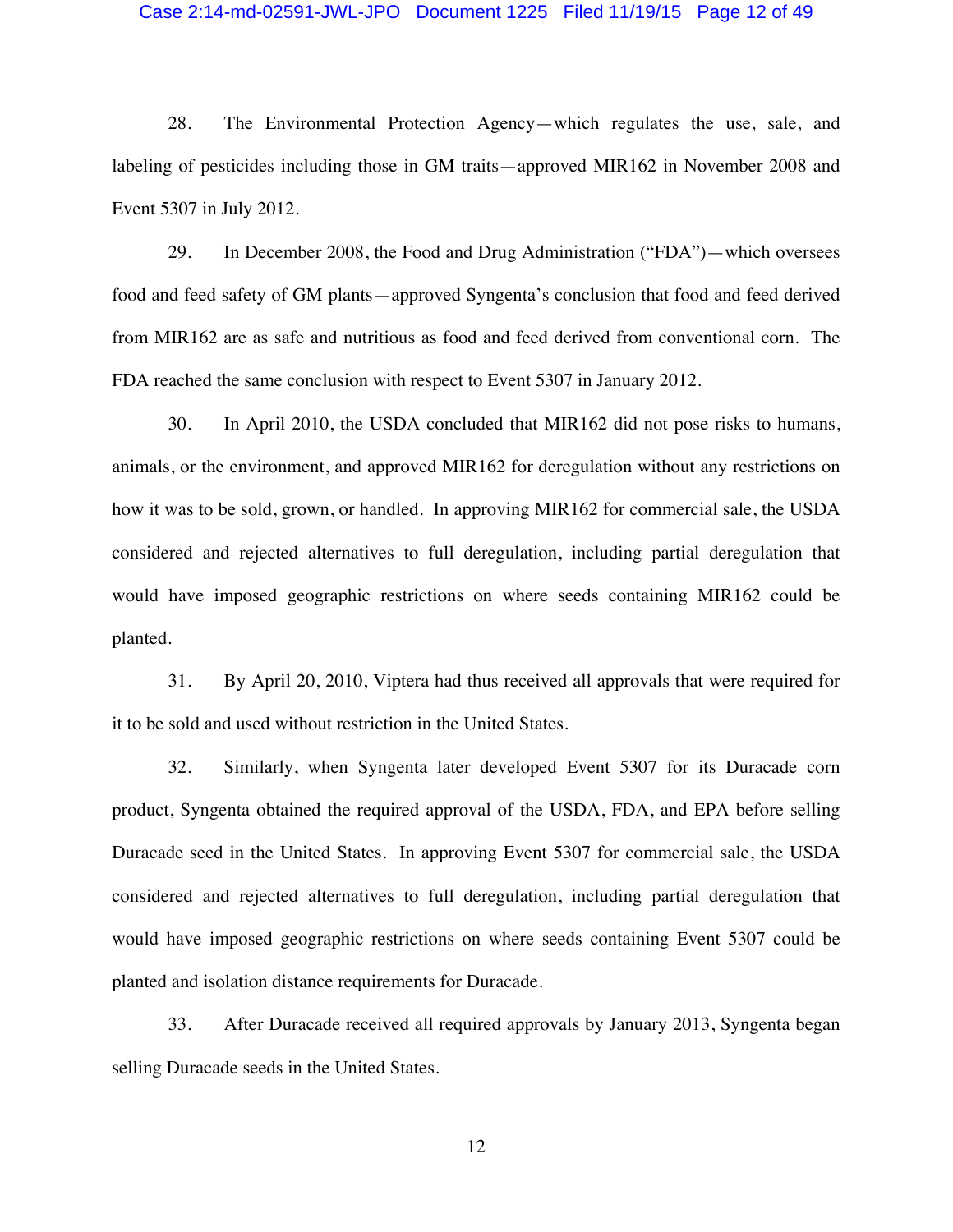#### Case 2:14-md-02591-JWL-JPO Document 1225 Filed 11/19/15 Page 13 of 49

34. Once MIR162 and Event 5307 received unrestricted federal approval, corn grown from Viptera and Duracade seeds automatically became lawful parts of the U.S. corn supply under the USDA's broad definition of "yellow corn"—which, by regulation, includes any deregulated "[c]orn that is yellow-kerneled and contains not more than 5.0 percent of corn of other colors" (with "yellow kernels of corn with a slight tinge of red [being] considered yellow corn"). 7 C.F.R. § 810.402(c)(1).

## **C. Syngenta Commercialized Viptera Consistent With Voluntary Industry Guidelines**

35. In addition to adhering to U.S. regulatory requirements, Syngenta's decision to commercialize Viptera was consistent with the voluntary industry guidelines in existence at the time.

36. For example, the Biotechnology Industry Organization ("BIO") Product Launch Stewardship Policy sets out non-binding recommendations for its members. The December 10, 2009 BIO Policy ("2009 BIO Policy"), which was the version in effect at the time of Viptera's commercialization, suggested that, before launching a new GM trait, member companies should assess which countries are "key" export markets, which requires, among other things, assessing the volume of trade for the crop at issue and whether the country has a regulatory process that is science-based and free of political influence. The 2009 BIO Policy suggested that companies consider obtaining import approval from only those "key export markets" with "functioning regulatory systems" (defined as those with "a track record of systematic authorizations with consistent and predictable timelines and processes").

37. The 2009 BIO Policy specifically listed only the United States, Canada, and Japan as "key markets." Syngenta applied for and obtained approval from the United States, Canada, and Japan before Viptera was launched.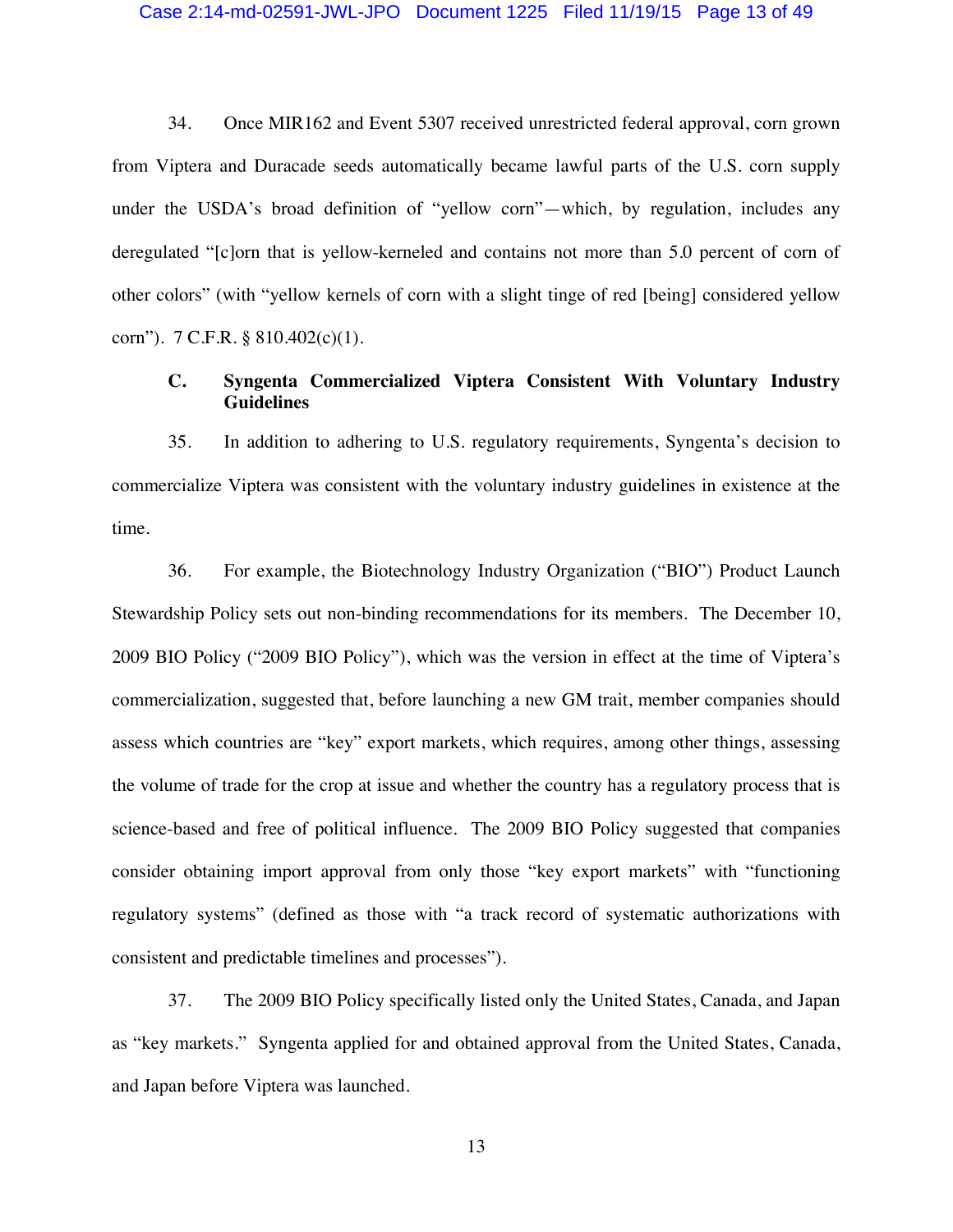#### Case 2:14-md-02591-JWL-JPO Document 1225 Filed 11/19/15 Page 14 of 49

38. Syngenta also obtained approval for Viptera from additional foreign countries, including Brazil, Korea, Taiwan, the Philippines, Mexico, and Colombia.

39. The BIO Policy has never listed China as a key market for which import approval should be obtained before commercialization. In the years leading up to 2010 when Viptera was commercialized, China was a net exporter of corn. And when Viptera was launched in 2010 for sale in the United States, only about one-third of 1% of annual U.S. corn production was exported to China.

40. Syngenta applied for import approval from China in March 2010. Chinese laws mandate that applications must be decided within 270 days. Nevertheless, China never made a decision of approval or disapproval on Syngenta's application until December 2014, when China ultimately approved Viptera for import.

41. Market participants acknowledged that Syngenta's commercialization of Viptera was consistent with the industry's expectations and recommendations. For example, the National Corn Growers Association ("NCGA")—which represents the interests of all U.S. corn growers including the Producer Plaintiffs in this case—sent a letter to its members in the fall of 2011 stating that Syngenta did not violate any commercial stewardship policy by selling Viptera in the U.S. before receiving Chinese approval. To the contrary, NCGA recognized that Syngenta's "[c]ommercialization of Viptera was done in accordance with the U.S. regulatory approval system and met the policy requirements of NCGA and Biotechnology Industry Organization."

42. Syngenta also communicated with major U.S. grain handlers and exporters, including Third-Party Defendants Cargill and ADM, about whether or not they intended to accept corn grown from Viptera seed at their facilities. Cargill and ADM (among others)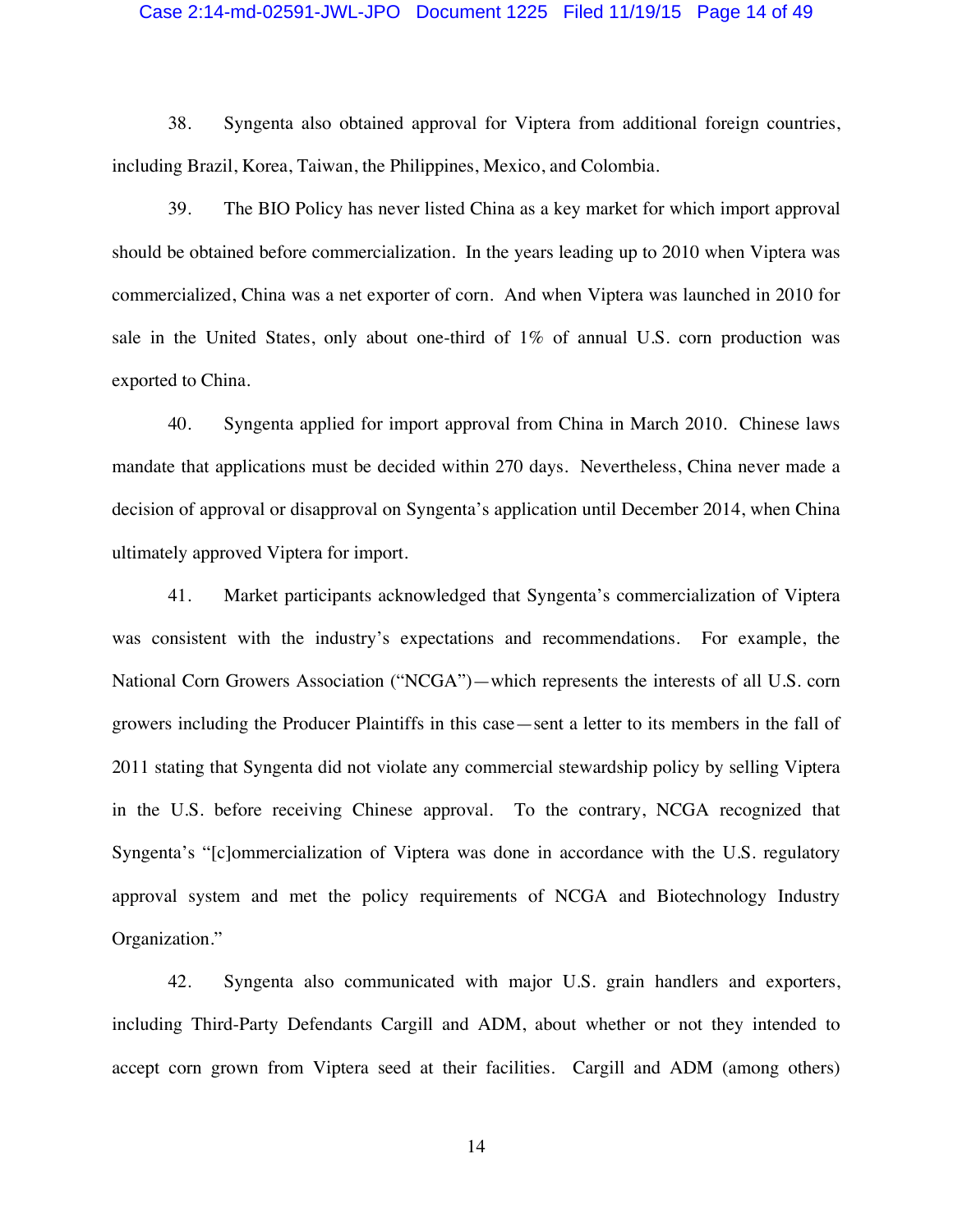### Case 2:14-md-02591-JWL-JPO Document 1225 Filed 11/19/15 Page 15 of 49

informed Syngenta that they would accept corn grown from Viptera seeds, even though they knew that Viptera had not yet been approved for import by China.

## **II. The Role Of Grain Handlers And Exporters, Including Third-Party Defendants, In The Corn Growing, Distribution, And Export Chain**

43. Syngenta sells corn seed. It does not grow corn for commercial sale, distribute corn, segregate corn, or export corn. Those activities are all carried out by other players in the market. After receiving all required regulatory approvals, Syngenta began selling Viptera seed in 2010 to independent dealers and directly to growers in the United States for the 2011 growing season.

44. Viptera growers grow corn from Viptera corn seed and later harvest that corn. Some of that corn is sold into the distribution chain, including to elevators, transporters, and exporters, who take corn into their facilities where it is stored or otherwise further moved down the distribution chain, including for sale to export markets.

45. Each elevator, transporter, and exporter, including the Third-Party Defendants, exercises discretion in determining whether and how to accept particular types of corn, including corn grown from Viptera corn seed, into its facilities. Each elevator, transporter, and exporter, including the Third-Party Defendants, also exercises discretion in determining how to dispose of the corn in its possession, including whether and how to sell the corn into export channels as opposed to selling it solely for domestic uses. For example, each Third-Party Defendant decided not to segregate corn grown from Viptera corn seed from other corn.

46. Syngenta respectfully disagrees with the Court's September 11, 2015 ruling that Plaintiffs have stated tort claims against Syngenta based on the theory that a manufacturer has a duty to ensure that a safe, effective, U.S.-approved GM corn trait is not dispersed in the U.S. corn supply in a way that might cause economic harm to others in the allegedly "interconnected"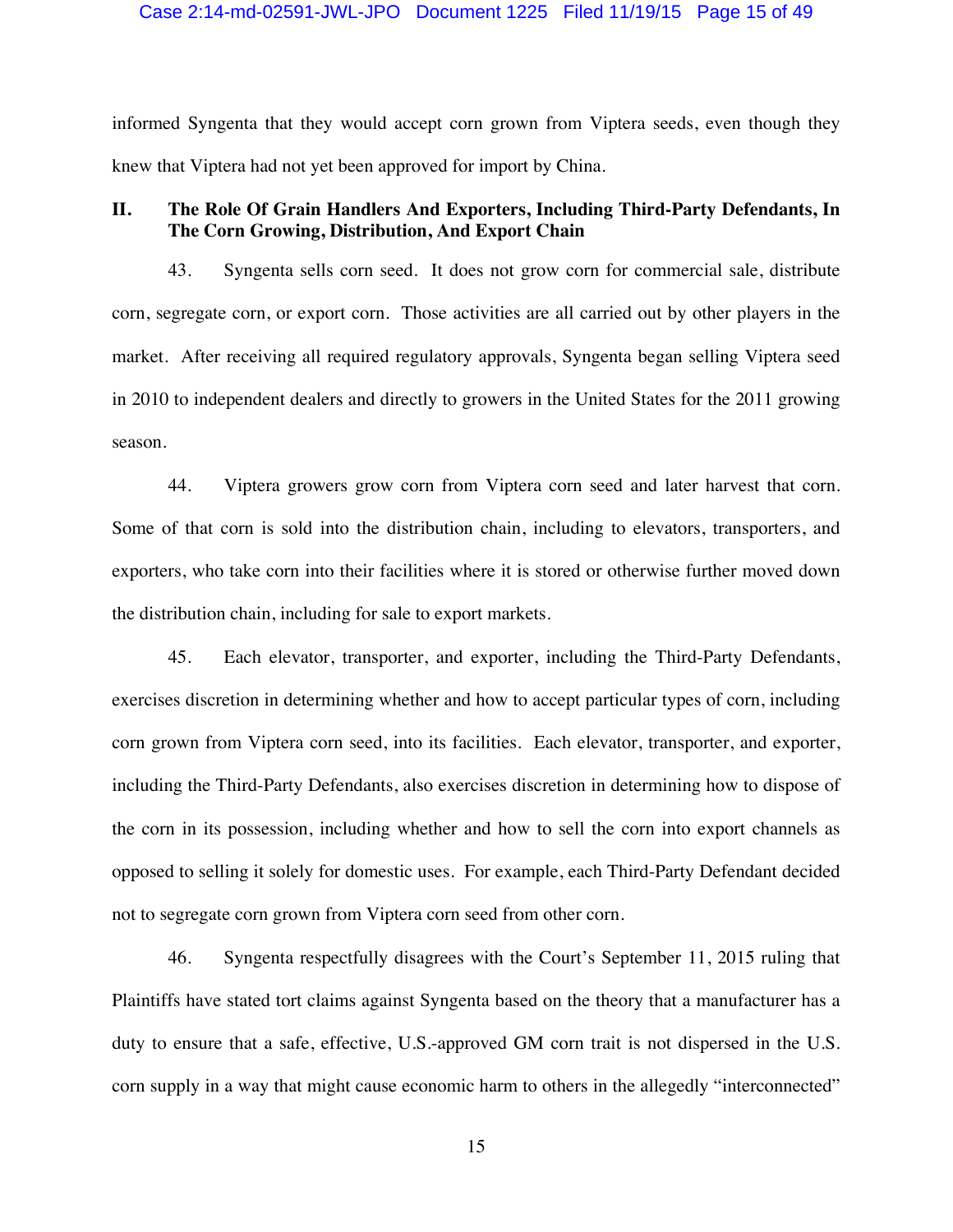#### Case 2:14-md-02591-JWL-JPO Document 1225 Filed 11/19/15 Page 16 of 49

corn industry. But if and to the extent that the nature of the allegedly "interconnected" corn industry creates a duty for market participants to operate their businesses in a manner that restricts the spread of U.S.-approved GM traits solely because they have not been approved overseas, that duty properly falls on the elevators, transporters, and exporters who actually commingle the corn. *If* anyone owes a duty to other market participants in the corn industry, then it is grain handlers and exporters, including the Third-Party Defendants, who owe a duty of reasonable care with respect to the acceptance, handling, and disposition of grain that they know or should have known is likely to enter export channels and that they know or should have known is likely to contain a GM trait that has not been approved for export to certain countries.

47. Cargill acknowledges other industry participants as its stakeholders. Cargill has publicly stated that its corporate "responsibility extends beyond [its] own operations to the suppliers, partners and other stakeholders in [its] supply chains" and that achieving a responsible supply chain "require[s] collaboration with all stakeholders across developed and emerging markets." As Cargill explained in its 2015 Annual Report, Cargill knows that its "customers and other partners expect [Cargill] to lead"—including in "supply chain management." With respect to the grain supply chain, Cargill states that it has "developed significant expertise in handling identity-preserved and differentiated products that sustain their distinctiveness in overseas markets." For example, to fulfill its "goal of helping farmers prosper and providing innovative solutions for [its] food customers," Cargill has managed the supply chain to segregate and channel a new GM soybean by working with a GM manufacturer, growers, and elevators "to better serve the total supply chain, from farmers to consumers, to create greater value for all."

48. Likewise, ADM has recognized that its stakeholders include other industry participants in the supply, distribution, and export chain. Because ADM recognizes that it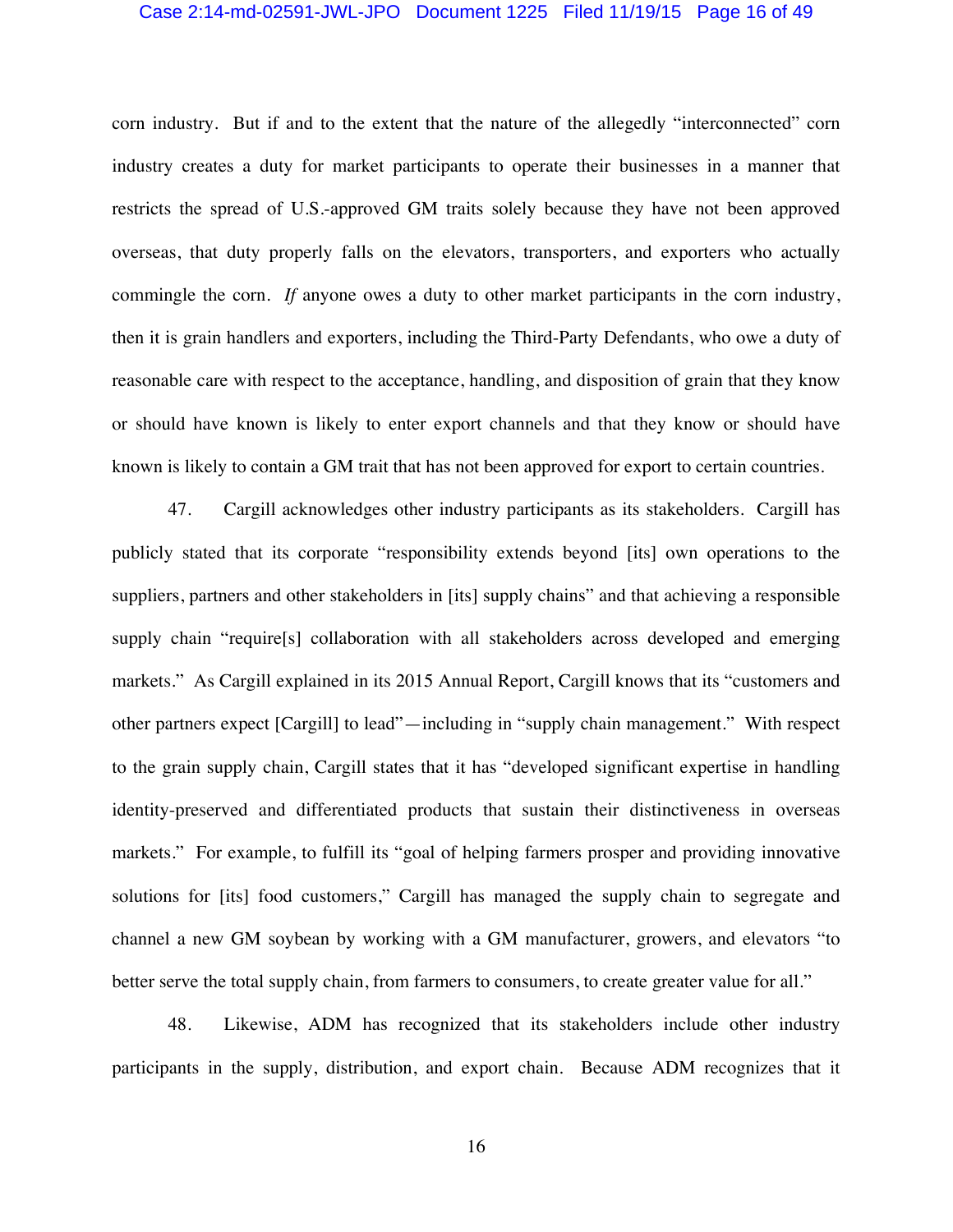### Case 2:14-md-02591-JWL-JPO Document 1225 Filed 11/19/15 Page 17 of 49

"occup[ies] a prominent position in the agricultural value chain that extends from the farm gate to the consumer's plate, [ADM] work[s] with [its] industry peers, trade associations, growers, governments, NGOs and operating communities to improve the quality and availability of crops in the global supply chain, and the lives of farmers and communities that grow these crops." ADM's Code of Conduct—which it touts as a "practical resource for colleagues, suppliers, and other business partners"—similarly acknowledges that ADM's "stakeholders" "include[e] [its] colleagues, customers and business partners, shareholders and communities" and that it is "important that [ADM] fulfill [its] commitments to these groups."

49. Grain handlers and exporters, including the Third-Party Defendants, are the parties that actually commingle corn grown from different sources, and are thus the parties best positioned to avoid the alleged economic harm to others in the corn industry from the presence of a GM trait in the U.S. corn supply. Grain handlers and exporters knew or should have known that commingling of commodity corn would result in the dispersion of a GM trait within the U.S. corn supply, and that shipping commingled commodity corn would risk sending corn grown from Viptera to China even though Viptera had not yet been approved by China for import into its borders.

50. When a trait is approved in the United States but not for import into a particular foreign market, grain handlers and exporters have numerous ways to minimize the risk of rejection in that foreign market. For example, grain handlers who wish to deliver corn into export channels can (1) choose to buy and export corn from sources that are free of the genetic trait; (2) negotiate warranties from sellers of corn that the corn was free of the genetic trait; (3) test inbound corn deliveries for the presence of the genetic trait and refuse to accept corn containing the trait; (4) test inbound corn deliveries for the presence of the genetic trait and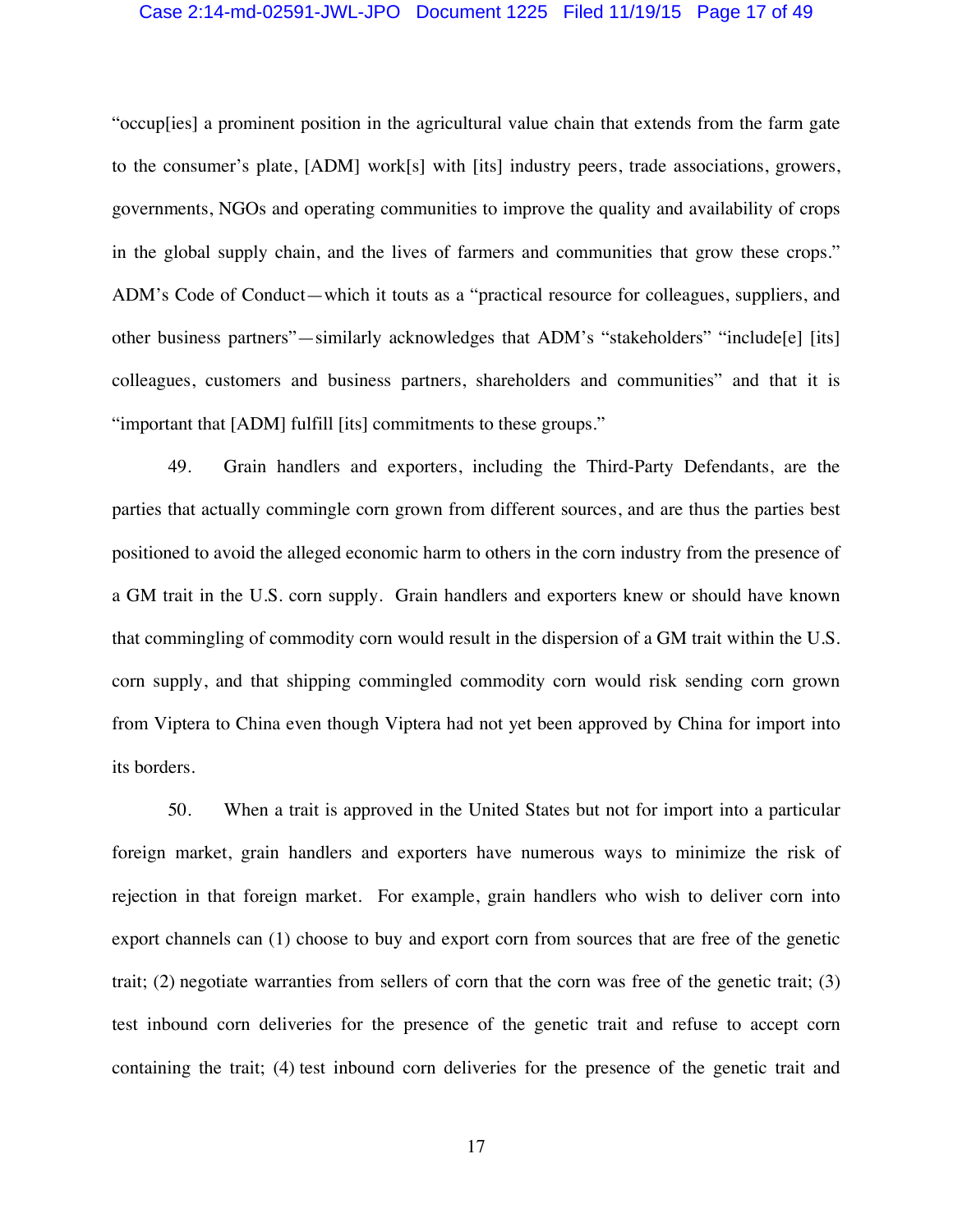### Case 2:14-md-02591-JWL-JPO Document 1225 Filed 11/19/15 Page 18 of 49

segregate corn so as to comply with the standards of the export markets to which their corn would be delivered; (5) test outbound corn deliveries, including shipments for export, for the presence of the genetic trait and channel corn containing the trait away from export channels to markets where the trait is unapproved (such as diverting corn containing the trait to elevators for domestic use or consumption); and/or (6) choose not to ship corn to foreign markets where the U.S.-approved trait is not approved.

51. The USDA has expressly announced that those who want to deal in corn free from U.S.-approved GM traits should bear the burden of implementing the necessary safeguards to enable them to do so. For example, on numerous occasions in considering whether to deregulate GM traits—including Syngenta's Event 5307—the USDA has responded to commenters' concerns that GM traits for commodity grain that have not been approved for import in some foreign markets should not be deregulated (and thus cleared for commercial sale) in the U.S. As the USDA explained, any obligation to avoid the risk of rejection in export markets falls on grain handlers and exporters rather than on manufacturers: "When international acceptance of a specific [genetic] event has not been attained, US elevators and grain buyers may either refuse to purchase the grain, or may require that it be diverted to elevators that are solely designated as sources for domestic grain sale."

52. Syngenta does not control how third-party grain handlers and exporters such as the Third-Party Defendants handle corn, corn grain, and corn by-products—including how they organize and operate their own facilities to test, channel, or segregate, and what they choose to do with the corn, corn grain, and corn by-products that they sell domestically or export.

53. Grain handlers and exporters such as the Third-Party Defendants generally have superior and sometimes exclusive knowledge about their own operations and their decisions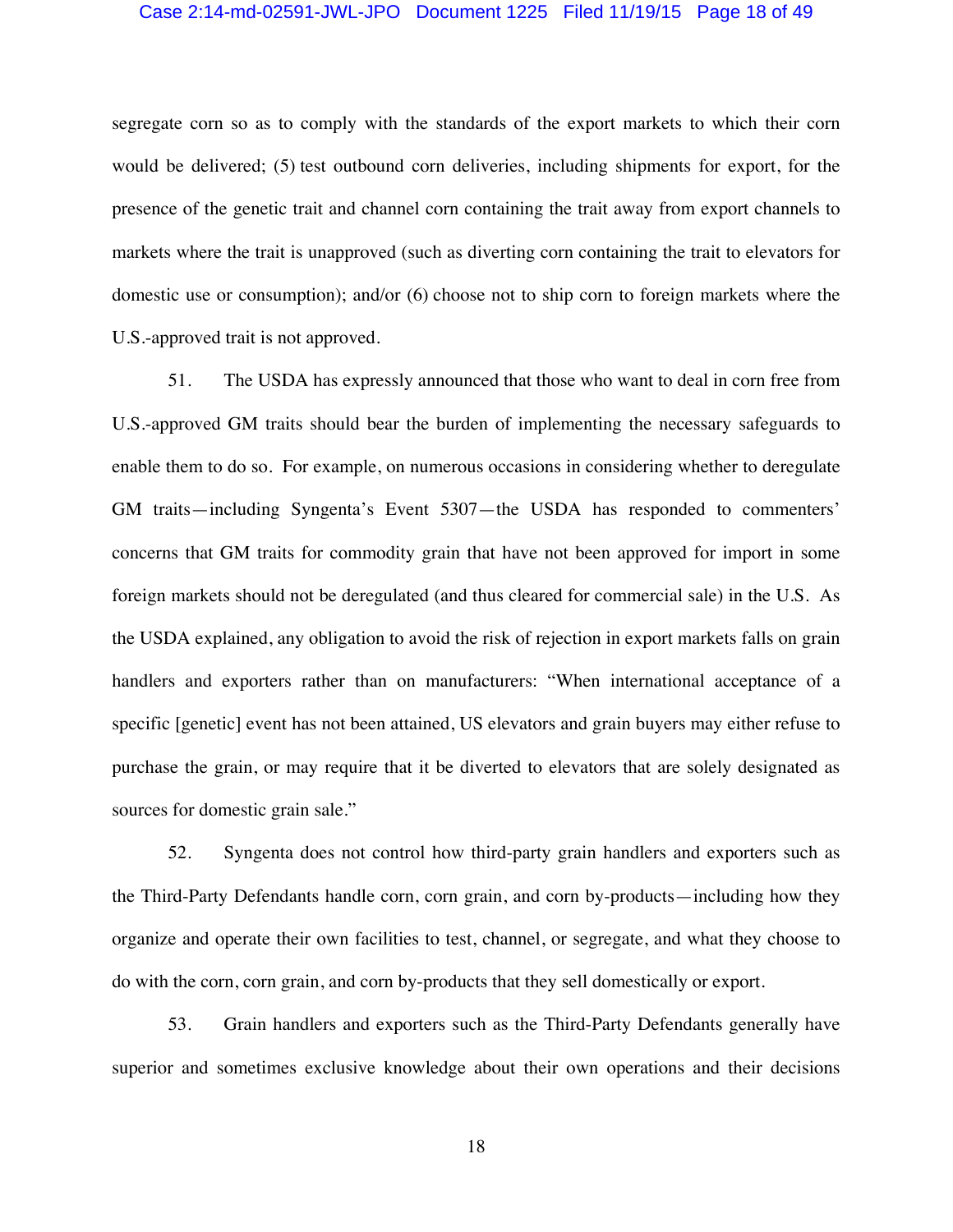concerning how to dispose of corn in their possession. Syngenta cannot reasonably know (much less control) whether each and every grain handler and exporter in the United States plans, at any given time, to send any particular delivery of outbound corn, corn grain, or corn by-products into export channels or the details of its grain-handling operations.

**III. Even Though China Had Not Yet Approved Viptera For Import, The Third-Party Defendants Accepted And Commingled Corn Containing Viptera Even Though They Knew Or Should Have Known That It Was Likely To Enter Export Channels To Markets Where Viptera Was Not Yet Approved** 

## **A. The Third-Party Defendants Knew Or Should Have Known That Viptera Was Likely To Be In The Corn They Handled And That The Trait Was Not Yet Approved For Import By China**

54. It was well known within the corn industry that Viptera was sold in 2010 for commercial planting throughout the United States and that Duracade was sold in 2013 for commercial planting on limited acres in the United States.

55. At all relevant times, it was also well known in the corn industry that Viptera and Duracade had not yet been approved by China for import.

56. Industry organizations publicly acknowledged that Viptera and Duracade were being commercially sold but had not been approved for import by China. For example, the North American Export Grain Association ("NAEGA")—which represents members consisting of export companies and grain traders such as Cargill and ADM—and the National Grain and Feed Association ("NGFA")—a trade association that represents elevators such as Third-Party Defendant Express Grain, grain transporters such as Third-Party Defendant Rail Transfer, and export elevators such as those owned and operated by Cargill and ADM—released a joint statement in August 2011 publicly acknowledging that Viptera had not yet been approved by China. Third-Party Defendants Cargill and ADM are members of NAEGA, and Third-Party Defendants Express Grain, Cargill, and ADM are members of NGFA.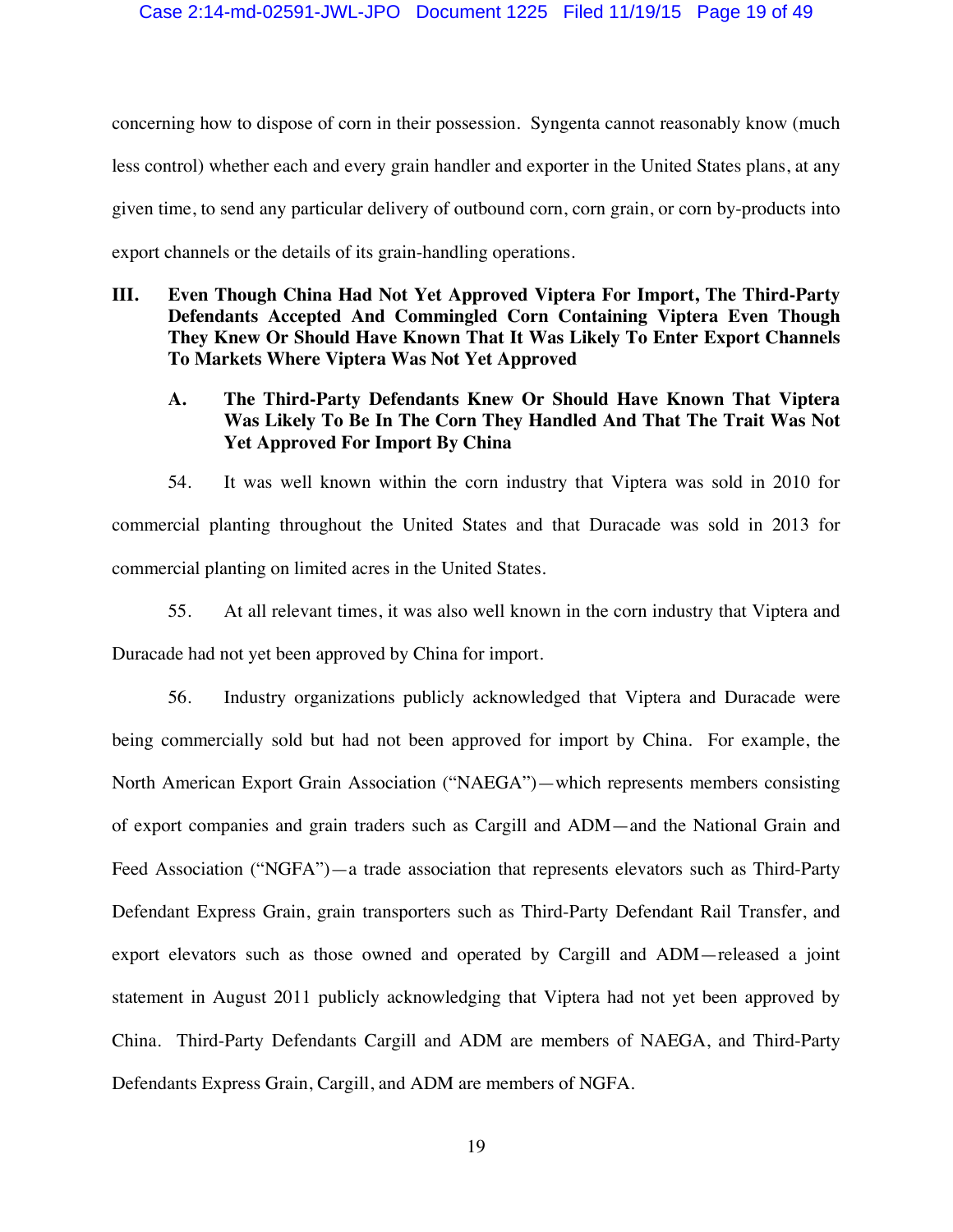#### Case 2:14-md-02591-JWL-JPO Document 1225 Filed 11/19/15 Page 20 of 49

57. Numerous trade publications and news media also publicly and repeatedly discussed the fact that China had not yet approved Viptera or Duracade for import.

58. Cargill and ADM knew at all relevant times that Viptera had not yet been approved by China for import. Syngenta discussed the approval status of Viptera directly with Cargill and ADM on multiple occasions. For example, Syngenta warned Cargill that "some com[m]ingling [of Viptera and non-Viptera corn] will happen at harvest" in the fall of 2011.

### **B. The Third-Party Defendants Knew Or Should Have Known That The Corn They Handled Was Likely To End Up In Exports To Markets Where Viptera And Duracade Had Not Yet Been Approved**

59. The Third-Party Defendants knew or should have known that commodity corn they commingled was likely to end up in export channels, including to countries like China where Viptera and Duracade had not yet been approved. Each of the Third-Party Defendants controls where it delivers the corn it handles, and each of the Third-Party Defendants delivers U.S. corn in ways that it knows or should know will allow the corn to end up in export channels.

60. Before China's rejection of U.S. corn, Cargill, Inc. was one of the largest exporters of U.S. corn destined for China, and CISA was one of the largest sellers of U.S. corn to China.

61. ADM sells the vast majority of corn and other grain products that arrive in its Louisiana facilities in the international export market.

62. Express Grain Terminal, which advertises its ability to "connect[] southern grain to global markets," stores and transports grain, including corn and milo, that is destined for export.

63. Rail Transfer provides loading and logistical services to exporters of corn byproducts to Chinese importers. Rail Transfer transports containers of grain, including DDGS, by rail to the Pacific Northwest where they are then loaded on cargo ships bound for China.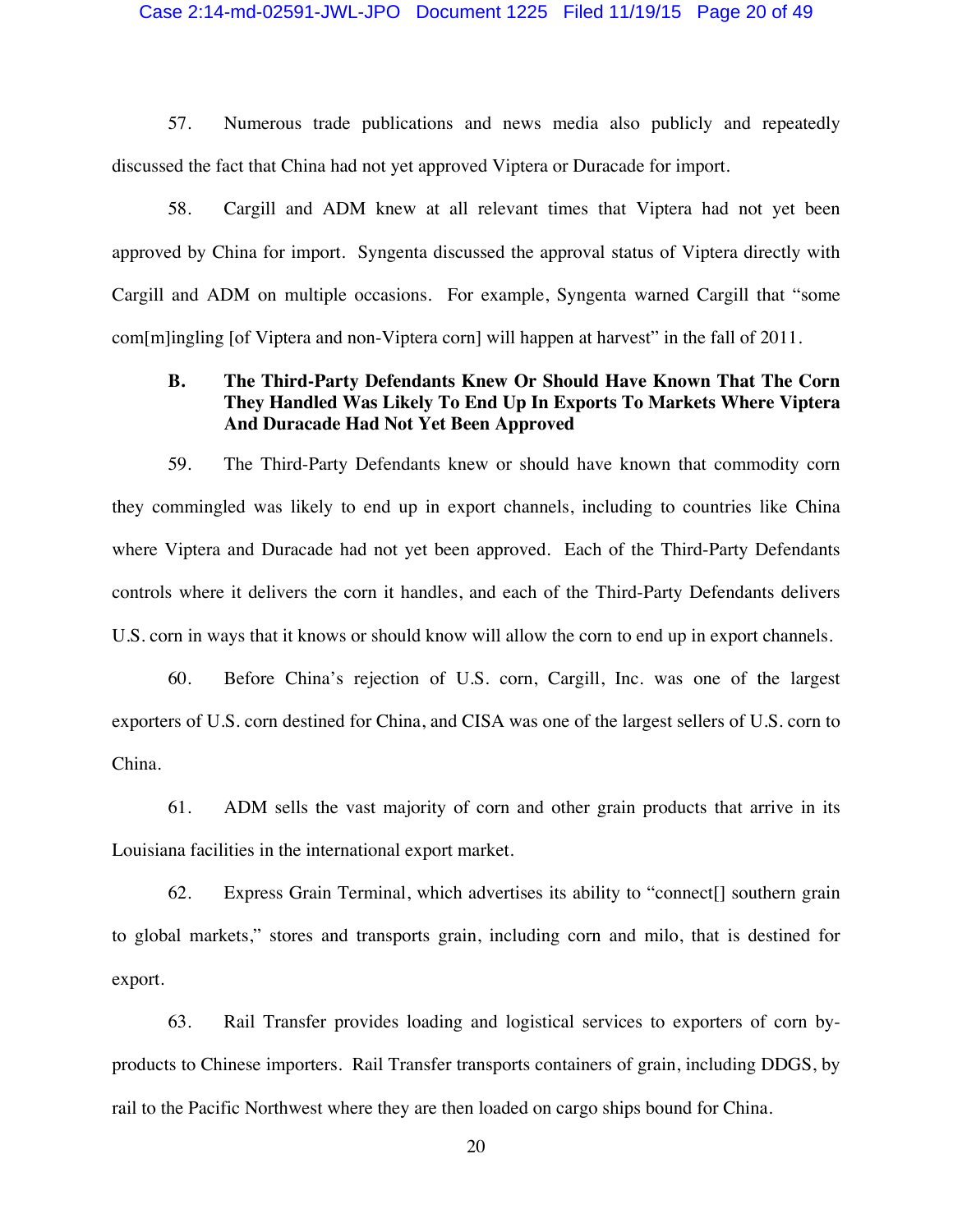## **C. The Third-Party Defendants Nonetheless Commingled Corn Grown From Viptera With Other Corn That Was Likely To Enter Export Channels**

64. Despite knowing that Viptera was likely to be in corn delivered to each of the Third-Party Defendants and knowing that they would sell corn from their facilities into export channels, the Third-Party Defendants commingled commodity corn in their facilities, including corn containing the Viptera corn trait.

65. The Third-Party Defendants did not take reasonable steps to segregate or channel corn containing Viptera away from likely export channels. Instead, the Third-Party Defendants voluntarily purchased and handled corn that was likely to contain Viptera and commingled it with corn that was likely to be delivered into export channels.

66. Under the Court's analysis of duty in its Order of September 11, 2015, the Third-Party Defendants could and should have taken steps to segregate or channel corn containing Viptera including, but not limited to, testing inbound and outbound corn deliveries from growers and other distributors for the presence of Viptera, and segregating corn testing positive for that trait from corn that was would be shipped to export markets where Viptera had not yet been approved.

## **IV. Exporters, Including Cargill And ADM, Ship Corn Containing Viptera To China, Even Though They Knew China Had Not Approved Viptera For Import**

**A. Chinese Import Requirements For GM Agricultural Products** 

67. Once China approves a trait for import, the Chinese Ministry of Agriculture issues a biosafety certificate for that trait, which allows the trait to be imported.

68. Chinese law requires importers of a GM crop for production or as raw materials for processing to obtain the biosafety certificate for the GM crop before signing a contract for delivery to a Chinese purchaser.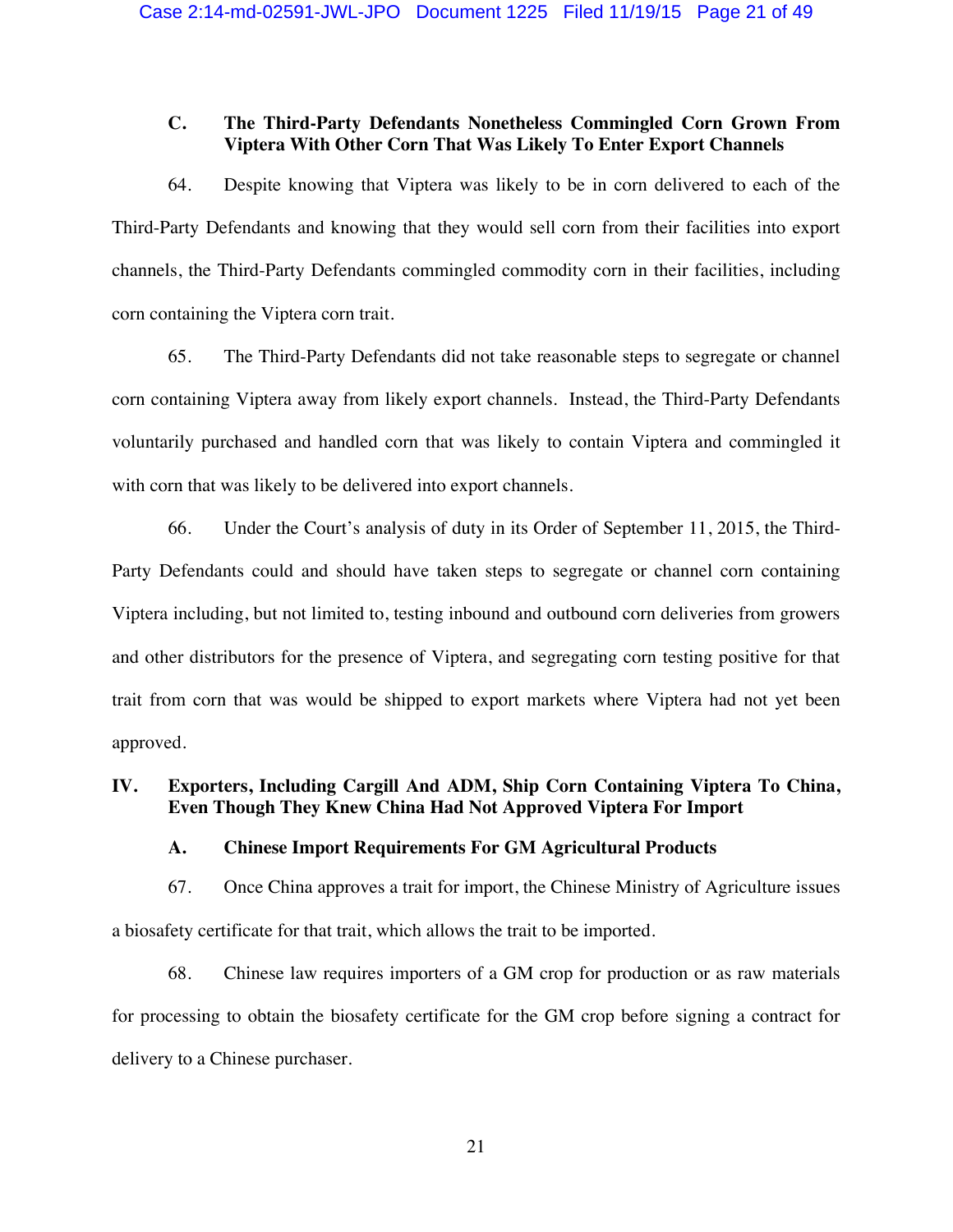#### Case 2:14-md-02591-JWL-JPO Document 1225 Filed 11/19/15 Page 22 of 49

69. Chinese law requires importers such as Cargill and ADM to submit the biosafety certificates for GM traits in their shipments to the Chinese Entry-Exit Inspection and Quarantine Department at the border along with the corresponding shipment.

70. If a shipment containing a GM trait arrives without the biosafety certificate, then Chinese law provides that the shipment can be rejected, seized, or destroyed.

71. As sophisticated international agribusinesses who regularly export crops to foreign markets including China, Cargill and ADM knew or should have known of the Chinese laws and regulations governing the import of agricultural products.

72. For example, Cargill has adopted a set of "Guiding Principles" recognizing its corporate duty to be a "responsible global citizen": "With [Cargill's] global reach comes the responsibility to understand and manage [its] impact." As Cargill recognizes, its responsibility includes "the responsibility to comply with all of the laws that apply to [its] businesses."

73. ADM's Code of Conduct also recognizes that—because it "ships products and services to countries all over the world"—its "international trading operations are subject to the laws and regulations of the countries in which [ADM] conduct[s] business." ADM therefore "must abide by all applicable laws and regulations regarding international trade."

## **B. Cargill Knowingly Exported Corn Containing Viptera To China Without Import Approval, And China Rejected Some Of Cargill's Shipments**

74. Cargill informed Syngenta in July 2011 that shipping U.S. corn to China could result in the rejection of shipments because of the presence of GM traits that had not yet been approved by China for import into its borders.

75. Cargill also informed Syngenta that Cargill had unsuccessfully asked Chinese authorities to accept point-of-origin certification that a shipment was free of Viptera (rather than point-of-delivery testing at Chinese ports) or accept a low-level presence of Viptera in shipments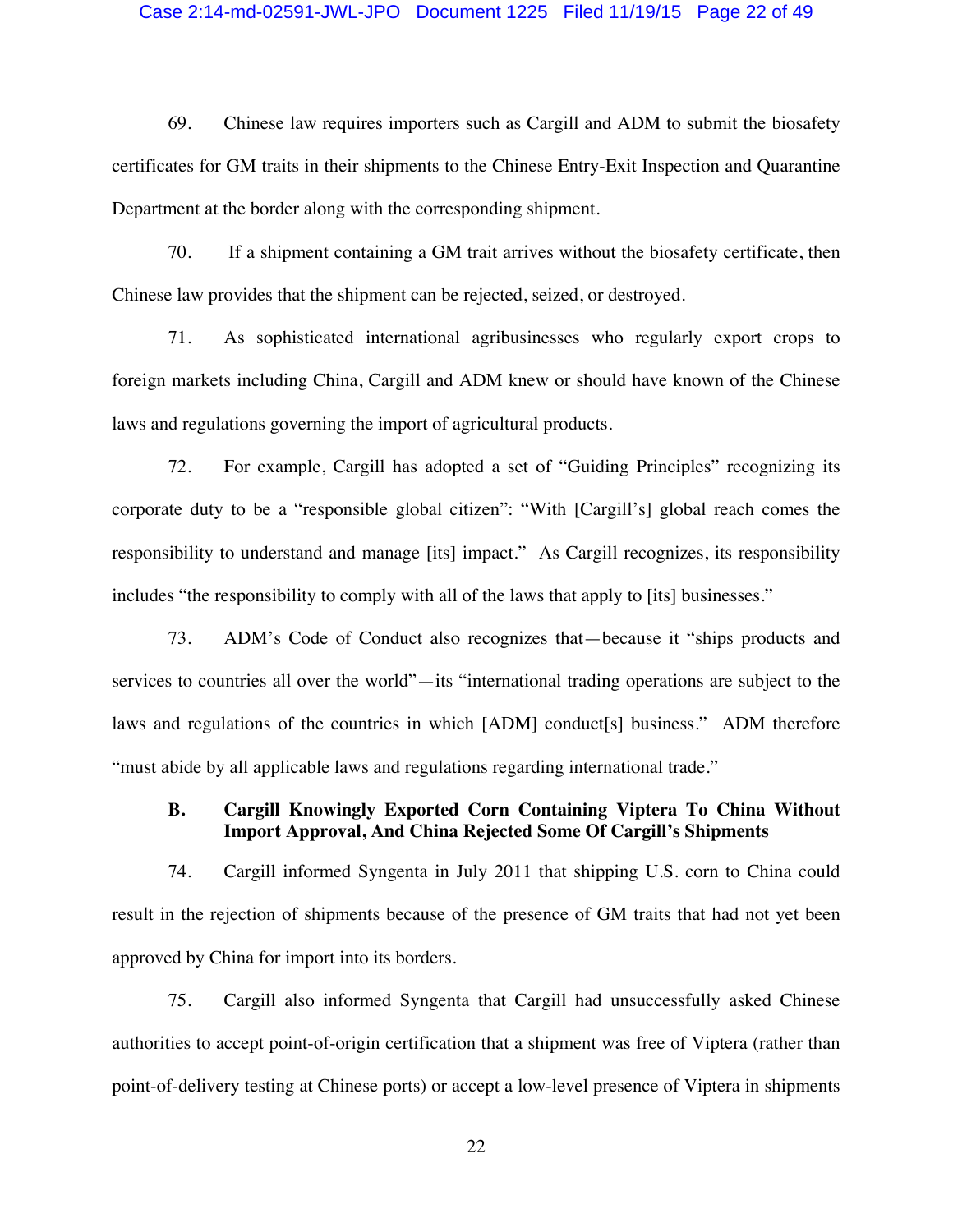### Case 2:14-md-02591-JWL-JPO Document 1225 Filed 11/19/15 Page 23 of 49

(rather than following a zero-tolerance law requiring the absence of any genetic trait that had not been approved by China).

76. Syngenta warned Cargill on multiple occasions that any vessels carrying U.S. corn would likely contain Viptera. Cargill itself informed Syngenta that Cargill was testing its corn shipments for the presence of Viptera and knew that approximately 50% of its shipments of U.S. corn to China in 2012 contained Viptera.

77. Cargill knew or should have known at all relevant times that China had not yet approved Viptera for import before December 2014. In addition to widespread public and industry knowledge of the point, Syngenta repeatedly informed Cargill that China had not yet approved Viptera for import. For example, in response to Cargill's inquiry about whether the inclusion of Viptera on a "Request Form For Biosafety Certificate" meant that China had approved Viptera for import and had issued a biosafety certificate that would allow corn containing Viptera to be imported, Syngenta informed Cargill in January 2013 that the biosafety certificate for Viptera "isn't available yet." Cargill thanked Syngenta for its "very clear" explanation. Likewise, in June 2013, Cargill asked Syngenta whether China had approved Viptera, and Syngenta informed Cargill that "no safety certificates" were available.

78. Despite Cargill's knowledge that its shipments were testing positive for the presence of Viptera and that China had not yet approved corn containing Viptera for import, Cargill entered contracts with Chinese buyers in mid-2012 for the sale of U.S. corn.

79. Cargill nonetheless doubled-down on its gamble by entering into more than 40 additional contracts with Chinese buyers from February through July 2013 for the delivery of more than 2 million metric tons of corn in the fall of 2013 and early 2014.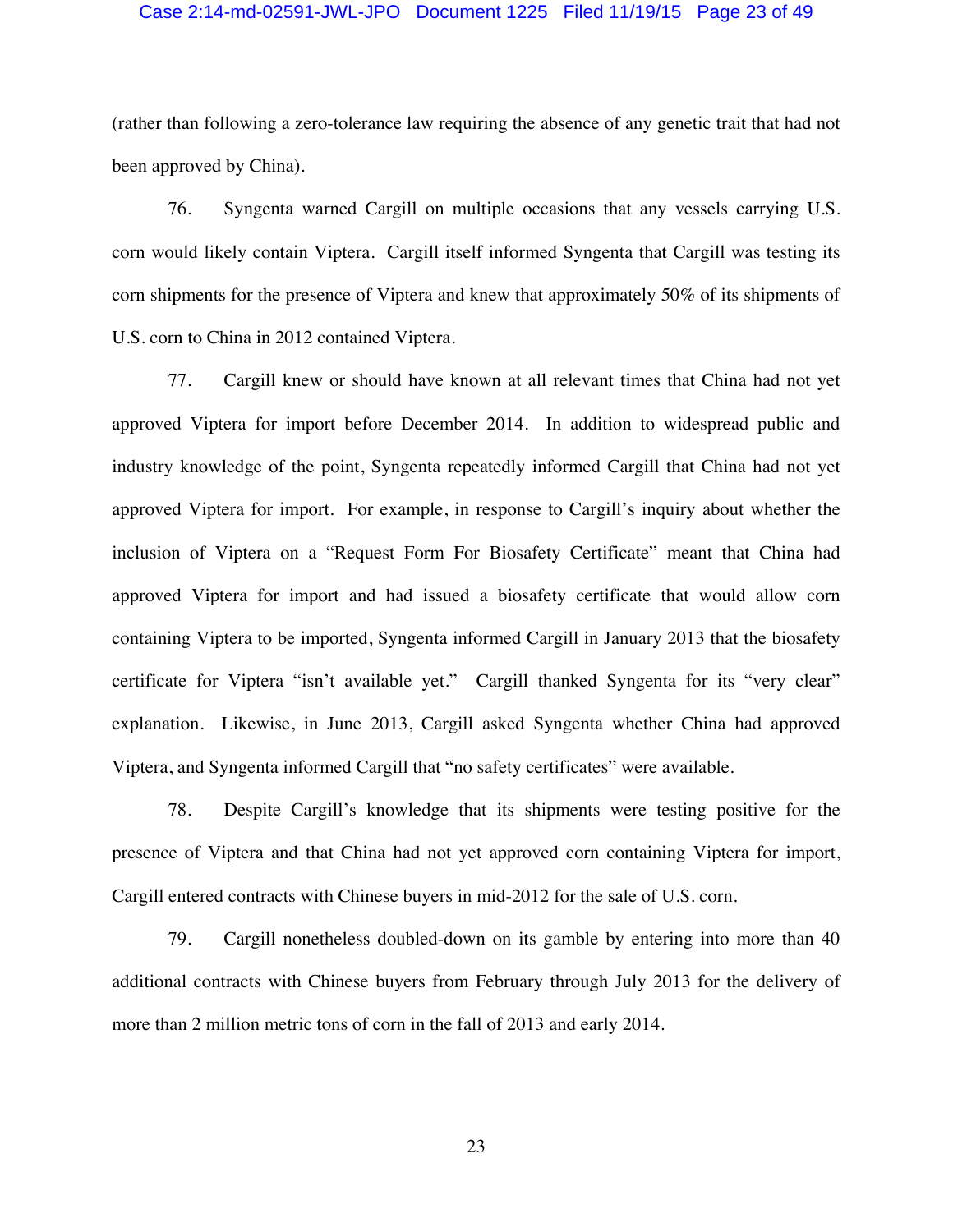#### Case 2:14-md-02591-JWL-JPO Document 1225 Filed 11/19/15 Page 24 of 49

80. In September 2013—despite not having the biosafety certificate required to import Viptera into China and knowing that its shipments of U.S. corn to China contained Viptera—Cargill began loading shipments of U.S. corn for import into China.

81. In November 2013, China began rejecting shipments of U.S. corn—including several vessels operated by Cargill—purportedly because of the presence of Viptera.

82. As Syngenta learned through subsequent conversations with Cargill, Cargill was simply banking on China approving Viptera for import by early December 2013, and Cargill did not have a back-up plan in case that did not happen.

83. Cargill did not have to ship U.S. corn containing Viptera to China and could have channeled corn containing Viptera away from China. For example, Cargill operates feed lots and has other domestic outlets for corn. Cargill could have channeled U.S. corn containing Viptera for domestic consumption only, but chose not to do so. Similarly, Cargill could have sold U.S. corn containing Viptera to the many other overseas markets where Viptera was approved.

## **C. ADM Exported Corn To China That It Knew Or Should Have Known Contained Viptera, And China Rejected Some Of ADM's Shipments**

84. Despite China's apparent rejection of U.S. corn shipments allegedly containing Viptera beginning in November 2013, ADM continued to treat China as an available destination for U.S. corn containing Viptera.

85. Like Cargill, ADM entered agreements with Chinese purchasers to deliver corn to China despite ADM's knowledge that Viptera had not been approved for import.

86. Like Cargill, ADM exported corn to China that it knew or should have known given the availability and commercial feasibility of testing such as the testing performed by Cargill—that its corn shipments to China contained Viptera.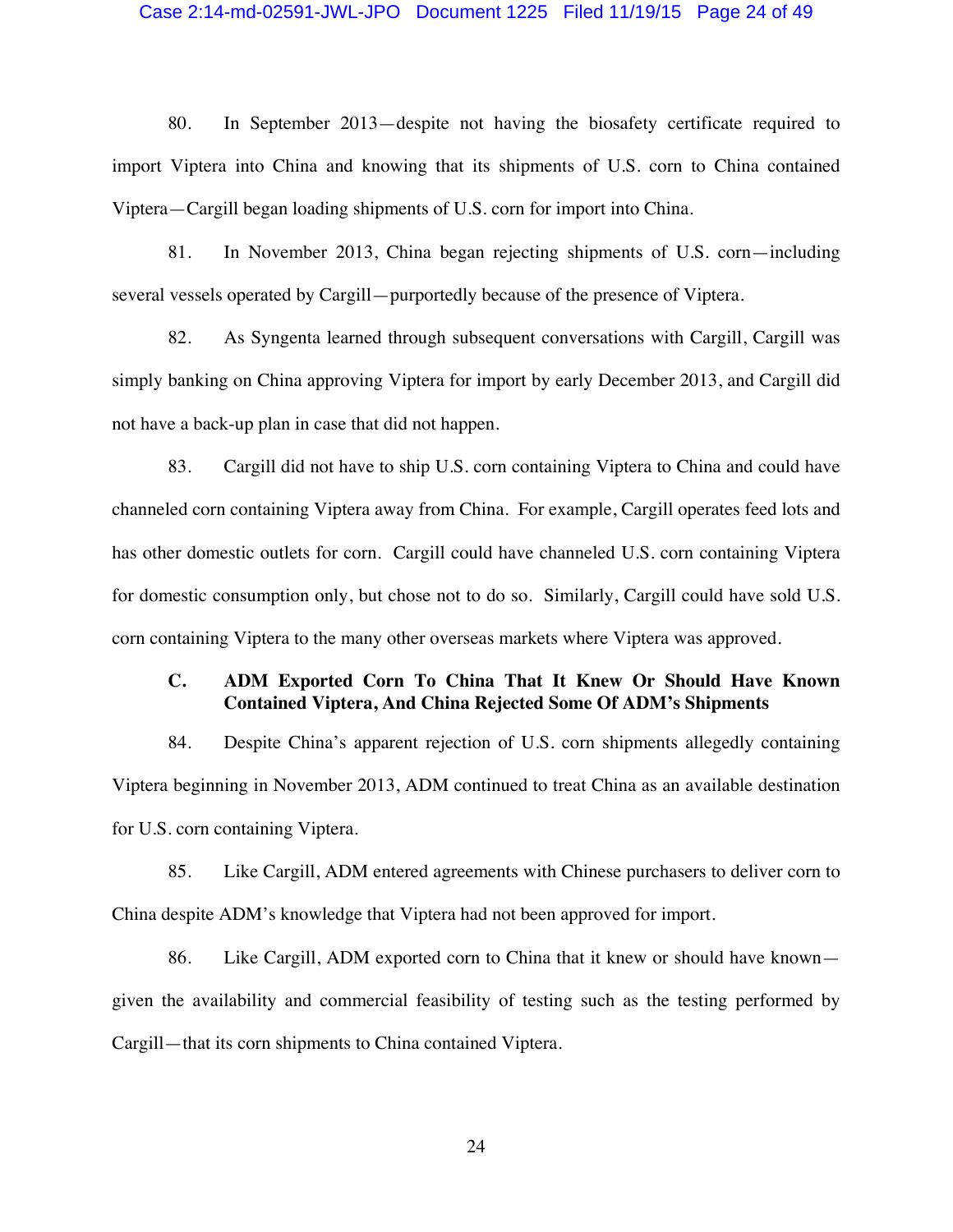#### Case 2:14-md-02591-JWL-JPO Document 1225 Filed 11/19/15 Page 25 of 49

87. As a result, ADM's shipments of U.S. corn to China were subsequently seized or rejected because of the alleged presence of Viptera.

88. ADM also agreed to sell DDGS to COFCO, a Chinese grain company, in November 2014—one year after China began rejecting U.S. corn shipments containing Viptera, and prior to China's approval of Viptera in December 2014.

89. ADM tested its corn for the presence of Viptera after China began rejecting shipments of U.S. corn.

90. ADM's decision to promise corn to Chinese purchasers and attempt to export corn and corn by-products to China was, at a minimum, reckless under the premise of the Court's September 11, 2015 ruling.

### **V. Plaintiffs Sued Syngenta Based On China's Rejection Of U.S. Corn Supposedly Containing Viptera.**

91. As a result of China's rejection of U.S. corn shipments supposedly containing Viptera—including shipments by Cargill and ADM—Plaintiffs have sued and continue to sue Syngenta in these cases and others, alleging that they suffered economic losses in the form of a decrease in the price of U.S. corn.

92. Syngenta has incurred substantial costs and fees in defending the litigation brought by Plaintiffs.

## **VI. The Third-Party Defendants Were Negligent And Thus Are Responsible For All Or Part Of Any Liability That Syngenta Owes To Plaintiffs**

93. Syngenta denies that it is liable to Plaintiffs. *If* anyone is liable, however, it is the actors in the corn industry who commingle commodity corn together and export it to foreign markets—the Third-Party Defendants.

94. Syngenta denies that it owed Plaintiffs a duty not to sell its U.S.-approved corn seed to farmers in the United States. If there is any duty here, it is that the Third-Party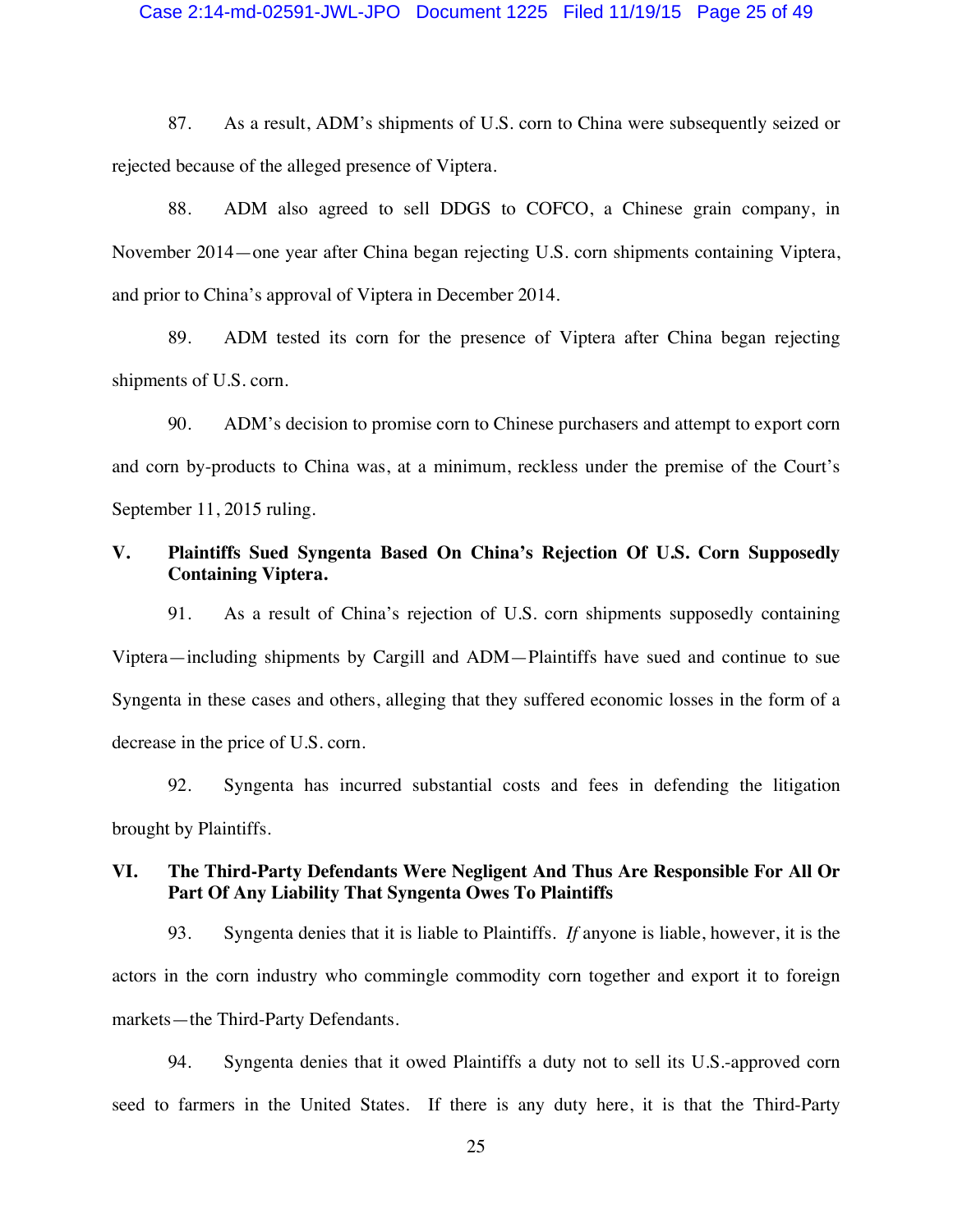### Case 2:14-md-02591-JWL-JPO Document 1225 Filed 11/19/15 Page 26 of 49

Defendants owed an independent duty of reasonable care to their stakeholders (including Syngenta, Plaintiffs, and other participants in the corn growing, distribution, and export chain) and to all other persons who foreseeably would have suffered any losses due to China's rejection of U.S. corn shipments containing Viptera, with respect to how the Third-Party Defendants handled corn that they knew or should have known contained Viptera or Duracade and corn that they knew or should have known was likely to enter export channels.

95. The Third-Party Defendants breached their duty of reasonable care by, among other things, choosing to sell to China despite failing to segregate corn containing Viptera or Duracade from corn that the Third-Party Defendants then delivered into channels for export to China.

96. Cargill and ADM also breached their duty of reasonable care by, among other things, entering into contracts to deliver U.S. corn to Chinese purchasers and exporting corn to China, even though Cargill and ADM knew or should have known that their corn shipments to China contained Viptera, that China had not yet approved Viptera for import, that they did not have the required biosafety certificates to comply with Chinese import regulations, and that China could reject, seize, or destroy shipments containing Viptera.

97. Syngenta's actions were not the proximate cause of the injuries claimed by Plaintiffs, and Syngenta was not responsible in any manner for the injuries alleged by Plaintiffs. If anything, the Third-Party Defendants' negligence was the sole and superseding proximate cause of Plaintiffs' injuries. It was not foreseeable to Syngenta that the Third-Party Defendants would act negligently. Alternatively, if it is determined that Syngenta's actions were the proximate cause of the injuries claimed by Plaintiffs, the Third-Party Defendants' negligence was a direct, predominant, and/or concurrent proximate cause of Plaintiffs' injuries.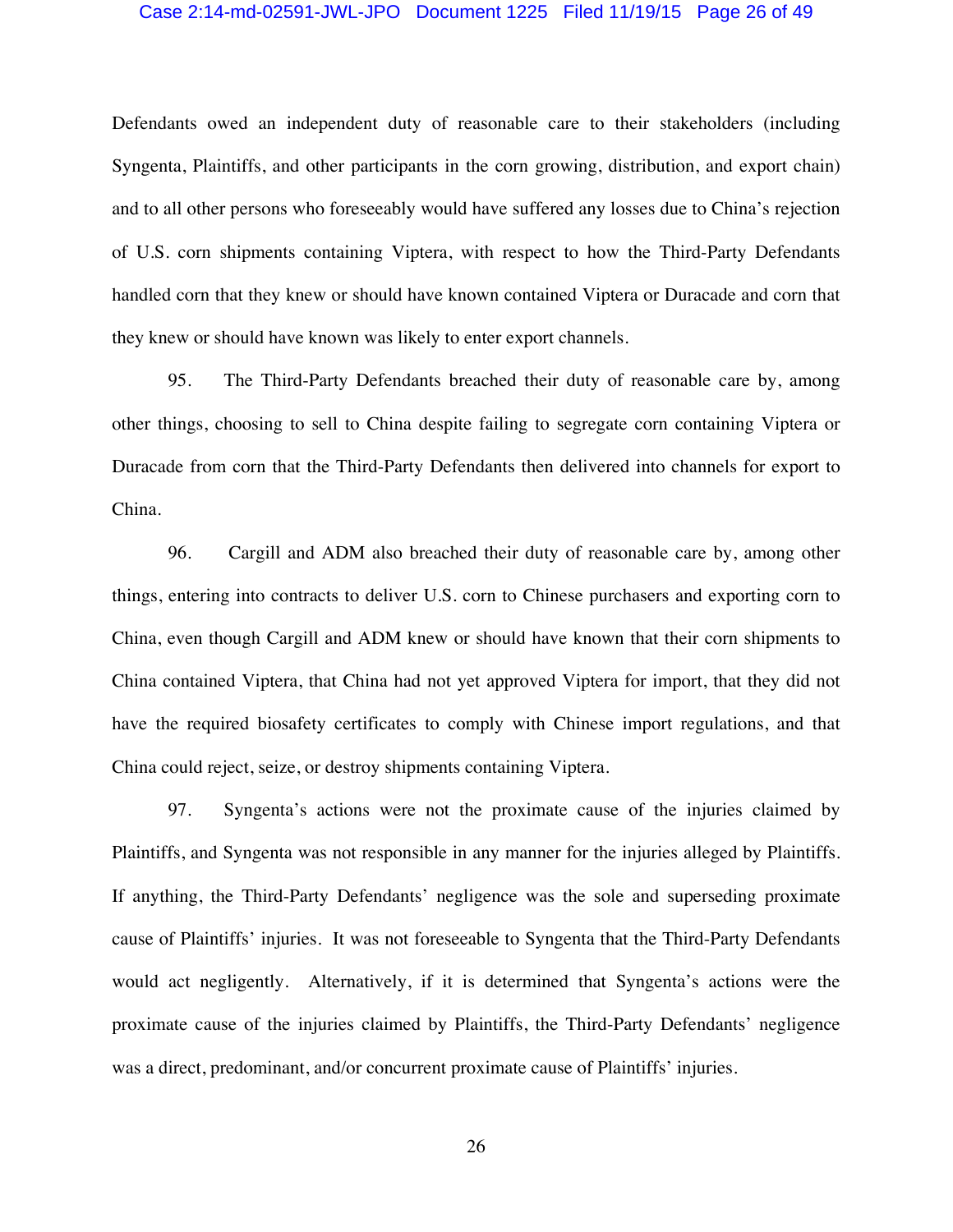98. Syngenta denies that Plaintiffs suffered any injuries or that any injuries suffered by Plaintiffs were foreseeable. But if and to the extent that Syngenta is found liable to Plaintiffs, then any injuries suffered by Plaintiffs were foreseeable to and actually foreseen by the Third-Party Defendants.

### **CLAIMS FOR RELIEF**

## **Count I — Indemnity (Negligence)**  (Alabama)

99. Syngenta re-alleges and incorporates paragraphs 1-98 herein.

100. Syngenta denies that it is liable to Plaintiffs. But if Syngenta is found liable for any damages alleged by Plaintiffs, Syngenta may be, but should not be, required to pay a liability that, as between itself and the Third-Party Defendants, is altogether the responsibility of the Third-Party Defendants.

101. Syngenta denies that it is liable to Plaintiffs. But if and to the extent that Syngenta is found liable, the Third-Party Defendants are liable for active negligence. By contrast, Plaintiffs allege, among other things, that Syngenta was passively negligent in failing to prevent the rest of the corn industry, including Third-Party Defendants, from commingling corn containing Viptera and exporting corn containing Viptera to China.

102. Syngenta denies that it is at fault for any injuries claimed by Plaintiffs. But if and to the extent that Syngenta is found to be at fault, the Third-Party Defendants are also at fault, and their negligence is the primary and efficient cause of any injuries claimed by Plaintiffs.

103. Syngenta is thus entitled to indemnification from the Third-Party Defendants.

## **Count II — Equitable Indemnity (Negligence)**  (Arkansas)

104. Syngenta re-alleges and incorporates paragraphs 1-98 herein.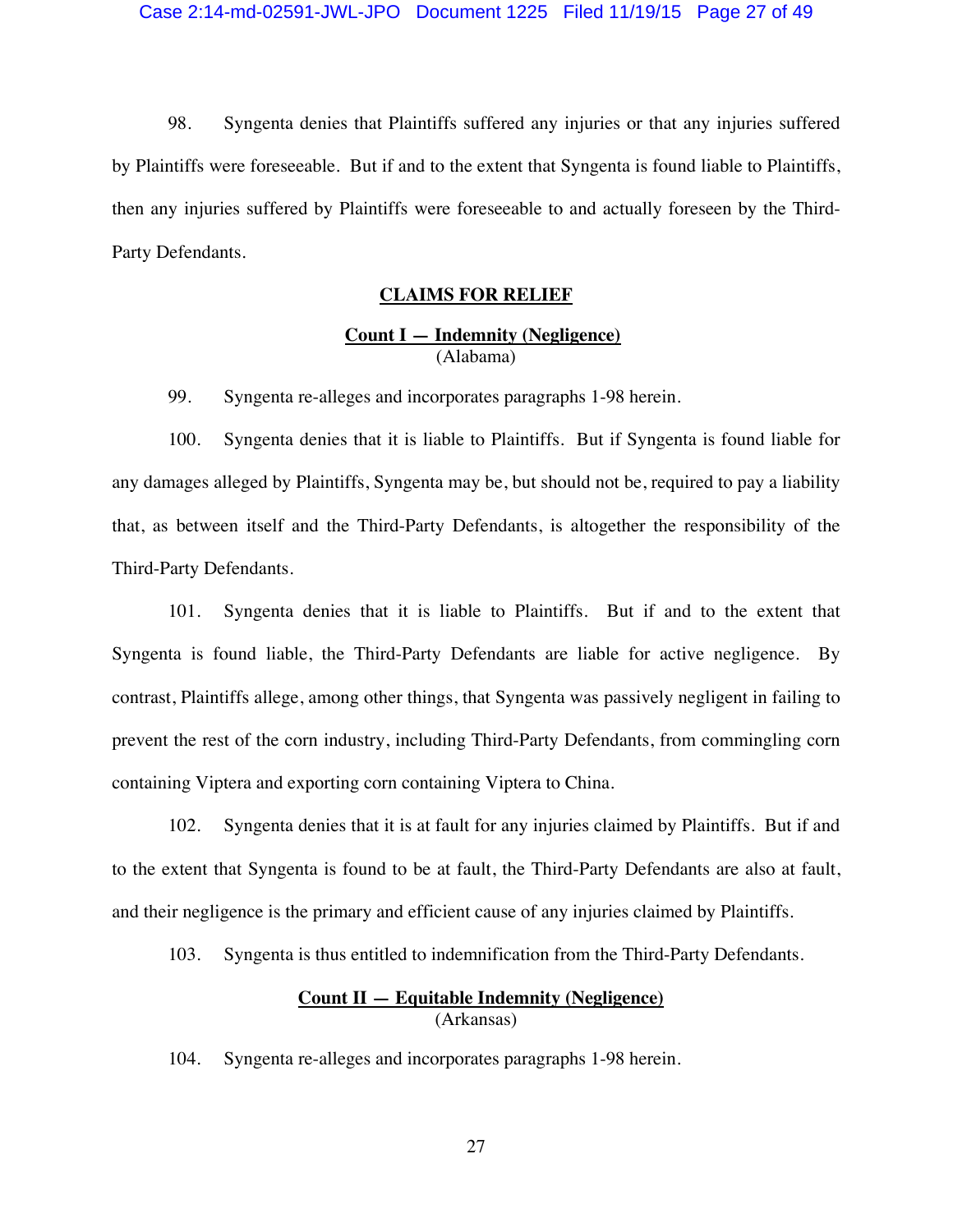#### Case 2:14-md-02591-JWL-JPO Document 1225 Filed 11/19/15 Page 28 of 49

105. Syngenta denies that it is liable to Plaintiffs. But if Syngenta is found liable for any damages alleged by Plaintiffs, Syngenta may be, but should not be, required to pay a liability that, as between itself and the Third-Party Defendants, is altogether the responsibility of the Third-Party Defendants.

106. Syngenta denies that it has any special relationship with Plaintiffs. But if and to the extent that it is determined that the nature and expectations of the corn industry create a special relationship between Syngenta and Plaintiffs, the Third-Party Defendants also have a special relationship with Syngenta, growers (including Plaintiffs) who rely on grain handlers and exporters to create and maintain the export market for U.S. corn, and other participants in the corn growing, distribution, and export chain.

107. Any such special relationship imposes an independent duty of care on the Third-Party Defendants to their stakeholders (including Syngenta, Plaintiffs, and other participants in the corn growing, distribution, and export chain) and to all other persons who foreseeably would have suffered any losses due to China's rejection of U.S. corn shipments containing Viptera, with respect to how the Third-Party Defendants handled corn that they knew or should have known contained corn with traits not approved in China and that they knew or should have known was likely to enter export channels to China.

108. Any such duty carries with it an implied obligation on the part of the Third-Party Defendants to indemnify Syngenta for any losses resulting from the Third-Party Defendants' handling of corn that they knew or should have known contained corn with traits not approved in China that they knew or should have known was likely to enter export channels to China.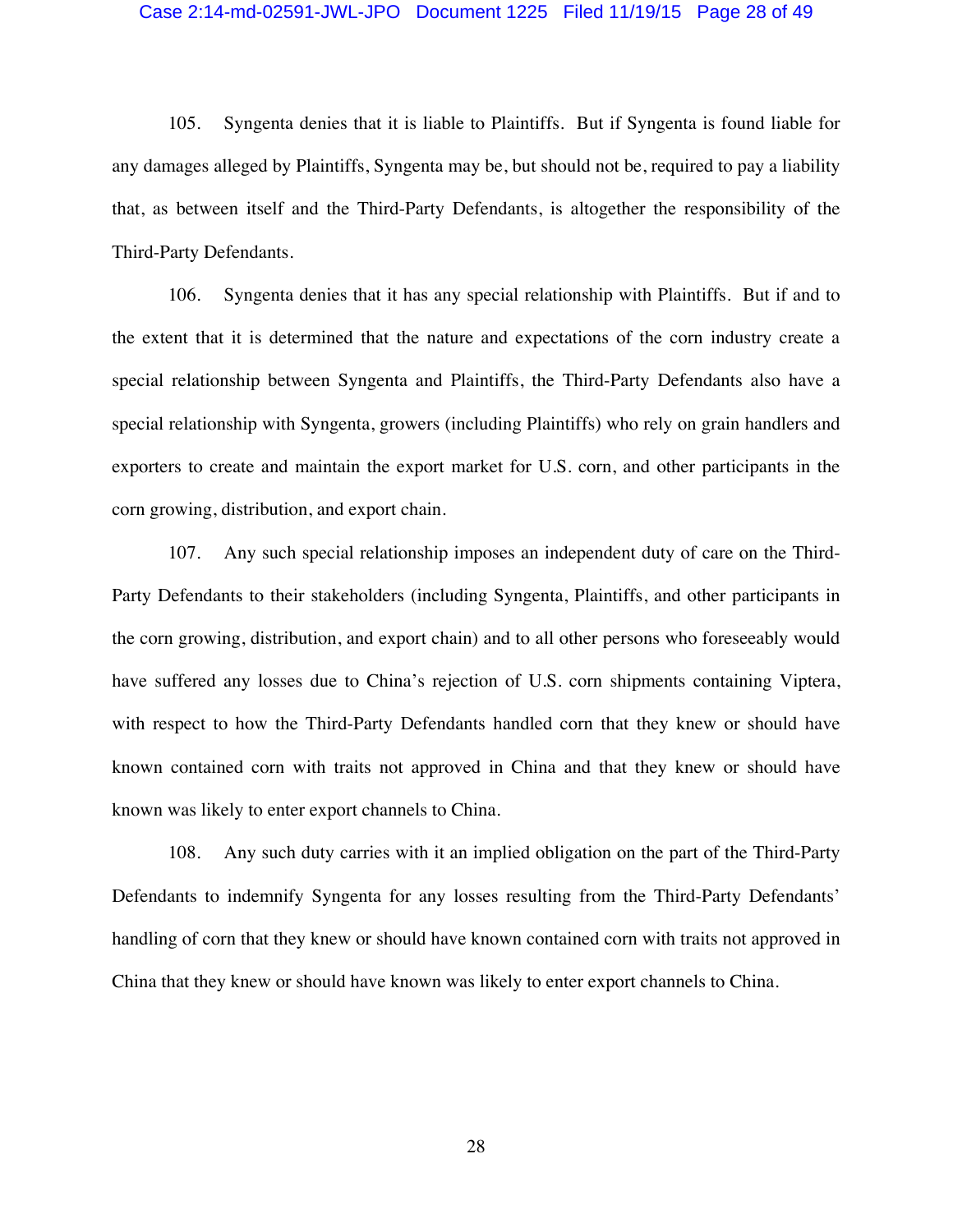### Case 2:14-md-02591-JWL-JPO Document 1225 Filed 11/19/15 Page 29 of 49

109. It would be unjust and inequitable to hold Syngenta liable for the Third-Party Defendants' negligence, which Syngenta had no control over, did not participate in, and could not reasonably foresee.

110. Syngenta is thus entitled to indemnification from the Third-Party Defendants.

### **Count III — Contribution (Negligence)**

(Arkansas Uniform Contribution Among Tortfeasors Act, Ark. Code § 16-61-202)

111. Syngenta re-alleges and incorporates paragraphs 1-98 herein.

112. Syngenta denies that it is liable to Plaintiffs. But if Syngenta is found liable for any damages alleged by Plaintiffs, Syngenta may be, but should not be, required to pay more than its pro rata share of the common liability.

113. To the extent that Syngenta is found liable to Plaintiffs, then the Third-Party Defendants are joint tortfeasors because Syngenta and the Third-Party Defendants may have joint or several liability in tort for the same injury to person or property. As a result, the Third-Party Defendants are liable in proportion to their relative culpability.

114. Syngenta is thus entitled to contribution from Third-Party Defendants for all or part of any judgment entered against Syngenta and to an allocation of fault as among all joint tortfeasors.

### **Count IV — Common-Law Indemnity (Negligence)**  (Colorado)

115. Syngenta re-alleges and incorporates paragraphs 1-98 herein.

116. Syngenta denies that it is liable to Plaintiffs. But if Syngenta is found liable for any damages alleged by Plaintiffs, Syngenta may be, but should not be, required to pay a liability that, as between itself and the Third-Party Defendants, is altogether the responsibility of the Third-Party Defendants.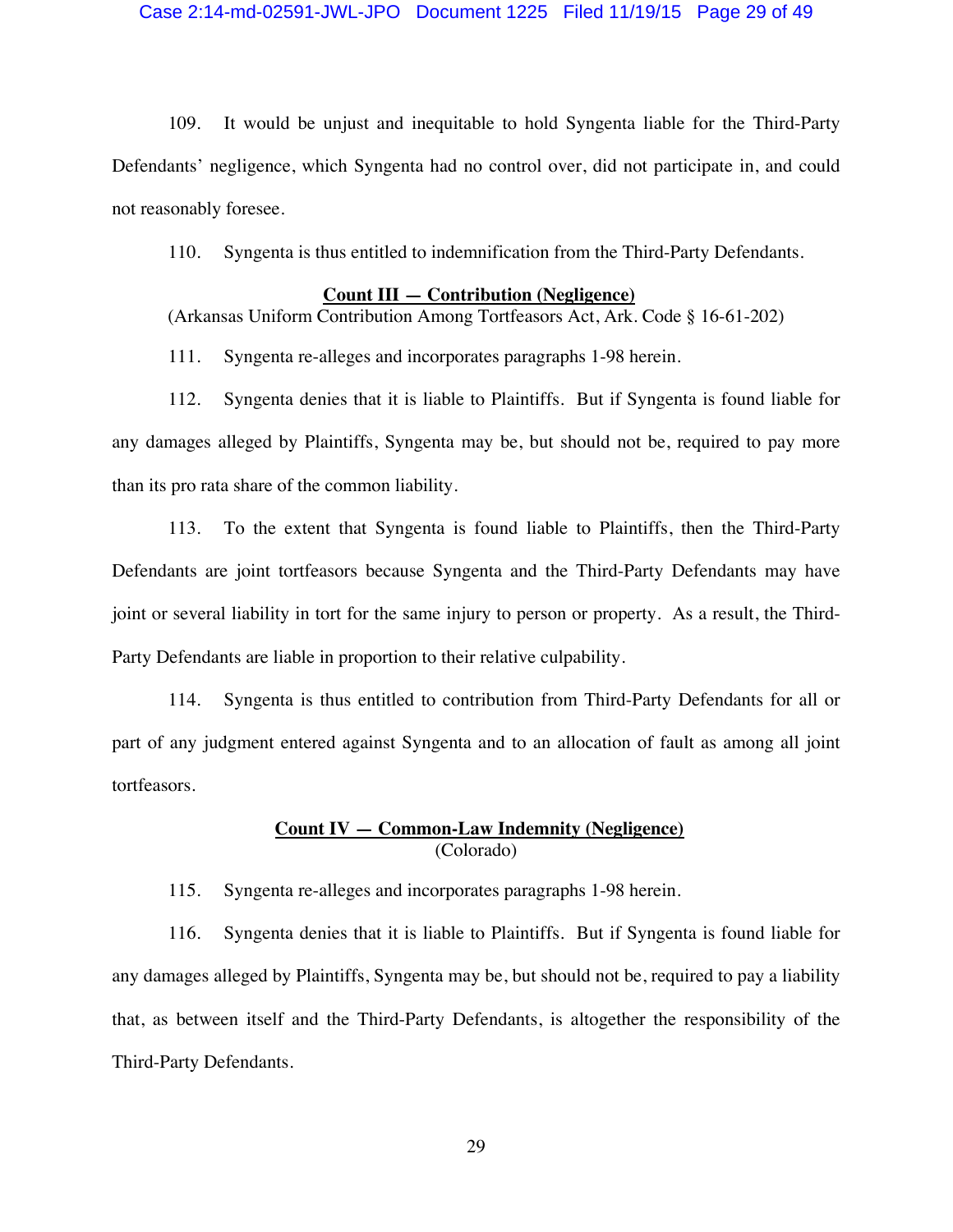#### Case 2:14-md-02591-JWL-JPO Document 1225 Filed 11/19/15 Page 30 of 49

117. Syngenta denies that it has any pre-existing legal or special relationship with Plaintiffs. But if and to the extent that it is determined that the nature and expectations of the corn industry create a pre-existing legal or special relationship between Syngenta and Plaintiffs, the Third-Party Defendants also have a pre-existing legal or special relationship with Syngenta, growers (including Plaintiffs) who rely on grain handlers and exporters to create and maintain the export market for U.S. corn, and other participants in the corn growing, distribution, and export chain.

118. Any such special relationship imposes an independent duty of care on the Third-Party Defendants to their stakeholders (including Syngenta, Plaintiffs, and other participants in the corn growing, distribution, and export chain) and to all other persons who foreseeably would have suffered any losses due to China's rejection of U.S. corn shipments containing Viptera, with respect to how the Third-Party Defendants handled corn that they knew or should have known contained corn with traits not approved in China and that they knew or should have known was likely to enter export channels to China.

119. Any such duty carries with it an implied obligation on the part of the Third-Party Defendants to indemnify Syngenta for any losses resulting from the Third-Party Defendants' handling of corn that they knew or should have known contained corn with traits not approved in China and that they knew or should have known was likely to enter export channels to China.

120. It would be unjust and inequitable to hold Syngenta liable for the Third-Party Defendants' negligence, which Syngenta had no control over, did not participate in, and could not reasonably foresee.

121. Syngenta is thus entitled to indemnification from the Third-Party Defendants.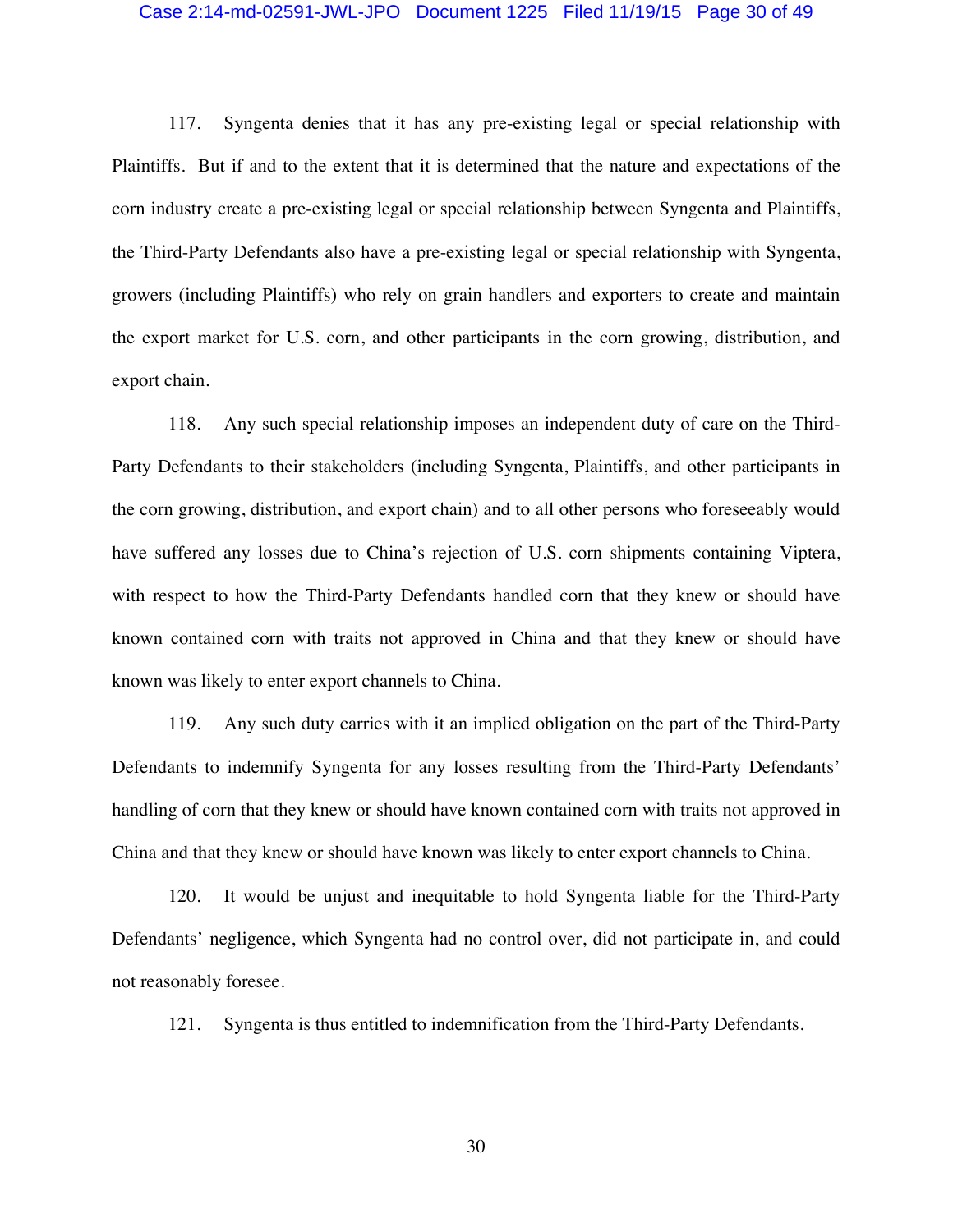### **Count V — Contribution (Negligence)**

(Colorado Uniform Contribution Among Tortfeasors Act, Colo. Rev. Stat. § 13-50.5-101 *et seq.*)

122. Syngenta re-alleges and incorporates paragraphs 1-98 herein.

123. Syngenta denies that it is liable to Plaintiffs. But if Syngenta is found liable for any damages alleged by Plaintiffs, Syngenta may be, but should not be, required to pay more than its pro rata share of the common liability.

124. To the extent that Syngenta is found liable to Plaintiffs, then the Third-Party Defendants have joint or several liability in tort for the same injury to person or property. As a result, the Third-Party Defendants are liable in proportion to their relative degree of fault.

125. Syngenta is thus entitled to contribution from Third-Party Defendants for all or part of judgment entered against Syngenta.

#### **Count VI — Contribution (Negligence)**

(Illinois Joint Tortfeasor Contribution Act, 740 Ill. Comp. Stat. 100/0.01 *et seq.*)

126. Syngenta re-alleges and incorporates paragraphs 1-98 herein.

127. Syngenta denies that it is liable to Plaintiffs. But if Syngenta is found liable for any damages alleged by Plaintiffs, Syngenta may be, but should not be, required to pay more than its pro rata share of the common liability.

128. To the extent that Syngenta is found liable to Plaintiffs, then the Third-Party Defendants are subject to liability in tort arising out of the same injury to person or property. As a result, the Third-Party Defendants are liable in proportion to their relative culpability.

129. Syngenta is thus entitled to contribution from Third-Party Defendants for all or part of all or part of any judgment entered against Syngenta.

## **Count VII — Common-Law Indemnity (Negligence)**  (Iowa)

130. Syngenta re-alleges and incorporates paragraphs 1-98 herein.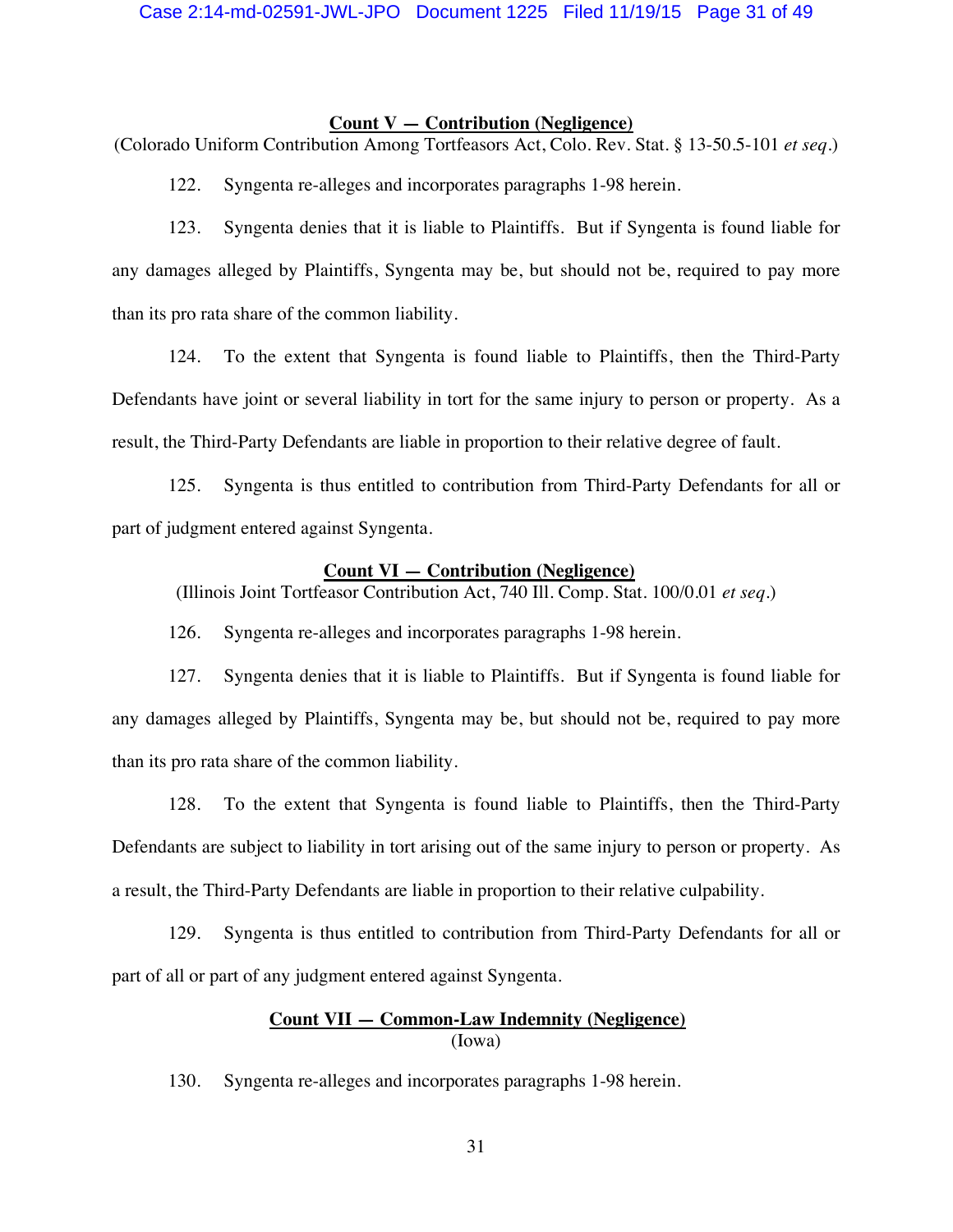### Case 2:14-md-02591-JWL-JPO Document 1225 Filed 11/19/15 Page 32 of 49

131. Syngenta denies that it is liable to Plaintiffs. But if Syngenta is found liable for any damages alleged by Plaintiffs, Syngenta may be, but should not be, required to pay a liability that, as between itself and the Third-Party Defendants, is altogether the responsibility of the Third-Party Defendants.

132. Syngenta denies that it has any special relationship with Plaintiffs. But if and to the extent that it is determined that the nature and expectations of the corn industry create a special relationship between Syngenta and Plaintiffs, the Third-Party Defendants also have a special relationship with Syngenta, growers (including Plaintiffs) who rely on grain handlers and exporters to create and maintain the export market for U.S. corn, and other participants in the corn growing, distribution, and export chain.

133. Any such special relationship imposes an independent duty of care on the Third-Party Defendants to their stakeholders (including Syngenta, Plaintiffs, and other participants in the corn growing, distribution, and export chain) and to all other persons who foreseeably would have suffered any losses due to China's rejection of U.S. corn shipments containing Viptera, with respect to how the Third-Party Defendants handled corn that they knew or should have known contained corn with traits not approved in China and that they knew or should have known was likely to enter export channels to China.

134. Any such duty carries with it an implied obligation on the part of the Third-Party Defendants to indemnify Syngenta for any losses resulting from the Third-Party Defendants' handling of corn that they knew or should have known contained corn with traits not approved in China and that they knew or should have known was likely to enter export channels to China.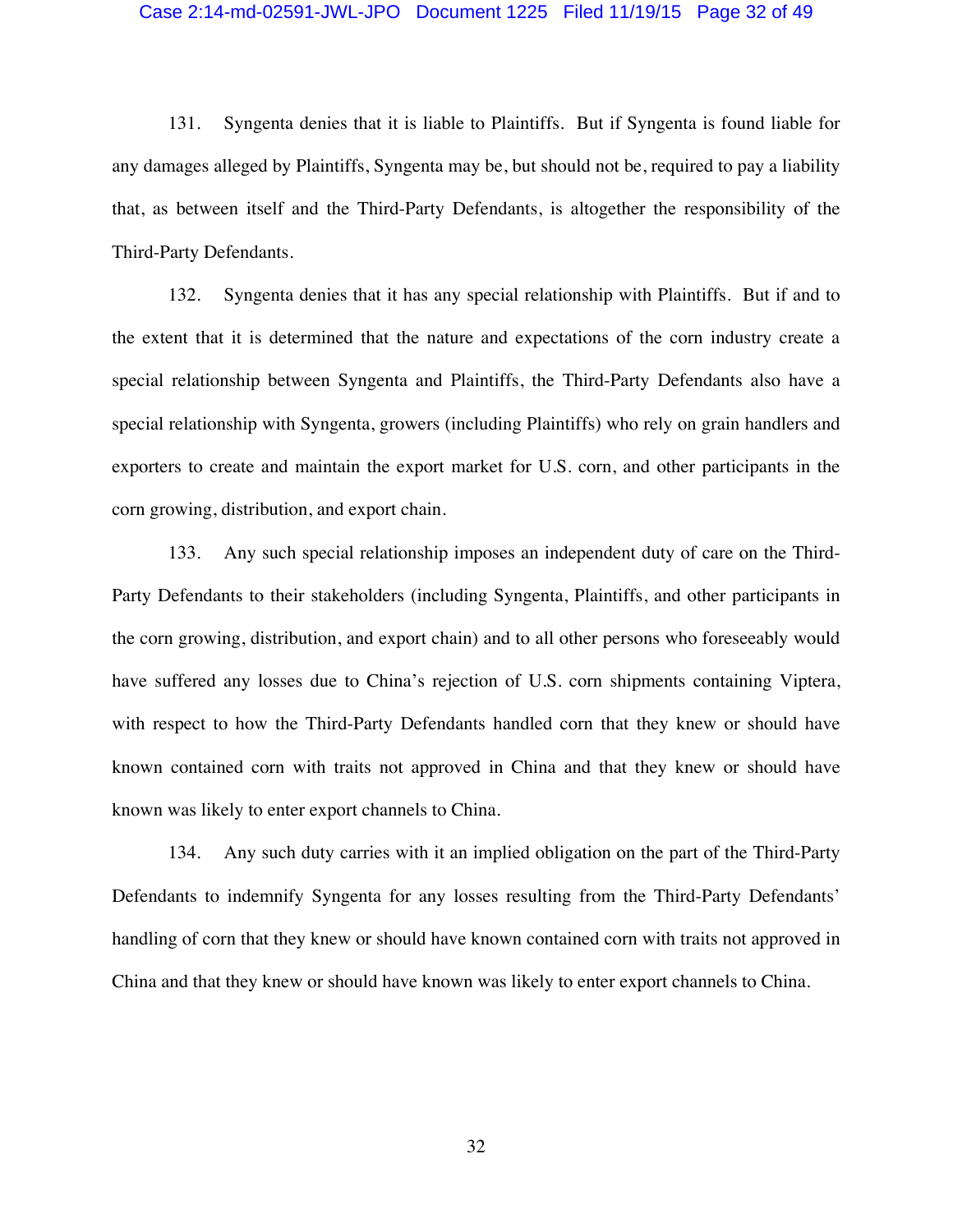### Case 2:14-md-02591-JWL-JPO Document 1225 Filed 11/19/15 Page 33 of 49

135. It would be unjust and inequitable to hold Syngenta liable for the Third-Party Defendants' negligence, which Syngenta had no control over, did not participate in, and could not reasonably foresee.

136. Syngenta is thus entitled to indemnification from the Third-Party Defendants.

## **Count VIII — Contribution (Negligence)**  (Iowa Code § 668.1 *et seq.*)

137. Syngenta re-alleges and incorporates paragraphs 1-98 herein.

138. Syngenta denies that it is liable to Plaintiffs. But if Syngenta is found liable for any damages alleged by Plaintiffs, Syngenta may be, but should not be, required to pay more than its equitable share of the liability.

139. To the extent that Syngenta is found liable to Plaintiffs, then the Third-Party Defendants are liable upon the same indivisible claim for the same injury or harm. As a result, the Third-Party Defendants are liable in proportion to their relative fault.

140. Syngenta is thus entitled to contribution from Third-Party Defendants for all or part of any judgment entered against Syngenta.

### **Count IX — Comparative Implied Indemnity (Negligence)**  (Kansas)

141. Syngenta re-alleges and incorporates paragraphs 1-98 herein.

142. Syngenta denies that it is liable to Plaintiffs. But if Syngenta is found liable for any damages alleged by Plaintiffs, Syngenta may be, but should not be, required to pay the Third-Party Defendants' share of liability.

143. It would be unjust and inequitable to hold Syngenta liable for the Third-Party Defendants' negligence, which Syngenta had no control over, did not participate in, and could not reasonably foresee.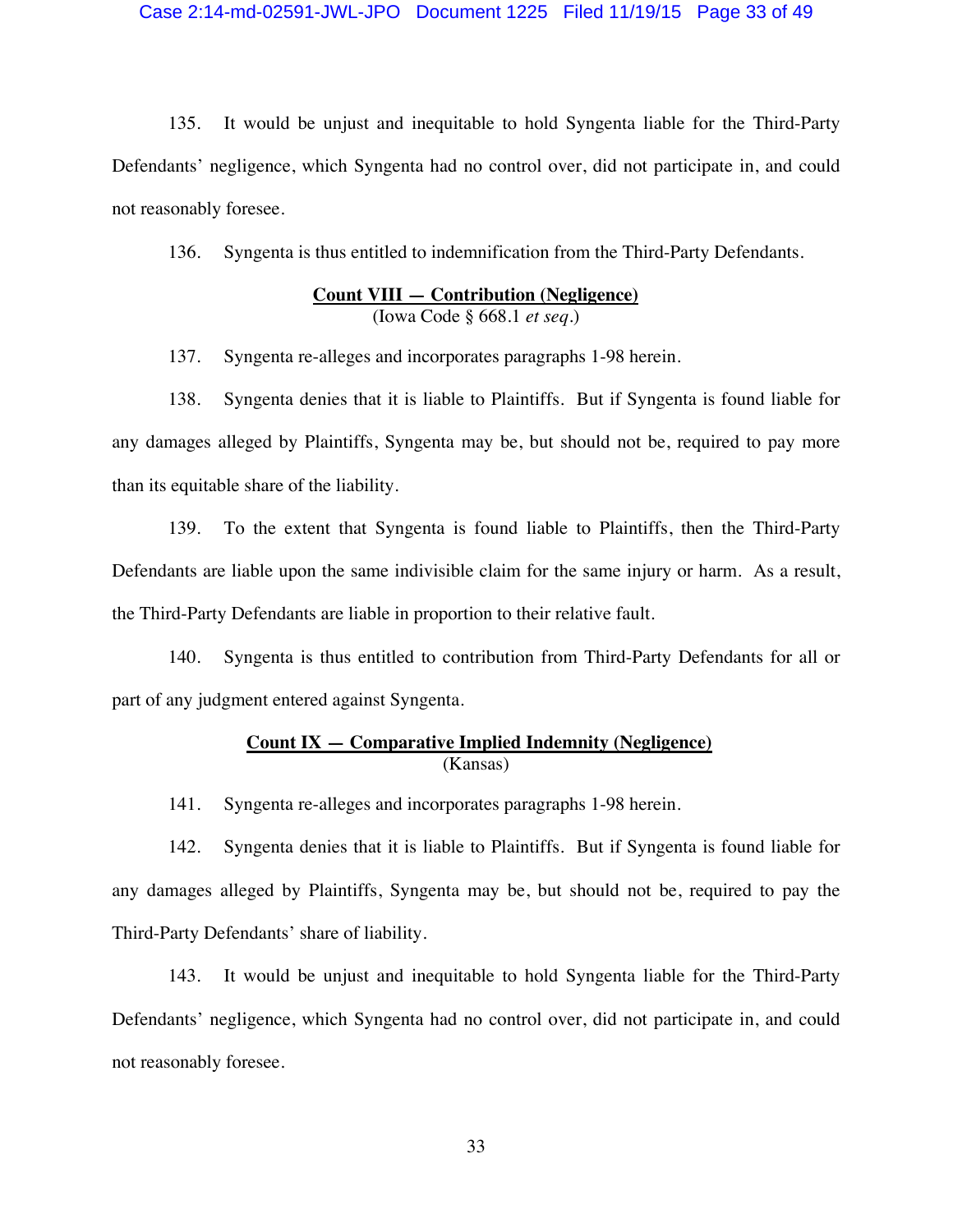### Case 2:14-md-02591-JWL-JPO Document 1225 Filed 11/19/15 Page 34 of 49

144. Syngenta is thus entitled to indemnification and/or contribution from the Third-Party Defendants for all or part of any judgment owed by Syngenta to Plaintiffs.

### **Count X — Contribution (Negligence)**  (Kansas)

145. Syngenta re-alleges and incorporates paragraphs 1-98 herein.

146. Syngenta denies that it is liable to Plaintiffs. But if Syngenta is found liable for any damages alleged by Plaintiffs, Syngenta may be, but should not be, required to pay the Third-Party Defendants' share of liability.

147. It would be unjust and inequitable to hold Syngenta liable for the Third-Party Defendants' negligence, which Syngenta had no control over, did not participate in, and could not reasonably foresee.

148. Syngenta is thus entitled to contribution from Third-Party Defendants for all or part of any judgment entered against Syngenta.

### **Count XI — Common-Law Indemnity (Negligence)**  (Kentucky)

149. Syngenta re-alleges and incorporates paragraphs 1-98 herein.

150. Syngenta denies that it is liable to Plaintiffs. But if Syngenta is found liable for any damages alleged by Plaintiffs, Syngenta may be, but should not be, required to pay a liability that, as between itself and the Third-Party Defendants, is altogether the responsibility of the Third-Party Defendants.

151. Syngenta denies that it is at fault for any injuries claimed by Plaintiffs. But to the extent that Syngenta is found to be at fault, the Third-Party Defendants are also at fault, and their fault is the primary and efficient cause of any injuries claimed by Plaintiffs. Syngenta and the Third-Party Defendants are thus not *in pari delicto*.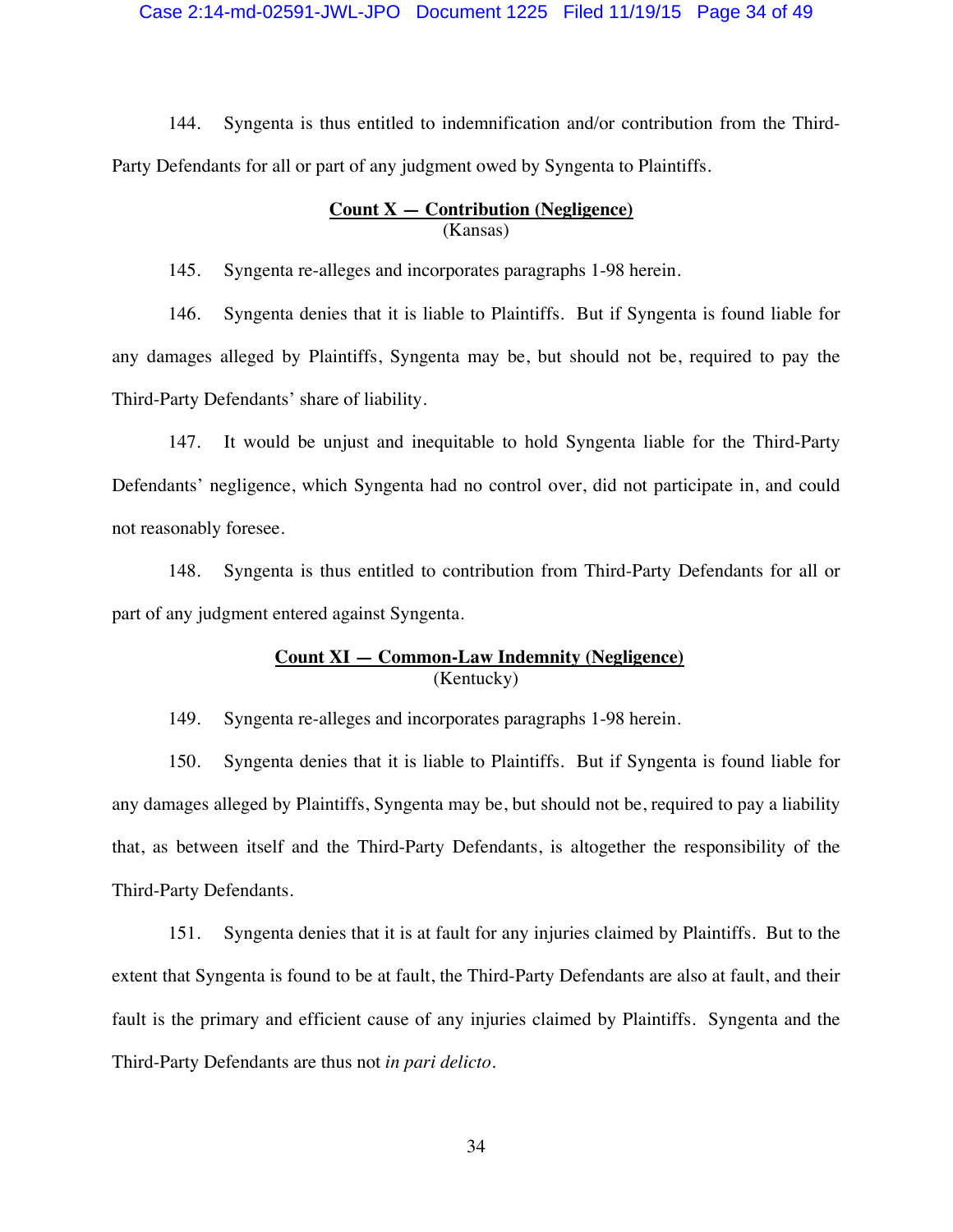### Case 2:14-md-02591-JWL-JPO Document 1225 Filed 11/19/15 Page 35 of 49

152. It would be unjust and inequitable to hold Syngenta liable for the Third-Party Defendants' negligence, which Syngenta had no control over, did not participate in, and could not reasonably foresee.

153. Syngenta is thus entitled to indemnification from the Third-Party Defendants.

## **Count XII — Contribution (Negligence)**  (Kentucky Rev. Stat. § 412.030)

154. Syngenta re-alleges and incorporates paragraphs 1-98 herein.

155. Syngenta denies that it is liable to Plaintiffs. But if Syngenta is found liable for any damages alleged by Plaintiffs, Syngenta may be, but should not be, required to pay more than its percentage of liability based on its assessed fault.

156. To the extent that Syngenta is found liable to Plaintiffs, then the Third-Party Defendants are liable for concurrent negligence of substantially the same character which contributed to cause any losses suffered by Plaintiffs. As a result, the Third-Party Defendants are liable in proportion to their relative degrees of fault.

157. Contribution may be enforced against the Third-Party Defendants in this action because the alleged wrong is a mere act of negligence and involves no moral turpitude.

158. Syngenta is thus entitled to contribution from Third-Party Defendants for all or part of any judgment entered against Syngenta.

### **Count XIII — Contribution (Negligence)**  (Mich. Comp. Laws § 600.2925a *et seq.*)

159. Syngenta re-alleges and incorporates paragraphs 1-98 herein.

160. Syngenta denies that it is liable to Plaintiffs. But if Syngenta is found liable for any damages alleged by Plaintiffs, Syngenta may be, but should not be, required to pay more than its pro rata share of the common liability.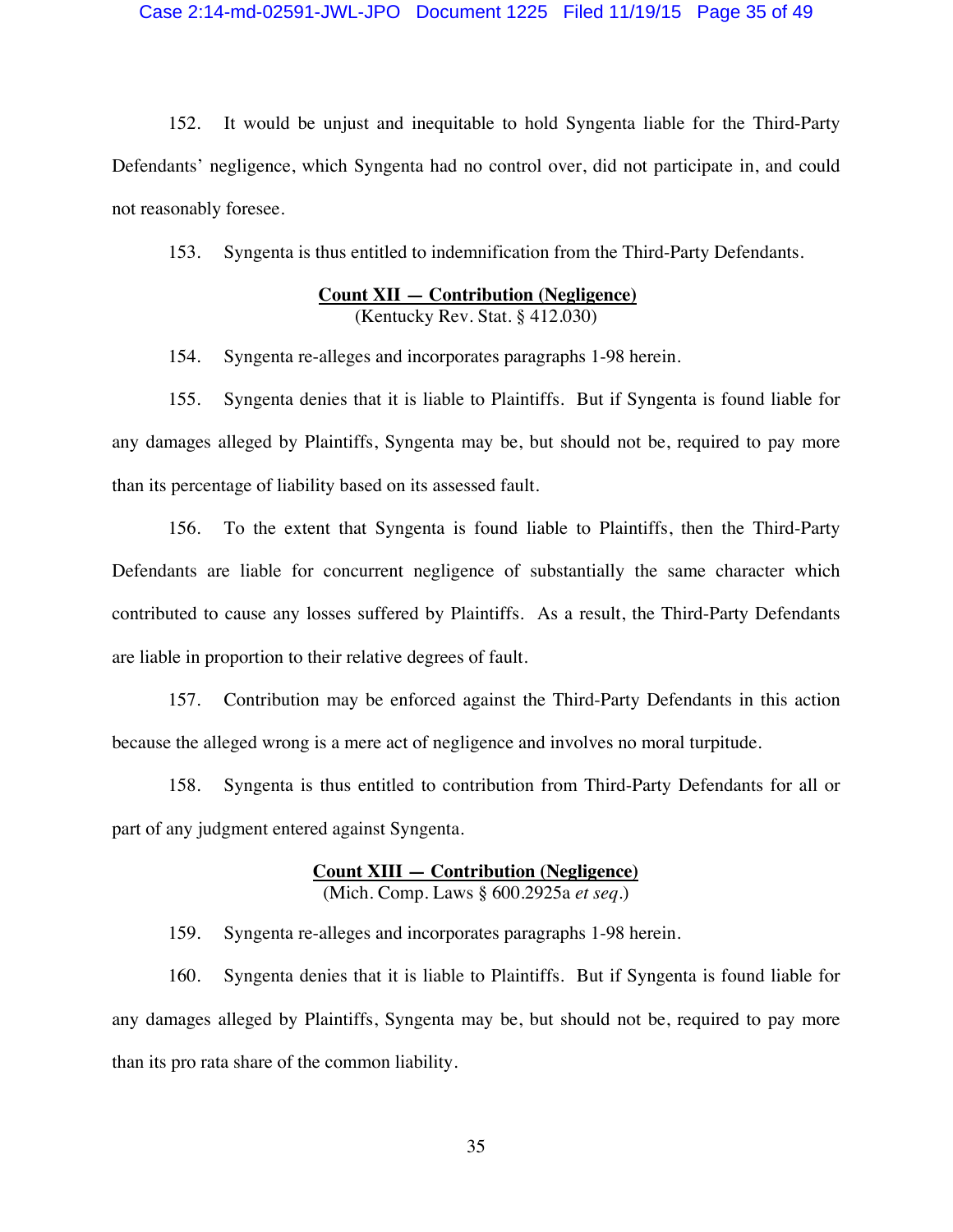### Case 2:14-md-02591-JWL-JPO Document 1225 Filed 11/19/15 Page 36 of 49

161. To the extent that Syngenta is found liable to Plaintiffs, then the Third-Party Defendants are jointly or severally liable in tort for the same injury to a person or property. As a result, the Third-Party Defendants are liable in proportion to their relative degrees of fault.

162. Syngenta is thus entitled to contribution from Third-Party Defendants for all or part of all or part of any judgment entered against Syngenta.

### **Count XIV — Indemnity (Negligence)**  (Minnesota)

163. Syngenta re-alleges and incorporates paragraphs 1-98 herein.

164. Syngenta denies that it is liable to Plaintiffs. But if Syngenta is found liable for any damages alleged by Plaintiffs, Syngenta may be, but should not be, required to pay a liability that, as between itself and the Third-Party Defendants, is altogether or primarily the responsibility of the Third-Party Defendants.

165. Syngenta denies that it has any special relationship with Plaintiffs. But if and to the extent that it is determined that the nature and expectations of the corn industry create a special relationship between Syngenta and Plaintiffs, the Third-Party Defendants also have a special relationship with Syngenta, growers (including Plaintiffs) who rely on grain handlers and exporters to create and maintain the export market for U.S. corn, and other participants in the corn growing, distribution, and export chain.

166. Any such special relationship imposes an independent duty of care on the Third-Party Defendants to their stakeholders (including Syngenta, Plaintiffs, and other participants in the corn growing, distribution, and export chain) and to all other persons who foreseeably would have suffered any losses due to China's rejection of U.S. corn shipments containing Viptera, with respect to how the Third-Party Defendants handled corn that they knew or should have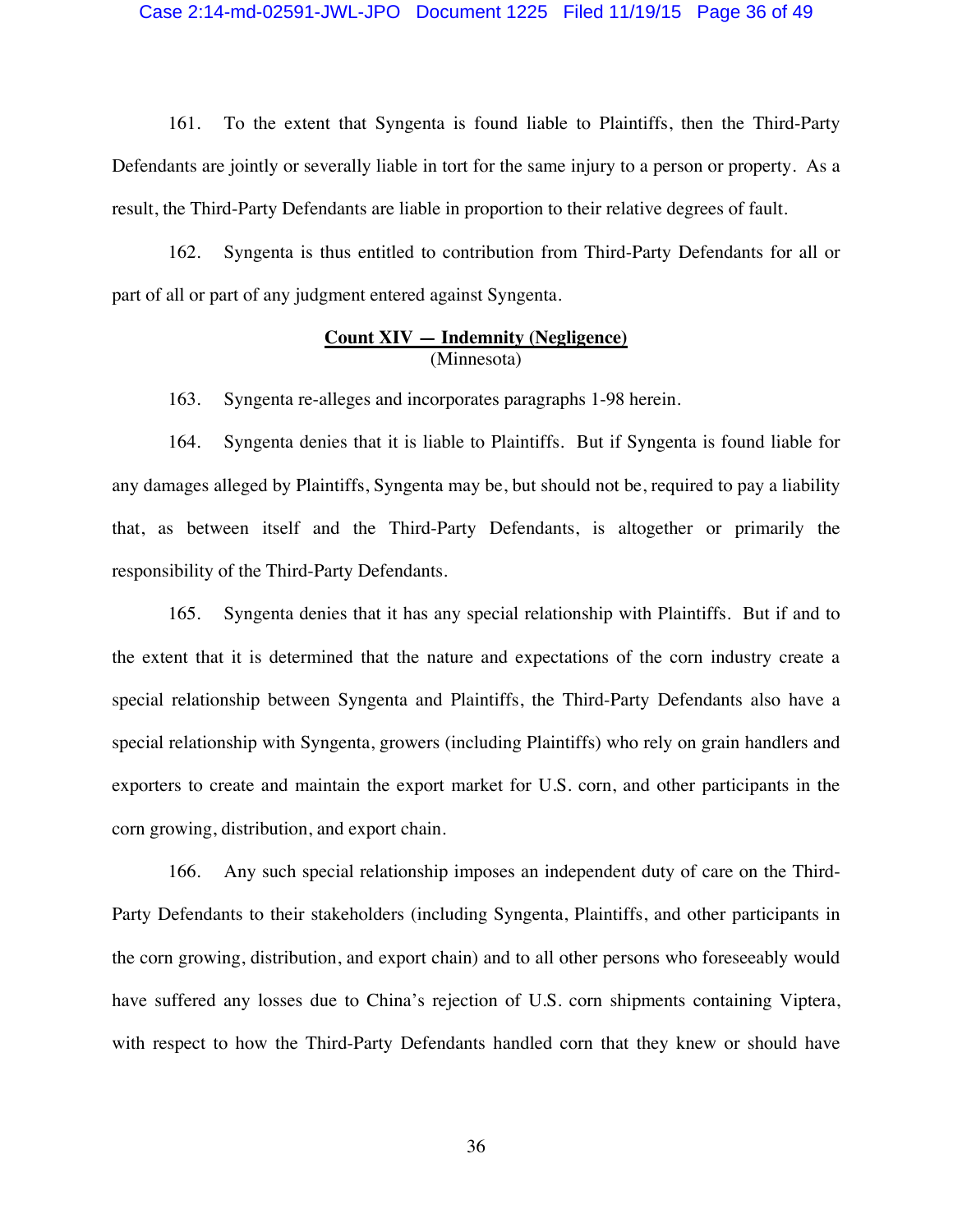#### Case 2:14-md-02591-JWL-JPO Document 1225 Filed 11/19/15 Page 37 of 49

known contained corn with traits not approved in China and that they knew or should have known was likely to enter export channels to China.

167. Any such duty carries with it an implied obligation on the part of the Third-Party Defendants to indemnify Syngenta for any losses resulting from the Third-Party Defendants' handling of corn that they knew or should have known contained corn with traits not approved in China and that they knew or should have known was likely to enter export channels to China.

168. It would be unjust and inequitable to hold Syngenta liable for the Third-Party Defendants' negligence, which Syngenta had no control over, did not participate in, and could not reasonably foresee. The Third-Party Defendants would thus have a primary or greater liability or duty which justly requires them to bear the whole of any liability as between Syngenta and the Third-Party Defendants.

169. Syngenta is thus entitled to indemnification from the Third-Party Defendants.

## **Count XV — Contribution (Negligence)**  (Minn. Stat. § 604.01 *et seq.*)

170. Syngenta re-alleges and incorporates paragraphs 1-98 herein.

171. Syngenta denies that it is liable to Plaintiffs. But if Syngenta is found liable for any damages alleged by Plaintiffs, Syngenta may be, but should not be, required to pay more than its proportional share of the common liability.

172. To the extent that Syngenta is found liable to Plaintiffs, then the Third-Party Defendants have common liability for Plaintiffs' injuries, and Plaintiffs could have brought an action against the Third-Party Defendants. As a result, the Third-Party Defendants are liable in proportion to their relative degrees of fault.

173. Syngenta is thus entitled to contribution from Third-Party Defendants for all or part of any judgment entered against Syngenta.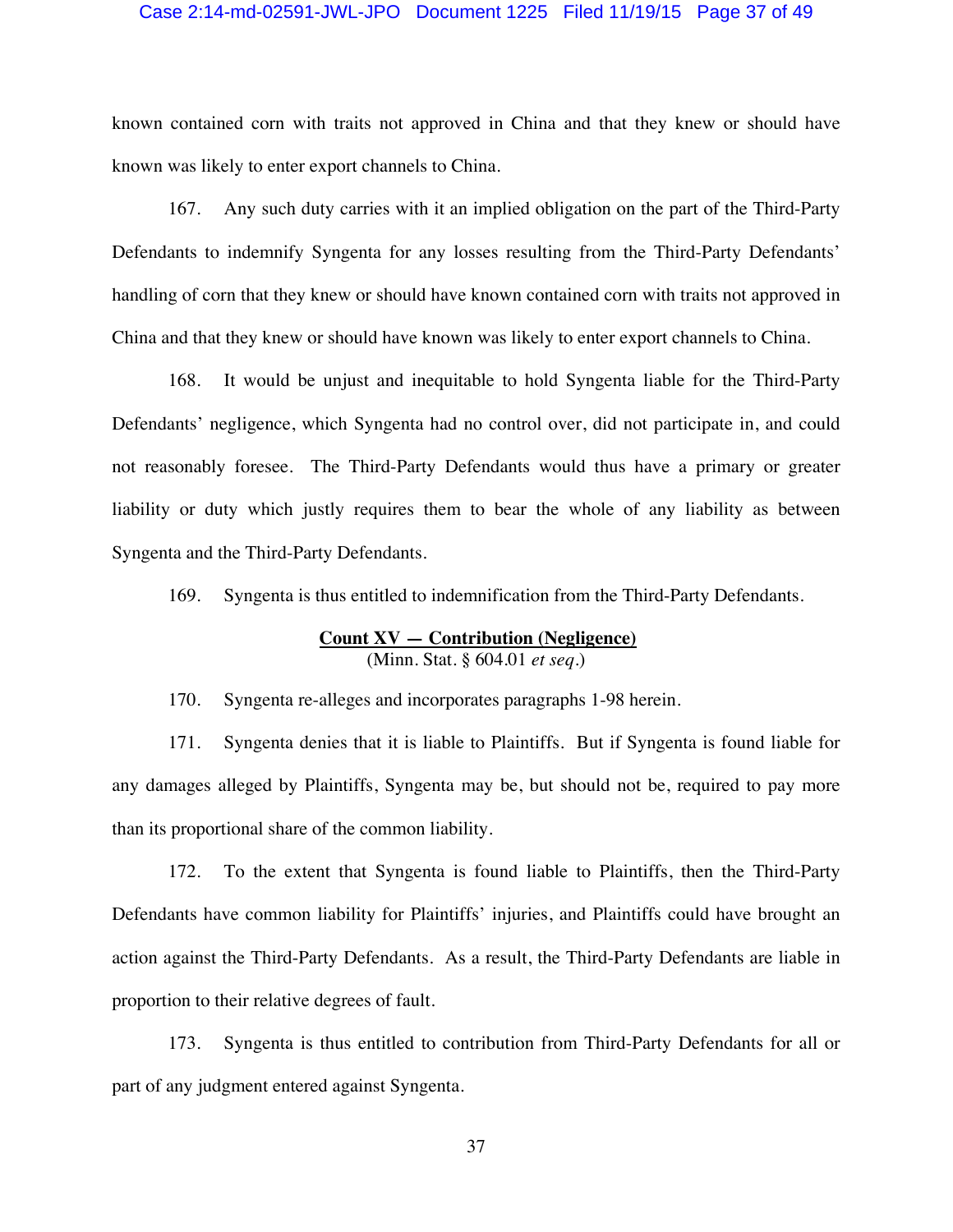## **Count XVI — Implied Indemnity (Negligence)**  (Mississippi)

174. Syngenta re-alleges and incorporates paragraphs 1-98 herein.

175. Syngenta denies that it is liable to Plaintiffs. But if Syngenta is found liable for any damages alleged by Plaintiffs, Syngenta may be, but should not be, required to pay a liability that, as between itself and the Third-Party Defendants, is altogether the responsibility of the Third-Party Defendants.

176. Syngenta denies that it is liable to Plaintiffs. But if and to the extent that Syngenta is found liable, the Third-Party Defendants are liable for active, primary, and positive negligence. By contrast, Plaintiffs allege, among other things, that Syngenta was passively, secondarily, and negatively negligent in failing to prevent the rest of the corn industry, including Third-Party Defendants, from commingling corn containing Viptera and exporting corn containing Viptera to China. As a result, any fault of Syngenta and the Third-Party Defendants is not equal in grade or character.

177. Syngenta denies that it is at fault for any injuries claimed by Plaintiffs. But to the extent that Syngenta is found to be at fault, the Third-Party Defendants are also at fault, and their negligence is the efficient cause of any injuries claimed by Plaintiffs.

178. Syngenta is thus entitled to indemnification from the Third-Party Defendants.

### **Count XVII — Equitable Indemnity (Negligence)**  (Missouri)

179. Syngenta re-alleges and incorporates paragraphs 1-98 herein.

180. Syngenta denies that it is liable to Plaintiffs. But if and to the extent that Syngenta is found liable, Syngenta will be forced to discharge an obligation to Plaintiffs that is identical to an obligation that is altogether the responsibility of the Third-Party Defendants.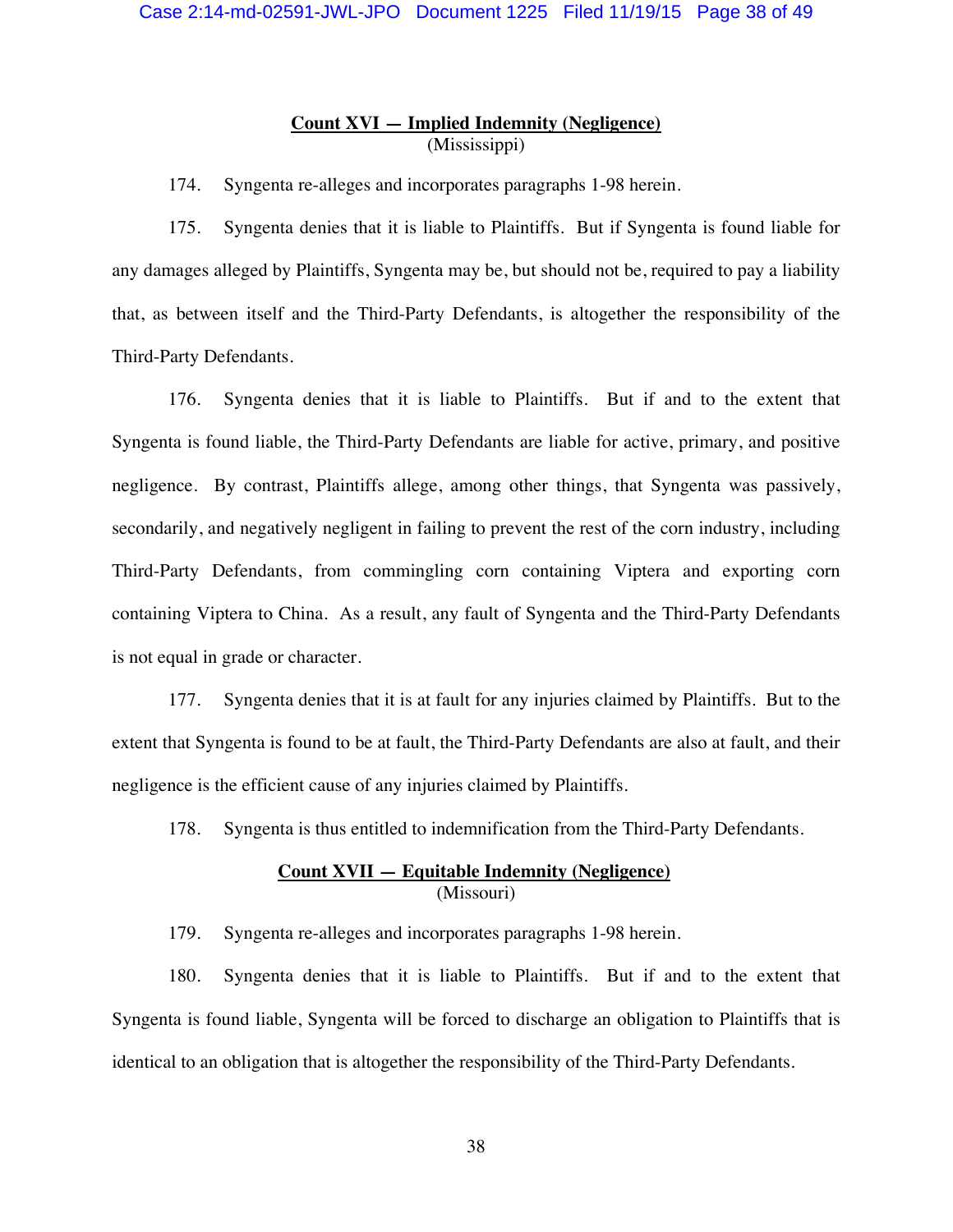### Case 2:14-md-02591-JWL-JPO Document 1225 Filed 11/19/15 Page 39 of 49

181. Equity requires that the Third-Party Defendants discharge any liability that Syngenta owes to Plaintiffs because it would unjustly enrich the Third-Party Defendants if they do not reimburse Syngenta for discharging their liability.

182. Syngenta is thus entitled to indemnification from the Third-Party Defendants.

## **Count XVIII — Contribution (Negligence)**  (Mo. Rev. Stat. § 537.060)

183. Syngenta re-alleges and incorporates paragraphs 1-98 herein.

184. Syngenta denies that it is liable to Plaintiffs. But if Syngenta is found liable for any damages alleged by Plaintiffs, Syngenta may be, but should not be, required to pay more than its proportional share of the common liability.

185. To the extent that Syngenta is found liable to Plaintiffs, then the Third-Party Defendants have common liability for Plaintiffs' injuries, and therefore the Third-Party Defendants are originally liable to the plaintiff. As a result, the Third-Party Defendants are liable in proportion to their relative degrees of fault.

186. Syngenta is thus entitled to contribution from Third-Party Defendants for all or part of any judgment entered against Syngenta.

## **Count XIX — Indemnification (Negligence)**  (Nebraska)

187. Syngenta re-alleges and incorporates paragraphs 1-98 herein.

188. Syngenta denies that it is liable to Plaintiffs. But if Syngenta is found liable for any damages alleged by Plaintiffs, Syngenta may be, but should not be, required to pay a common liability that, as between itself and the Third-Party Defendants, is altogether the responsibility of the Third-Party Defendants.

189. To the extent that Syngenta is found liable to Plaintiffs, the Third-Party Defendants are liable for direct, active, and primary negligence. By contrast, Plaintiffs allege,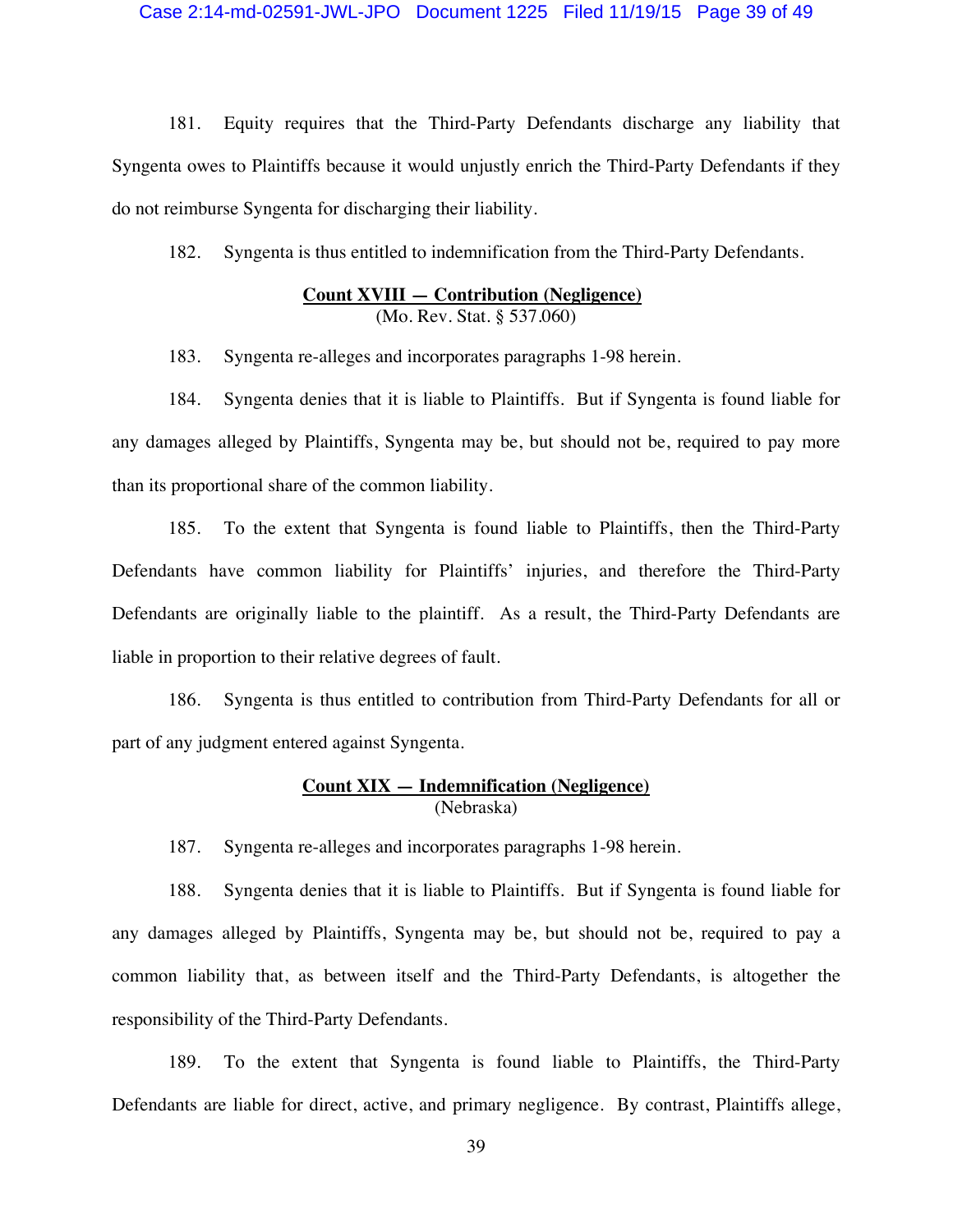#### Case 2:14-md-02591-JWL-JPO Document 1225 Filed 11/19/15 Page 40 of 49

among other things, that Syngenta was merely passively and secondarily negligent in failing to prevent the rest of the corn industry, including Third-Party Defendants, from commingling corn containing Viptera and exporting corn containing Viptera to China.

190. Syngenta denies that it has any pre-existing legal or special relationship with Plaintiffs. But if and to the extent that it is determined that the nature and expectations of the corn industry create a pre-existing legal or special relationship between Syngenta and Plaintiffs, the Third-Party Defendants also have a pre-existing legal or special relationship with Syngenta, growers (including Plaintiffs) who rely on grain handlers and exporters to create and maintain the export market for U.S. corn, and other participants in the corn growing, distribution, and export chain.

191. Any such special relationship imposes an independent duty of care on the Third-Party Defendants to their stakeholders (including Syngenta, Plaintiffs, and other participants in the corn growing, distribution, and export chain) and to all other persons who foreseeably would have suffered any losses due to China's rejection of U.S. corn shipments containing Viptera, with respect to how the Third-Party Defendants handled corn that they knew or should have known contained corn with traits not approved in China and that they knew or should have known was likely to enter export channels to China.

192. Any such duty carries with it an implied obligation on the part of the Third-Party Defendants to indemnify Syngenta for any losses resulting from the Third-Party Defendants' handling of corn that they knew or should have known contained corn with traits not approved in China and that they knew or should have known was likely to enter export channels to China.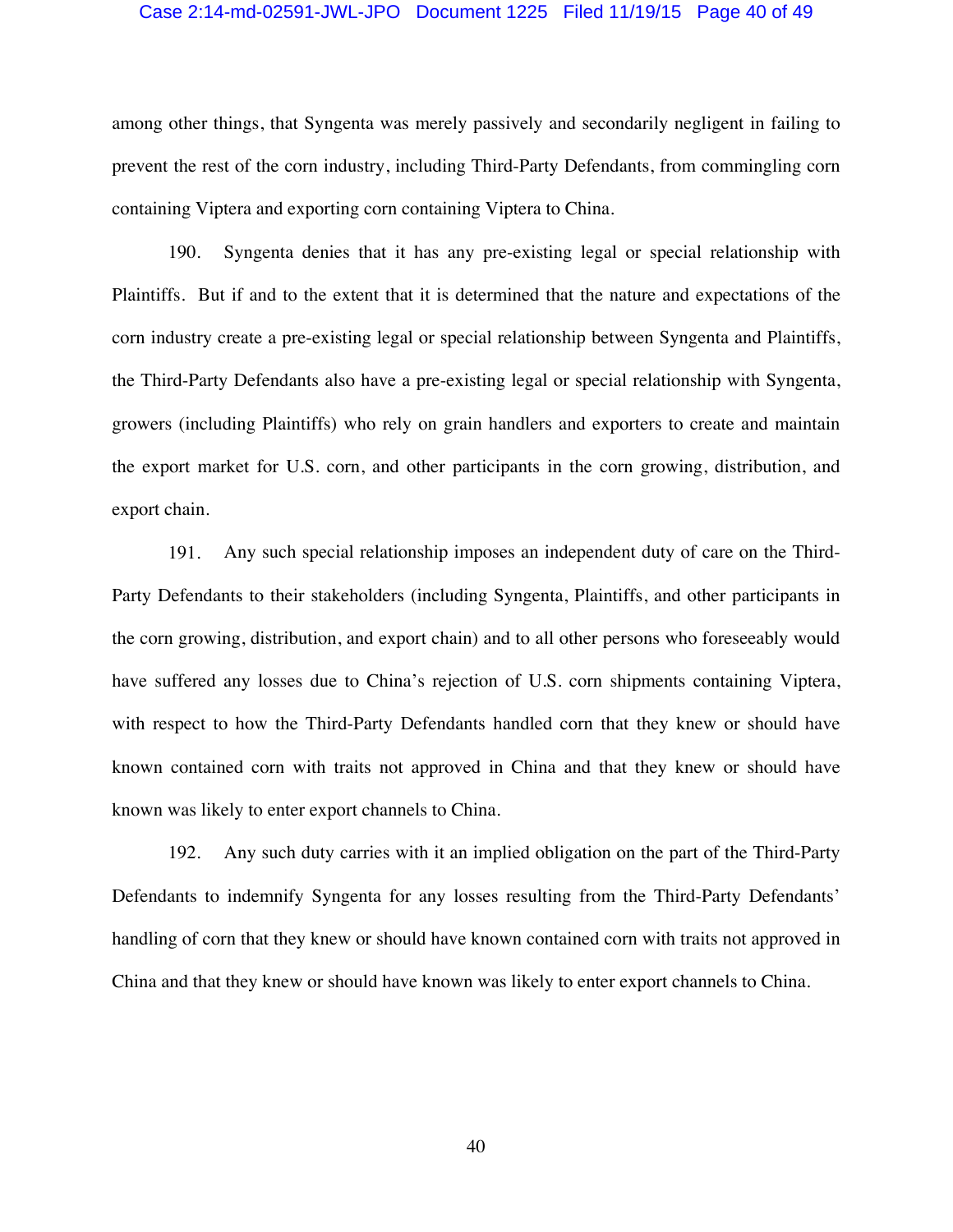#### Case 2:14-md-02591-JWL-JPO Document 1225 Filed 11/19/15 Page 41 of 49

193. It would unjustly enrich the Third-Party Defendants and would be inequitable to Syngenta to hold Syngenta liable for the Third-Party Defendants' negligence, which Syngenta had no control over, did not participate in, and could not reasonably foresee.

194. Syngenta is thus entitled to indemnification from the Third-Party Defendants.

### **Count XX — Contribution (Negligence)**  (Neb. Rev. Stat. § 25-21, 185.10)

195. Syngenta re-alleges and incorporates paragraphs 1-98 herein.

196. Syngenta denies that it is liable to Plaintiffs. But if and to the extent that Syngenta is found liable, then the Third-Party Defendants have a common liability to Plaintiffs, and Syngenta may be, but should not be, required to pay more than its fair share of the common liability. As a result, the Third-Party Defendants are liable in proportion to their relative degrees of fault.

197. Syngenta is thus entitled to contribution from Third-Party Defendants for all or part of any judgment entered against Syngenta.

### **Count XXI — Implied-In-Law Indemnity (Negligence)**  (North Carolina)

198. Syngenta re-alleges and incorporates paragraphs 1-98 herein.

199. Syngenta denies that it is liable to Plaintiffs. But if Syngenta is found liable for any damages alleged by Plaintiffs, Syngenta may be, but should not be, required to pay a liability that, as between itself and the Third-Party Defendants, is altogether the responsibility of the Third-Party Defendants.

200. Syngenta denies that it is liable to Plaintiffs. But if and to the extent that Syngenta is found liable, the Third-Party Defendants are liable for active negligence. By contrast, Plaintiffs allege, among other things, that Syngenta was passively negligent in failing to prevent the rest of the corn industry, including Third-Party Defendants, from commingling corn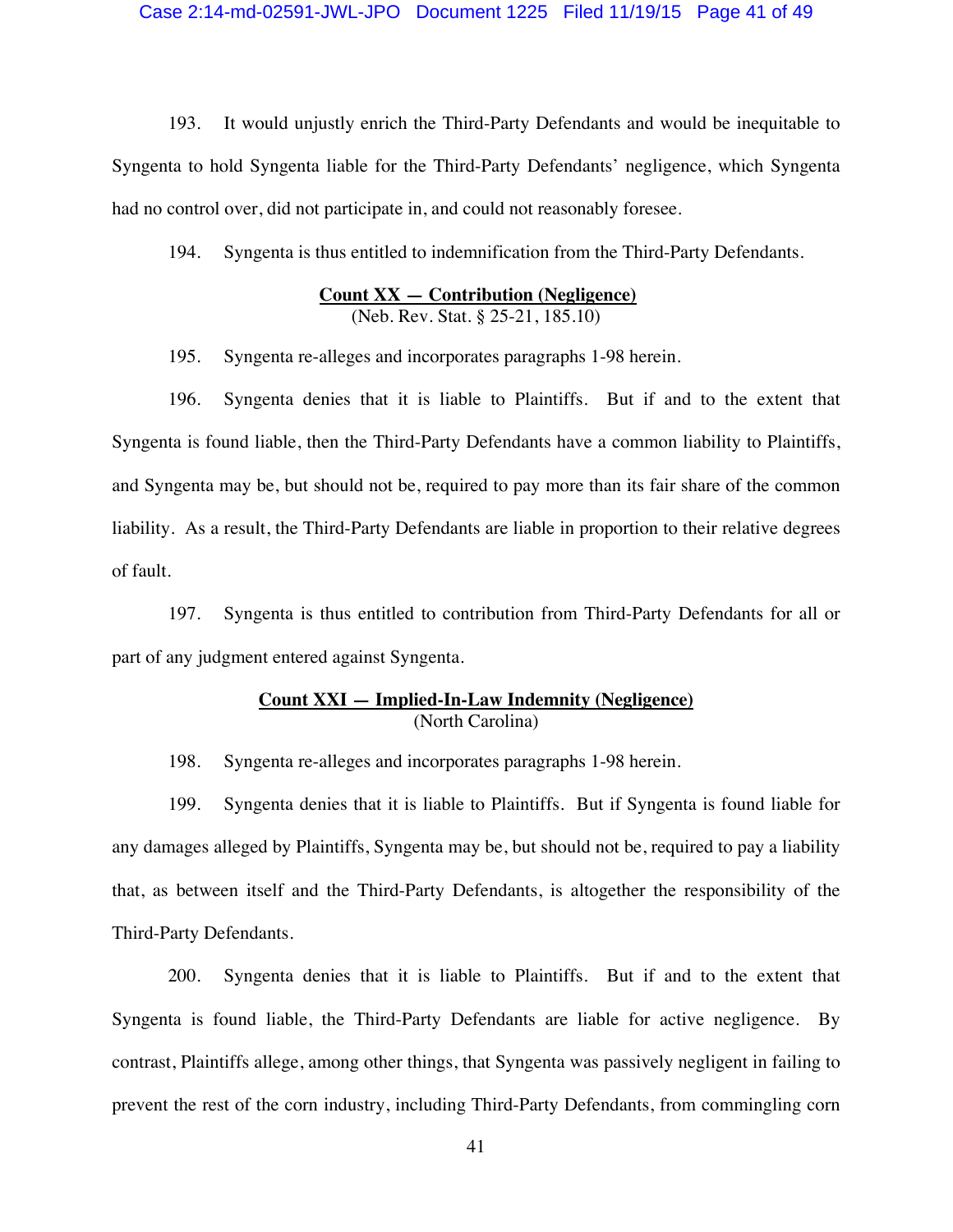### Case 2:14-md-02591-JWL-JPO Document 1225 Filed 11/19/15 Page 42 of 49

containing Viptera and exporting corn containing Viptera to China. The Third-Party Defendants are primarily responsible, and therefore Syngenta and the Third-Party Defendants are not *in pari delicto*.

201. Syngenta is thus entitled to indemnification from the Third-Party Defendants.

### **Count XXII — Contribution (Negligence)**

(North Carolina Uniform Contribution Among Tortfeasors Act, N.C. Gen. Stat. § 1B-1 *et seq.*)

202. Syngenta re-alleges and incorporates paragraphs 1-98 herein.

203. Syngenta denies that it is liable to Plaintiffs. But if Syngenta is found liable for any damages alleged by Plaintiffs, Syngenta may be, but should not be, required to pay more than its pro rata share of the common liability.

204. To the extent that Syngenta is found liable to Plaintiffs, then the Third-Party Defendants are jointly or severally liable in tort for the same injury to a person or property. As a result, the Third-Party Defendants are liable for their pro rata share of the liability.

205. Syngenta is thus entitled to contribution from Third-Party Defendants for all or part of any judgment entered against Syngenta.

## **Count XXIII — Implied-In-Law Indemnity (Negligence)**  (North Dakota)

206. Syngenta re-alleges and incorporates paragraphs 1-98 herein.

207. Syngenta denies that it is liable to Plaintiffs. But if Syngenta is found liable for any damages alleged by Plaintiffs, Syngenta may be, but should not be, required to pay a liability that, as between itself and the Third-Party Defendants, is should have been discharged by the Third-Party Defendants.

208. Syngenta denies that it is at fault for any injuries claimed by Plaintiffs. But if and to the extent that Syngenta is found to be at fault, the Third-Party Defendants are also at fault,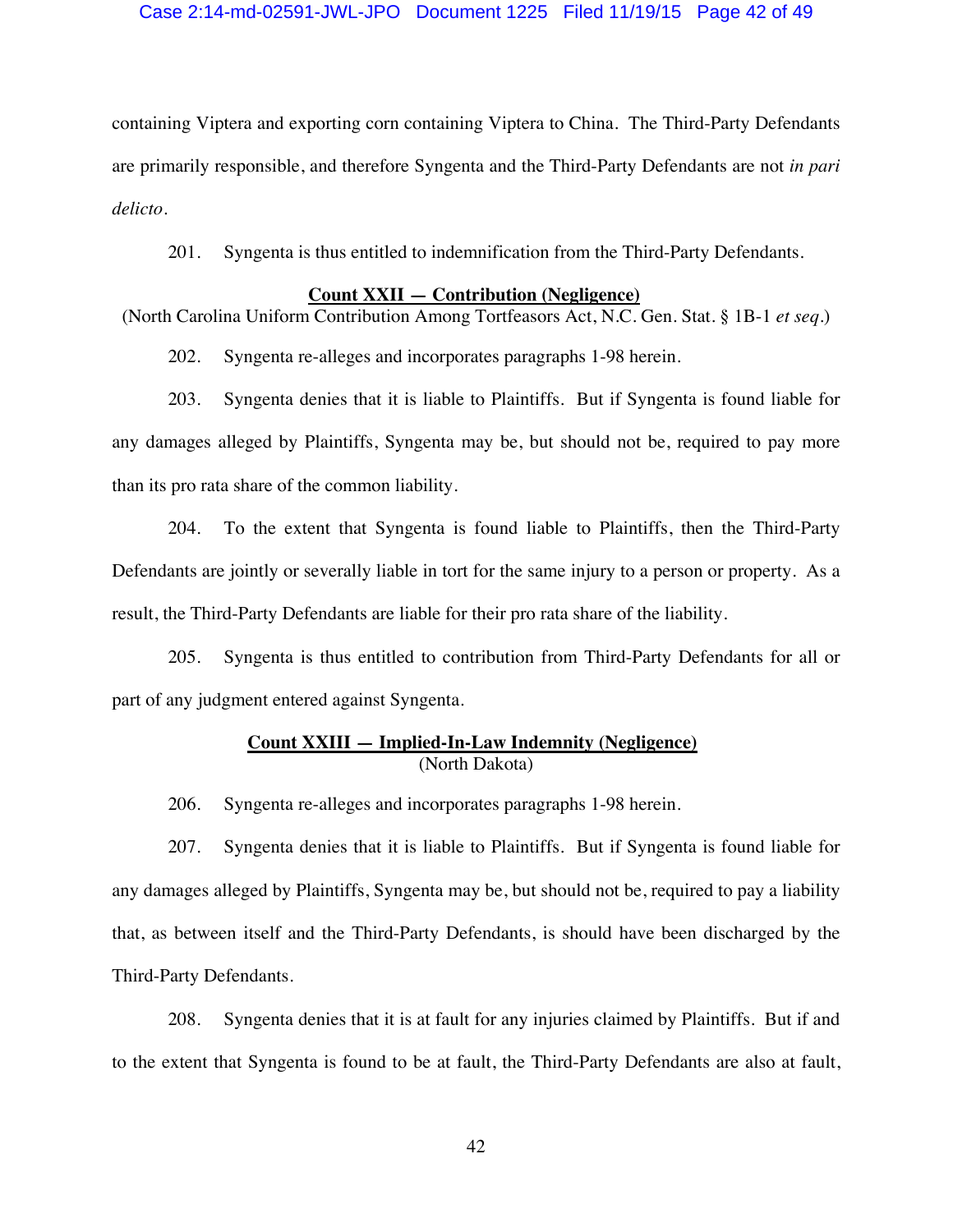### Case 2:14-md-02591-JWL-JPO Document 1225 Filed 11/19/15 Page 43 of 49

and there is great disparity in fault between the Third-Party Defendants, who are primarily responsible, and Syngenta.

209. Syngenta is thus entitled to indemnification from the Third-Party Defendants.

## **Count XXIV — Contribution (Negligence)**

(North Dakota Cent. Code § 32-38-01 *et seq*.)

210. Syngenta re-alleges and incorporates paragraphs 1-98 herein.

211. Syngenta denies that it is liable to Plaintiffs. But if Syngenta is found liable for any damages alleged by Plaintiffs, Syngenta may be, but should not be, required to pay more than its pro rata share of the common liability.

212. To the extent that Syngenta is found liable to Plaintiffs, then the Third-Party Defendants are jointly or severally liable in tort for the same injury to person or property. As a result, the Third-Party Defendants are liable for their pro rata share of the liability.

213. Syngenta is thus entitled to contribution from Third-Party Defendants for all or part of any judgment entered against Syngenta.

### **Count XXV — Contribution (Negligence)**  (Ohio Rev. Code § 2315.25)

214. Syngenta re-alleges and incorporates paragraphs 1-98 herein.

215. Syngenta denies that it is liable to Plaintiffs. But if Syngenta is found liable for any damages alleged by Plaintiffs, Syngenta may be, but should not be, required to pay more than its proportionate share of the common liability.

216. To the extent that Syngenta is found liable to Plaintiffs, then the Third-Party Defendants are jointly and severally liable in tort for the same injury or loss to person or property. As a result, the Third-Party Defendants are liable in proportion to their relative degree of legal responsibility.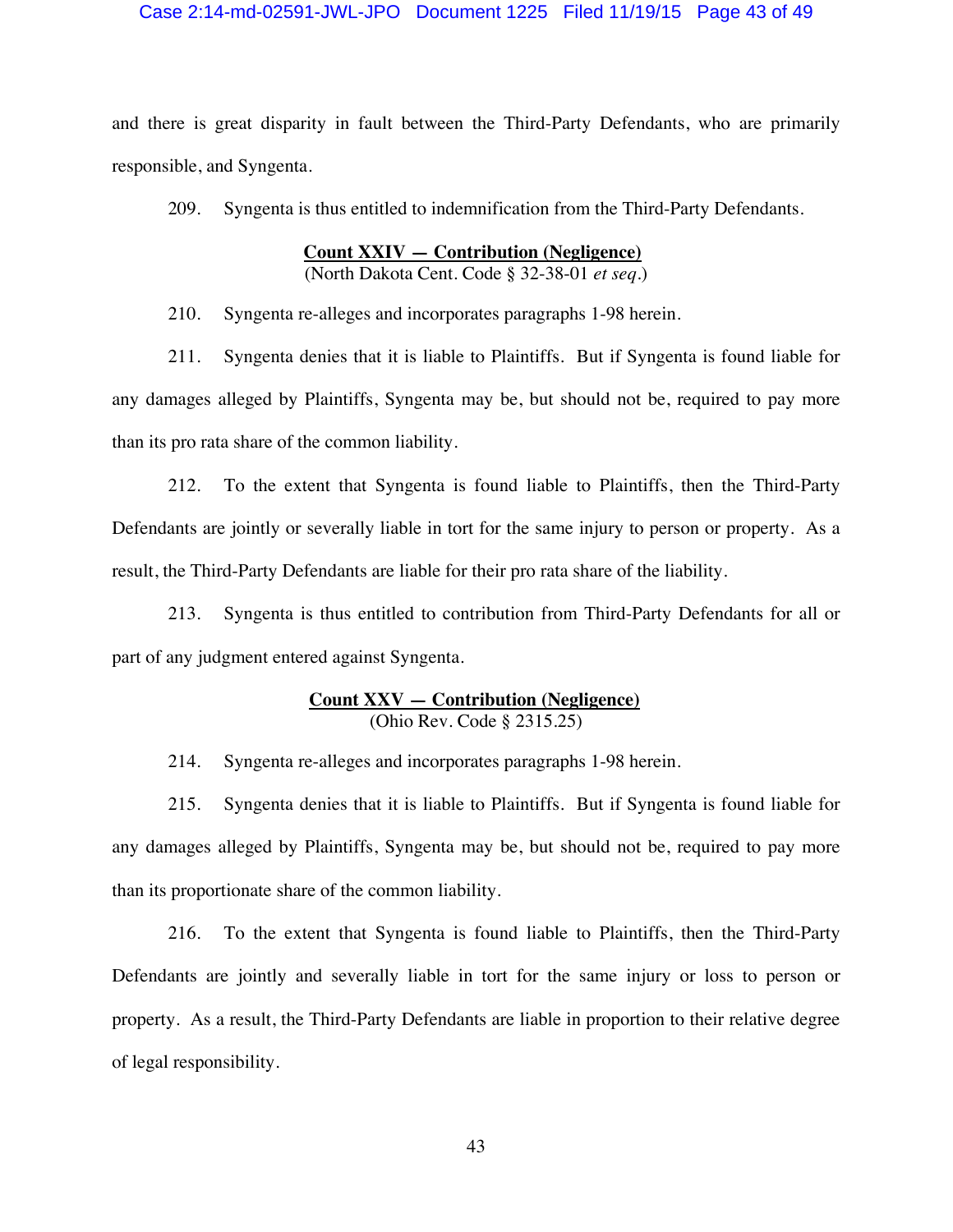Case 2:14-md-02591-JWL-JPO Document 1225 Filed 11/19/15 Page 44 of 49

217. Syngenta is thus entitled to contribution from Third-Party Defendants for all or part of any judgment entered against Syngenta.

### **Count XXVI — Contribution (Negligence)**

(Oklahoma Uniform Contribution Among Tortfeasors Act, 12 Okla. Stat. § 832)

218. Syngenta re-alleges and incorporates paragraphs 1-98 herein.

219. Syngenta denies that it is liable to Plaintiffs. But if Syngenta is found liable for any damages alleged by Plaintiffs, Syngenta may be, but should not be, required to pay more than its pro rata share of the common liability.

220. To the extent that Syngenta is found liable to Plaintiffs, then the Third-Party Defendants are jointly or severally liable in tort for the same injury to person or property. As a result, the Third-Party Defendants are liable in proportion to their relative degree of fault.

221. Syngenta is thus entitled to contribution from Third-Party Defendants for all or part of any judgment entered against Syngenta.

# **Count XXVII — Contribution (Negligence)**

(South Dakota C.L. § 15-8-11 *et seq.*)

222. Syngenta re-alleges and incorporates paragraphs 1-98 herein.

223. Syngenta denies that it is liable to Plaintiffs. But if Syngenta is found liable for any damages alleged by Plaintiffs, Syngenta may be, but should not be, required to pay more than its pro rata share of the common liability.

224. To the extent that Syngenta is found liable to Plaintiffs, then the Third-Party Defendants are joint tortfeasors because they may be jointly or severally liable in tort for the same injury to person or property. As a result, the Third-Party Defendants are liable in proportion to their relative degree of fault.

225. Syngenta is thus entitled to contribution from Third-Party Defendants for all or part of any judgment entered against Syngenta.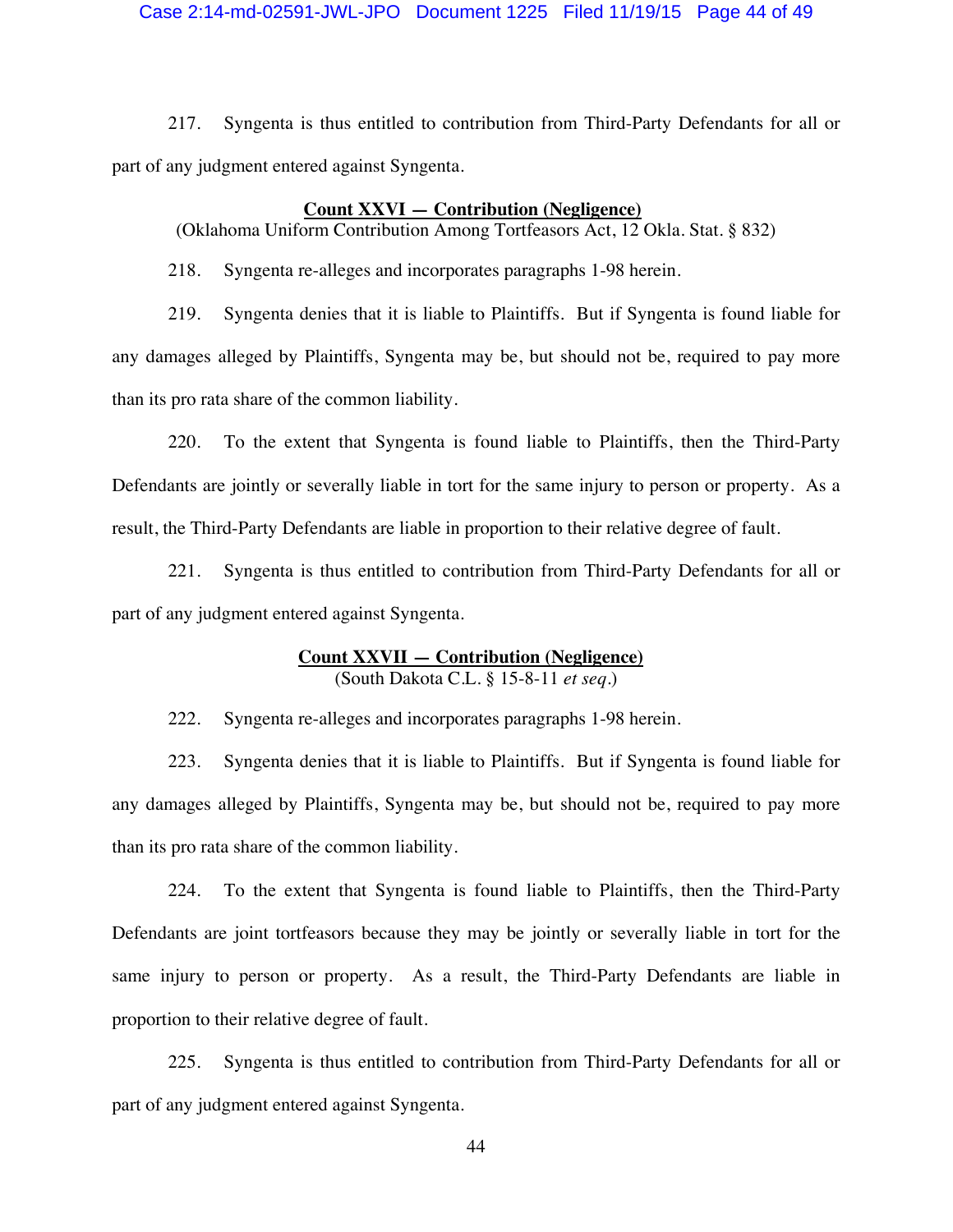## **Count XXVIII — Implied Indemnity (Negligence)**  (Tennessee)

226. Syngenta re-alleges and incorporates paragraphs 1-98 herein.

227. Syngenta denies that it is liable to Plaintiffs. But if Syngenta is found liable for any damages alleged by Plaintiffs, Syngenta may be required to pay a liability that, as between itself and the Third-Party Defendants, is altogether the responsibility of the Third-Party Defendants.

228. Syngenta denies that it has any special relationship with Plaintiffs. But if and to the extent that it is determined that the nature and expectations of the corn industry create a special relationship between Syngenta and Plaintiffs, the Third-Party Defendants also have a special relationship with Syngenta, growers (including Plaintiffs) who rely on grain handlers and exporters to create and maintain the export market for U.S. corn, and other participants in the corn growing, distribution, and export chain.

229. Any such special relationship imposes an independent duty of care on the Third-Party Defendants to their stakeholders (including Syngenta, Plaintiffs, and other participants in the corn growing, distribution, and export chain) and to all other persons who foreseeably would have suffered any losses due to China's rejection of U.S. corn shipments containing Viptera, with respect to how the Third-Party Defendants handled corn that they knew or should have known contained corn with traits not approved in China and that they knew or should have known was likely to enter export channels to China.

230. Any such duty carries with it an implied obligation on the part of the Third-Party Defendants to indemnify Syngenta for any losses resulting from the Third-Party Defendants' handling of corn that they knew or should have known contained corn with traits not approved in China and that they knew or should have known was likely to enter export channels to China.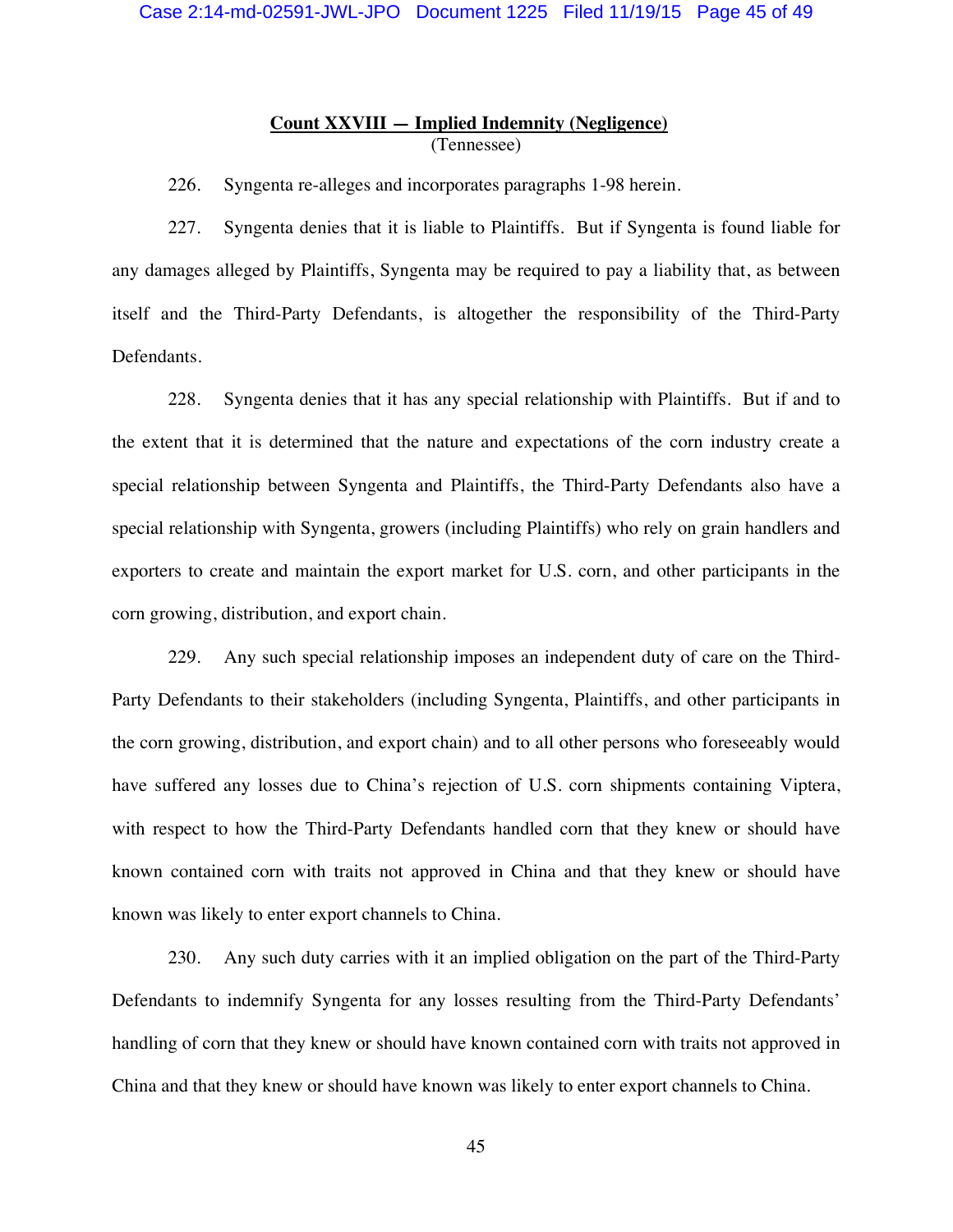### Case 2:14-md-02591-JWL-JPO Document 1225 Filed 11/19/15 Page 46 of 49

231. Justice and fairness demand that the burden of paying for any liability owed to Plaintiffs be shifted to the Third-Party Defendants, whose fault or responsibility is qualitatively different from any fault Syngenta is determined to have. It would be unjust and inequitable to hold Syngenta liable for the Third-Party Defendants' negligence, which Syngenta had no control over, did not participate in, and could not reasonably foresee.

232. Syngenta is thus entitled to indemnification from the Third-Party Defendants.

### **Count XXIX — Contribution (Negligence)**

(Texas Civ. Prac. & Rem. Code § 33.011 *et seq.*)

233. Syngenta re-alleges and incorporates paragraphs 1-98 herein.

234. Syngenta denies that it is liable to Plaintiffs. But if Syngenta is found liable for any damages alleged by Plaintiffs, Syngenta may be, but should not be, required to pay a larger proportion of damages than is required by its percentage of responsibility.

235. To the extent that Syngenta is found liable to Plaintiffs, then the Third-Party Defendants are jointly and severally liable for any liability to Plaintiffs. As a result, the Third-Party Defendants are liable in proportion to their percentage of responsibility.

236. Syngenta is thus entitled to contribution from Third-Party Defendants for all or part of any judgment entered against Syngenta.

## **Count XXX — Equitable Indemnity (Negligence)**  (Wisconsin)

237. Syngenta re-alleges and incorporates paragraphs 1-98 herein.

238. Syngenta denies that it is liable to Plaintiffs. But if Syngenta is found liable for any damages alleged by Plaintiffs, Syngenta may be, but should not be, required to discharge a liability that, as between itself and the Third-Party Defendants, is altogether the responsibility of the Third-Party Defendants.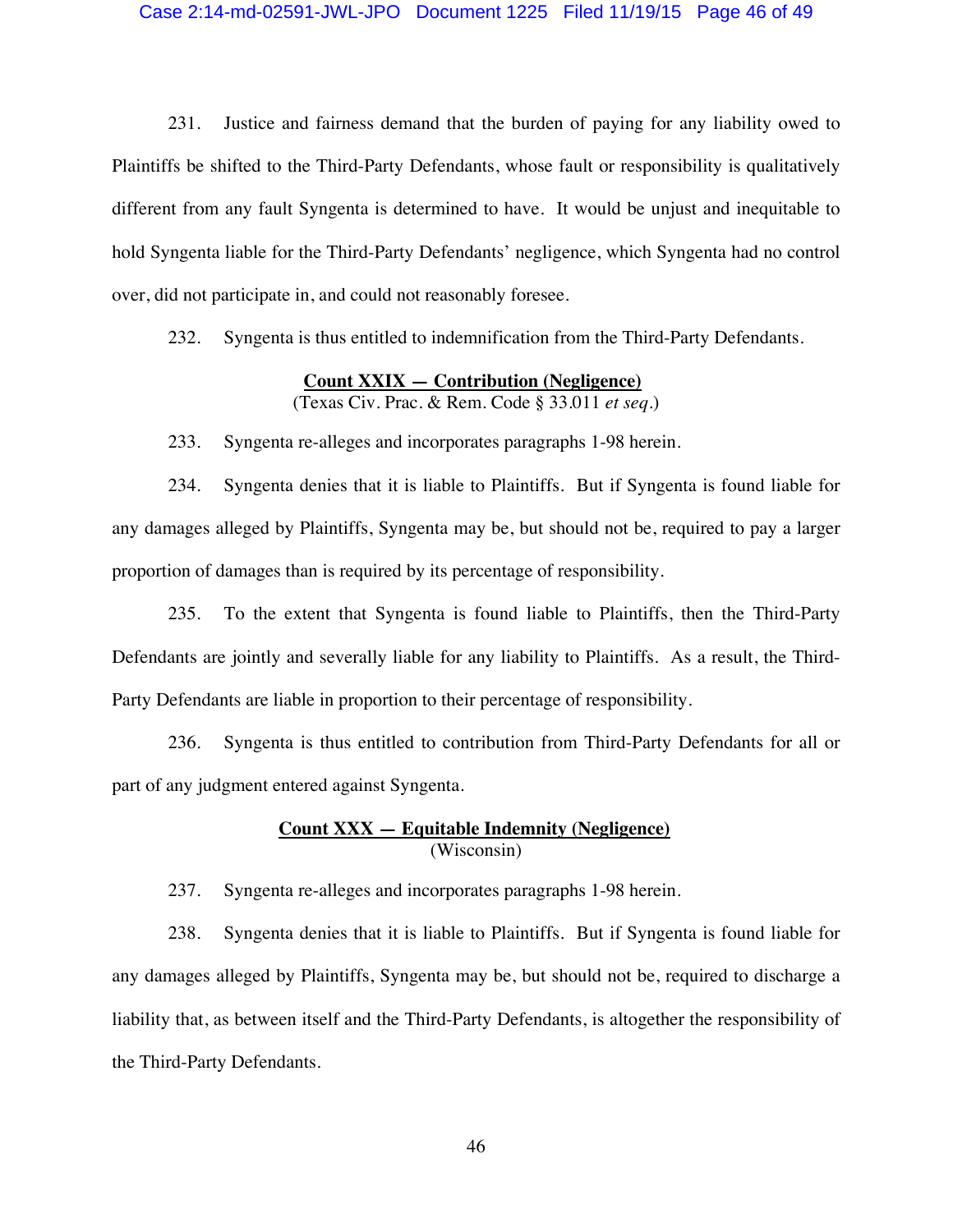### Case 2:14-md-02591-JWL-JPO Document 1225 Filed 11/19/15 Page 47 of 49

239. It would be unjust and inequitable to hold Syngenta liable for the Third-Party Defendants' negligence, which Syngenta had no control over, did not participate in, and could not reasonably foresee.

240. Syngenta is thus entitled to indemnification from the Third-Party Defendants.

## **Count XXXI — Contribution (Negligence)**  (Wisconsin)

241. Syngenta re-alleges and incorporates paragraphs 1-98 herein.

242. Syngenta denies that it is liable to Plaintiffs. But if Syngenta is found liable for any damages alleged by Plaintiffs, Syngenta may be, but should not be, required to pay more than its proportionate share of the liability.

243. To the extent that Syngenta is found liable to Plaintiffs, then the Third-Party Defendants are liable for the same injury. As a result, the Third-Party Defendants are liable for their proportionate share of any damages.

244. Syngenta is thus entitled to contribution from Third-Party Defendants for all or part of any judgment entered against Syngenta.

### **JURY DEMAND**

Syngenta demands a trial by jury on all issues so triable.

#### **PRAYER FOR RELIEF**

WHEREFORE, Syngenta respectfully asks for:

- 1. Entry of judgment in Syngenta's favor against the Third-Party Defendants;
- 2. An award of indemnity that awards Syngenta damages in an amount that fully negates any judgment for which Syngenta is determined to be liable (if any), plus prejudgment and post-judgment interest; or, in the alternative, an award of contribution proportional to the Third-Party Defendants' fault for all or part of any judgment;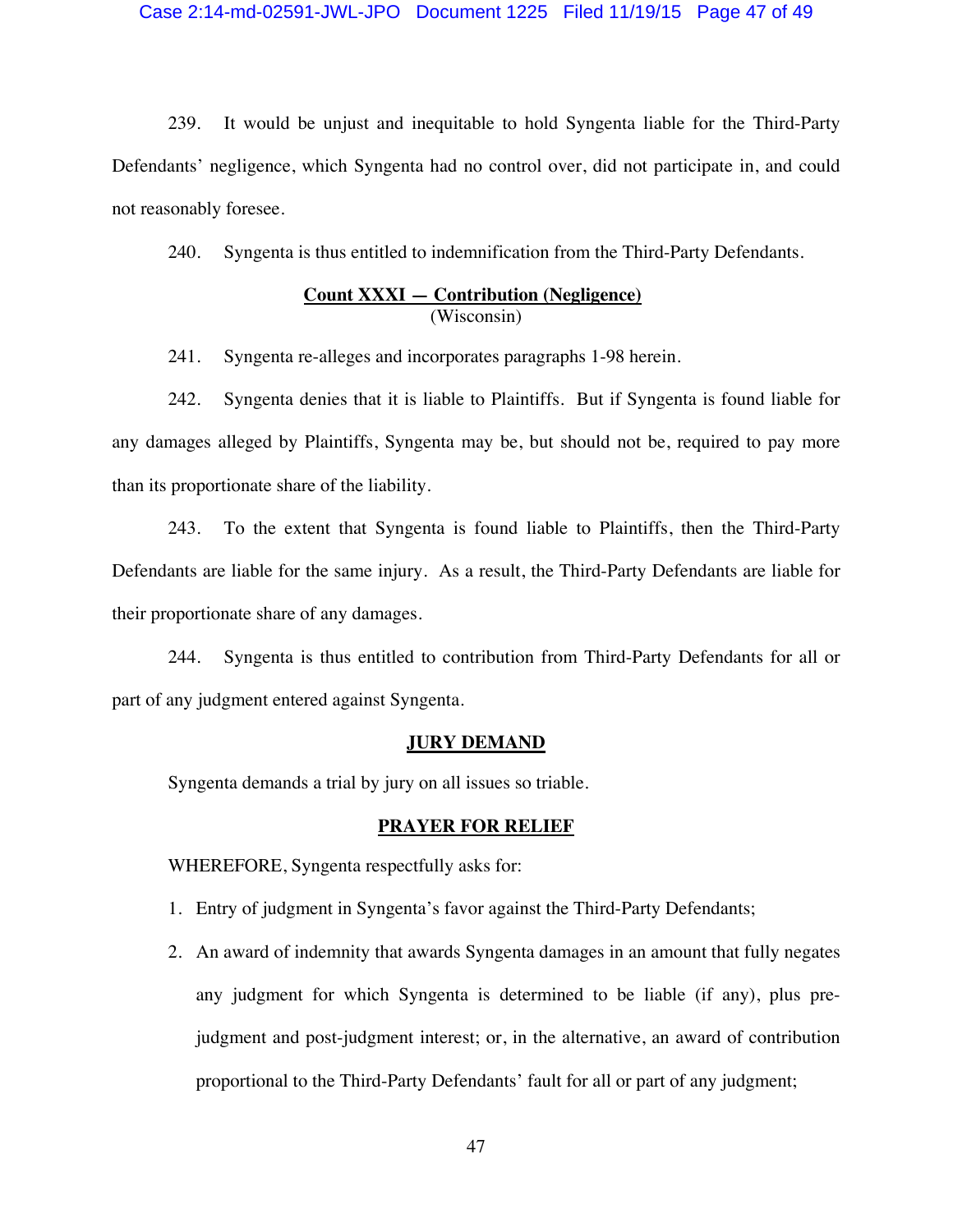- 3. Reasonable attorneys' fees, costs, and expenses incurred in this litigation as allowed for the indemnity and other claims asserted by Syngenta; and
- 4. Such other relief as the Court may deem appropriate and just.

Dated: November 19, 2015 Respectfully submitted,

*/s/ Thomas P. Schult*  Thomas P. Schult (tschult@berkowitzoliver.com) Ryan C. Hudson (rhudson@berkowitzoliver.com) **BERKOWITZ OLIVER WILLIAMS SHAW & EISENBRANDT LLP** 2600 Grand Boulevard, Suite 1200 Kansas City, MO 64108 Telephone (816) 561-7007 Fax: (816) 561-1888

*Liaison Counsel for Syngenta AG, Syngenta Crop Protection AG, Syngenta Corporation, Syngenta Crop Protection, LLC, Syngenta Seeds, Inc., and Syngenta Biotechnology, Inc.* 

Michael D. Jones (mjones@kirkland.com) Edwin John U (edwin.u@kirkland.com) Patrick F. Philbin (patrick.philbin@kirkland.com) Ragan Naresh (ragan.naresh@kirkland.com) Patrick Haney (patrick.haney@kirkland.com) **KIRKLAND & ELLIS LLP** 655 15th Street N.W., Suite 1200 Washington, D.C. 20005 Telephone: (202) 879-5000 Fax: (202) 879-5200

*Lead Counsel for Syngenta AG, Syngenta Crop Protection AG, Syngenta Corporation, Syngenta Crop Protection, LLC, Syngenta Seeds, Inc., and Syngenta Biotechnology, Inc.*